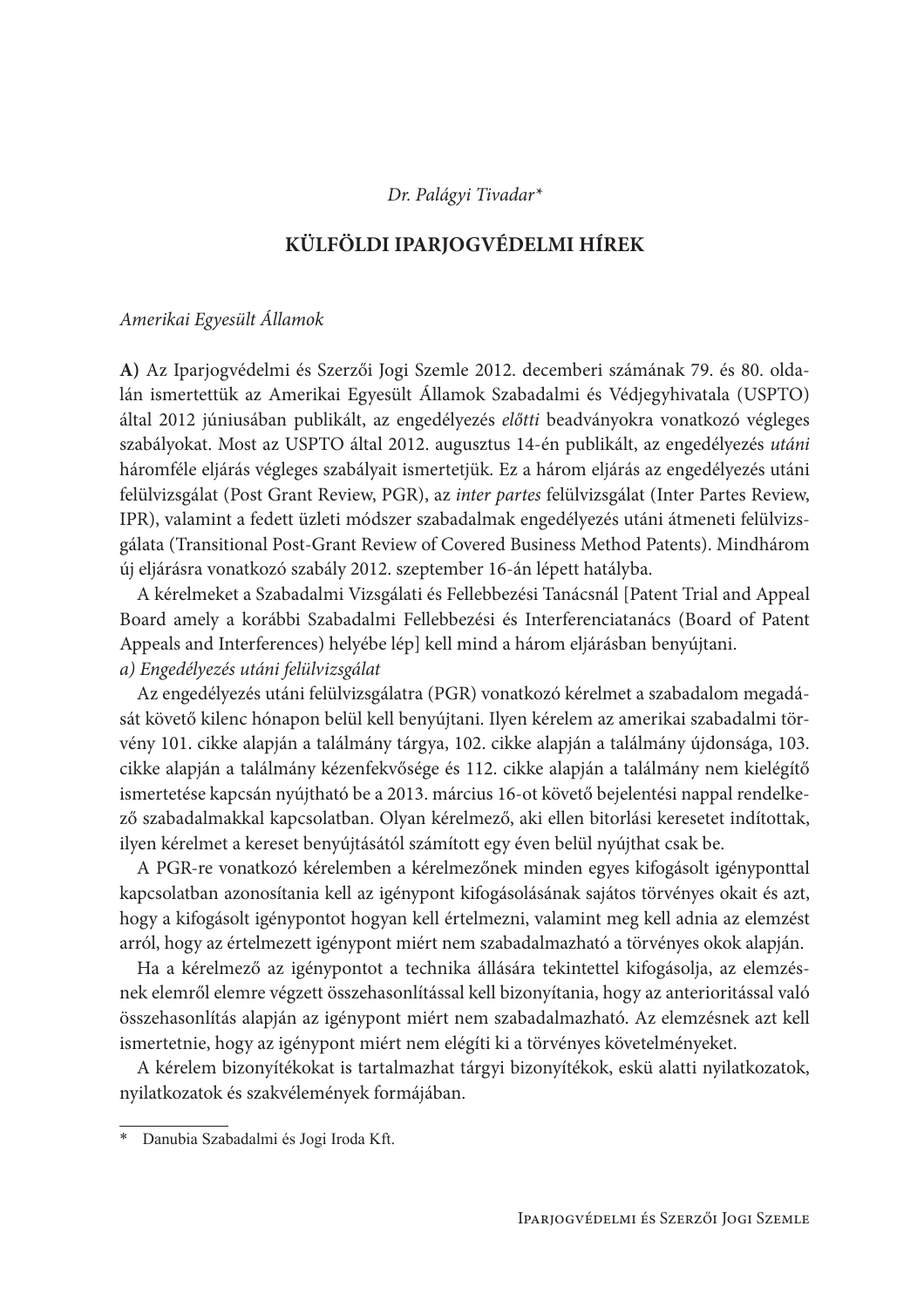A kérelemmel egyidejűleg be kell fizetni 35 800 USD illetéket legfeljebb 20 igénypont megtámadása esetén, és 800 USD-t minden egyes további kifogásolt igénypontért. A kérelem terjedelme nem haladhatja meg a kettős sorközzel írt 80 oldalt.

A kérelem benyújtását követő három hónap eltelte után a szabadalomtulajdonos ideiglenes választ nyújthat be. Ezután a tanács eldönti, hogy indítanak-e PGR-eljárást, és abba mely igénypontokat vonják be.

Akkor is indítanak ilyen eljárást, ha a Szabadalmi Vizsgálati és Fellebbezési Tanács úgy dönt, hogy a kérelem új és rendezetlen jogi kérdést vet fel, amely fontos egyéb szabadalmak vagy szabadalmi bejelentések szempontjából is.

Ha a tanács megindítja az eljárást, meghatározza az annak különböző szakaszaihoz rendelt időpontokat. Ezután a szabadalomtulajdonos megkezdheti a feltárási eljárást. A rendes feltárási eljárásban a kérelmező köteles átadni bizonyító anyagait a szabadalomtulajdonosnak. A kérelmező is hasonló rutinfeltárást végezhet, miután a szabadalomtulajdonos benyújtotta válaszát a kérelemre. A rutinfeltárási eljárás keretében mindegyik fél közli a másikkal azokat az információkat, amelyeket az eljárásnak ezen szakaszáig még elhallgatott.

Az eljárás megindításától számított egy hónapon belül mind a kérelmező, mind a szabadalomtulajdonos olyan kiegészítő tájékoztatást nyújthat be a tanácsnak, amely lényeges egy eljárásba vont igénypont kapcsán.

A végső írott döntés és az esetleges fellebbezésnek a CAFC általi elbírálása után a kérelmező nem kifogásolhat már végleg elbírált igénypontot olyan ok alapján, amelyet közölt vagy közölhetett volna.

# b) Inter partes felülvizsgálat

Az inter partes felülvizsgálat (IPR) az inter partes újbóli vizsgálati eljárást (Inter Partes Reexamination Proceedings) helyettesíti, amely 2012. szeptember 16-án megszűnt.

Az IPR hasonlít a PGR-hez, azonban attól néhány vonatkozásban alapvetően különbözik. Az egyik ilyen különbség, hogy IPR-t nem lehet kérelmezni, csak a szabadalom engedélyezését követő kilenc hónap eltelte után, vagy – ha ez későbbi – a szabadalom ellen indított PGR-eljárás befejezése után.

További különbség, hogy IPR-kérelmet csupán újdonsághiányra vagy kézenfekvőségre hivatkozva lehet benyújtani szabadalmakra és nyomtatott publikációkra hivatkozva.

Egy IPR-kérelem terjedelme nem haladhatja meg a 60 oldalt, és költségei is alacsonyabbak: illetéke 27 200 USD 20 igénypontig, és minden további igénypont után 600 USD.

Az IPR-eljárás magasabb szintű követelmények kielégítését kívánja, mint a PGR-eljárás, mert a kérelmezőnek bizonyítania kell annak valószínűségét, hogy legalább egy igénypont nem szabadalmazható.

Az IPR-eljárás abban is különbözik a korábbi inter partes újbóli vizsgálati eljárástól, hogy minden szabadalom esetén alkalmazható, függetlenül az elsőbbségi naptól, míg a régebbi eljárás csupán az 1999. november 29-én vagy azt követően benyújtott bejelentések esetén volt alkalmazható.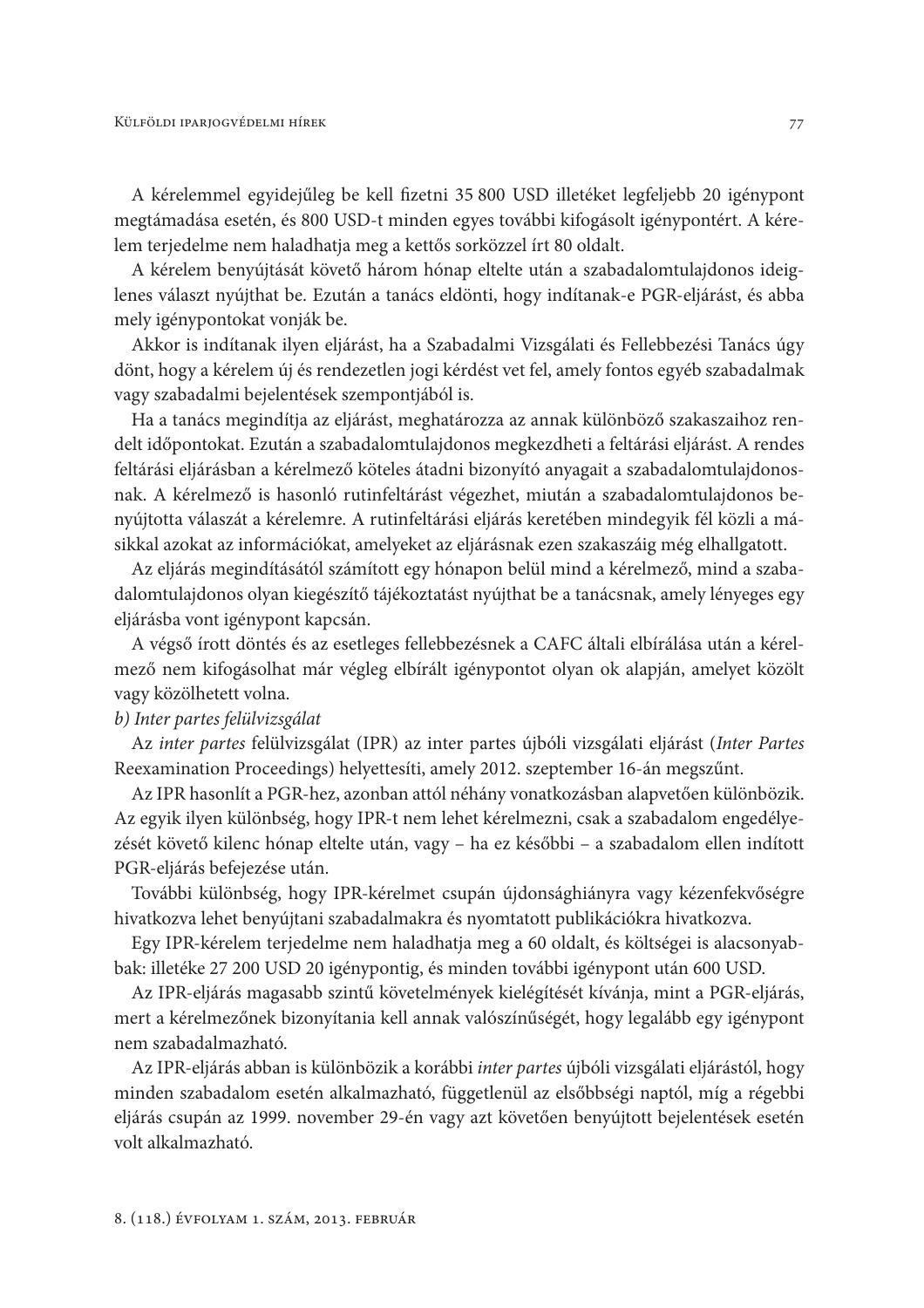# (c) Fedett üzleti módszer szabadalmak engedélyezés utáni átmeneti felülvizsgálata

A "fedett üzleti módszer" (Covered Business Method, CBM) szabadalmak engedélyezés utáni átmeneti felülvizsgálatát kérelmező fél kérheti az új szabadalmi törvény (America Invests Acts, AIA) alapján engedélyezett CBM-szabadalmak egy vagy több igénypontjának a törlését. CBM-szabadalomnak olyan szabadalmat tekintenek, amely egy eljárást vagy egy megfelelő készüléket igényel egy pénzügyi termék vagy szolgáltatás gyakorlatában, adminisztrációjában vagy intézésében használt adatfeldolgozás vagy egyéb művelet végrehajtására. Nem sorolhatók az ilyen szabadalmak közé a technológiai találmányokra vonatkozó szabadalmak, amelyeknek az igénypontjai műszaki jellemzőket is tartalmaznak. A kérelmezőn nyugszik a teher annak bizonyítására, hogy a kifogásolt szabadalom legalább egy olyan igénypontot tartalmaz, amely nem irányul technológiai találmányra.

Ez az átmeneti program 2020. szeptember 16-án fejeződik be, vagyis eddig az időpontig fogadnak el ilyen tárgyú kérelmeket.

CBM-szabadalmak felülvizsgálatára vonatkozó kérelmet csak az amerikai szabadalmi törvény 101., 102., 103. vagy 112. cikkére alapozva lehet benyújtani 2012. szeptember 16. után benyújtott bejelentések alapján engedélyezett szabadalmak ellen.

B) Az USPTO 2012 szeptemberében publikálta az AIA keretében kidolgozott végleges szabályokat a származtatási eljárásról. Ennek az új eljárásnak az a célja, hogy biztosítsa: olyan személy ne kaphasson szabadalmat egy találmányra, aki nem tényleges feltaláló az új, "első feltaláló által benyújtott" (first inventor to file) rendszer bevezetése után.

Az új szabályok szerint ha vita merül fel arról, hogy két bejelentő közül ki a valódi feltaláló (azzal szemben, hogy ki az első feltaláló), ezt egy származtatási eljárással (derivation proceeding) döntik el, amelyet a Szabadalmi Vizsgálati és Fellebbezési Tanács folytat le. A kérelemben pontosan meg kell jelölni annak a megállapításnak az alapját, hogy egy korábbi bejelentésben megnevezett feltaláló felhatalmazás nélkül származtatta az igényelt találmányt. Egy ilyen kérelmet a korábbi bejelentés publikálásától számított egy éven belül kell benyújtani.

A végleges szabályok azt is lehetővé teszik, hogy a felek vitáikat az USPTO-n kívül oldják meg. Például a szabályok rendelkeznek arról, hogy a származtatási eljárás felei befejezhetik az eljárást egy írott nyilatkozat benyújtásával, amely tükrözi a felek megegyezését arról, hogy a vitatott találmánynak ki a valódi feltalálója. A felek a vitát döntőbíráskodással is megoldhatják, bár a döntőbíráskodás nem zárja ki, hogy az USPTO döntsön az eljárásba vont igényelt találmány szabadalmazhatóságáról.

A származtatási eljárás végső szabályai 2013. március 16-án lépnek hatályba. 2012. szeptemberi publikálásuk azt a célt szolgálja, hogy a szabadalmi közösségnek kellő ideje legyen felkészülni az új szabályok alkalmazására.

C) Az USPTO 2012. október 5-ig adott határidőt megjegyzések benyújtására a javasolt bejelentési rendszerrel (first inventor to file) kapcsolatban. Minthogy azonban a hivatal számos kérelmet kapott, hogy engedélyezzen erre további időt, egy hónappal meghosszabbí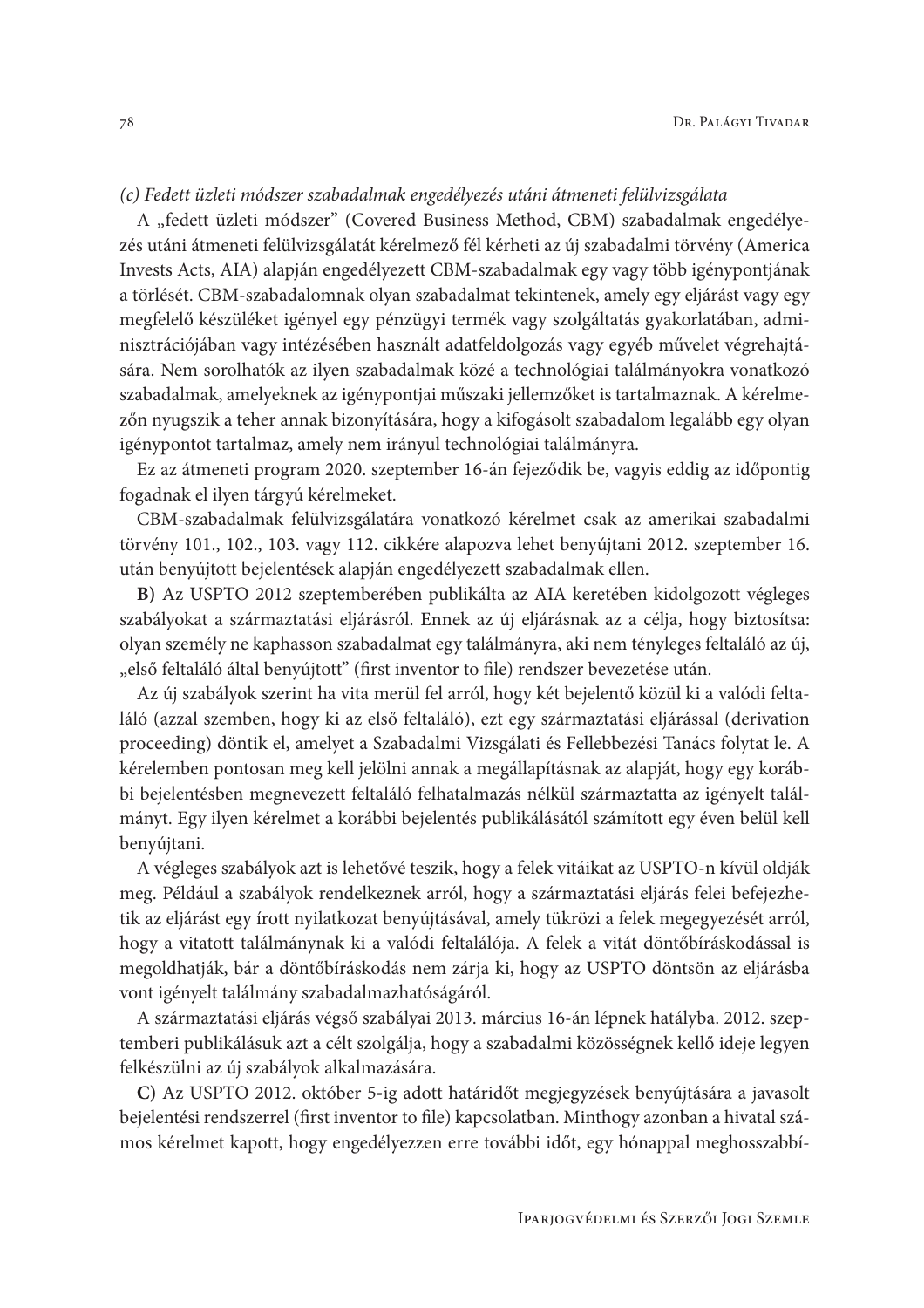totta ezt a határidőt, és így az érdekeltek 2012. november 5-ig nyújthattak be megjegyzéseket az új szabadalmi törvény (AIA) legfontosabb új rendelkezésével kapcsolatban, amely az amerikai szabadalmi rendszert a feltalálói (first to invent) elvről a bejelentői elvre állítja át. Ez is bizonyítja, hogy az USPTO elnöke, David Kappos igyekszik minél nagyobb mértékben figyelembe venni a szakemberek véleményét az új szabályok kialakításánál.

D) Az USPTO továbbra is azon fáradozik, hogy erősítse a kapcsolatokat különböző szellemitulajdon-védelmi hivatalokkal. Ezt bizonyítja, hogy nemrég bejelentette új, a szabadalmi ügyintézést gyorsító (PPH-) megállapodás megkötését a Cseh Szabadalmi Hivatallal, valamint hasonló szerződés megkötésének tervezését a Fülöp-szigeteki és a Portugál Szabadalmi Hivatallal.

A PPH-megállapodás alapján az a bejelentő, aki értesítést kap arról, hogy legalább egy igénypontja szabadalmazható az egyik ország hivatalában, kérheti, hogy a másik országban benyújtott párhuzamos bejelentését gyorsított vizsgálatnak vessék alá. Így ez a rendszer gyorsabb és hatékonyabb vizsgálatot tesz lehetővé.

E) A szövetségi kormány összeesküvés és kereskedelmi titok ellopása miatt bűnügyi feljelentést tett a dél-koreai Kolon Industries Inc. (Kolon) ellen. A Kolont azzal vádolják, hogy információt tulajdonított el az E. I. du Pont de Nemours and Co. (du Pont) kevlár-technológiájával kapcsolatban.

Korábban egy szövetségi esküdtszék elrendelte, hogy a Kolon fizessen 919,9 millió USD kártérítést egy ilyen vonatkozású polgári kereskedelmititok-bitorlási perben. A bíróság egyúttal húsz évre tartósan eltiltotta a Kolont versenytársa nagy szilárdságú rostjának gyártásától.

Mindkét ügyben szerepet játszottak kereskedelmi titkok a du Pont kevlárrostjával kapcsolatban, amelyet golyóálló mellények, katonai sisakok, gumiabroncsok, fékek és száloptikai kábelek gyártásában használnak fel. Mind a du Pont, mind az igazságügyi minisztérium azt állítja, hogy a Kolon a du Pont korábbi dolgozóit alkalmazta, és a du Pont szabadalmazott tudását használta versenytárstermékének, a heracronszálnak az előállításához.

A vállalat mellett a Kolon számos vezetőjét és alkalmazottját vádolták összeesküvéssel kereskedelmi titkok ellopása miatt és az igazságszolgáltatás munkájának akadályozásával, mert információt töröltek számítógépükről.

F) Az Iparjogvédelmi és Szerzői Jogi Szemle 2012. decemberi számának 82. és 83. oldalán ismertettük az Apple és a Motorola közötti pereskedés lefolyását. Most arról kaptunk hírt, hogy a Motorola egy korábbi alkalmazottját, Hanjuan Jint négy év börtönre ítélték kereskedelmi titkok ellopásáért. Az ügy előzménye, hogy Jin kisasszonyt egy pekingi repülőjáratra való becsekkolása alkalmával az amerikai vámtisztviselő véletlenszerű kiválasztotta, és a vizsgálat alkalmával 30 000 USD készpénzt és "bizalmas" megjelölésű Motorola-iratokat találtak nála.

A Jin kisasszonyt elítélő kerületi bíró, Ruben Castillo hangsúlyozta az innováció jelentőségét: "A mai világban a legértékesebb dolog, amivel rendelkezünk, a technológia. A legfontosabb dolog, amit ez az ország tehet, hogy megvédi kereskedelmi titkait."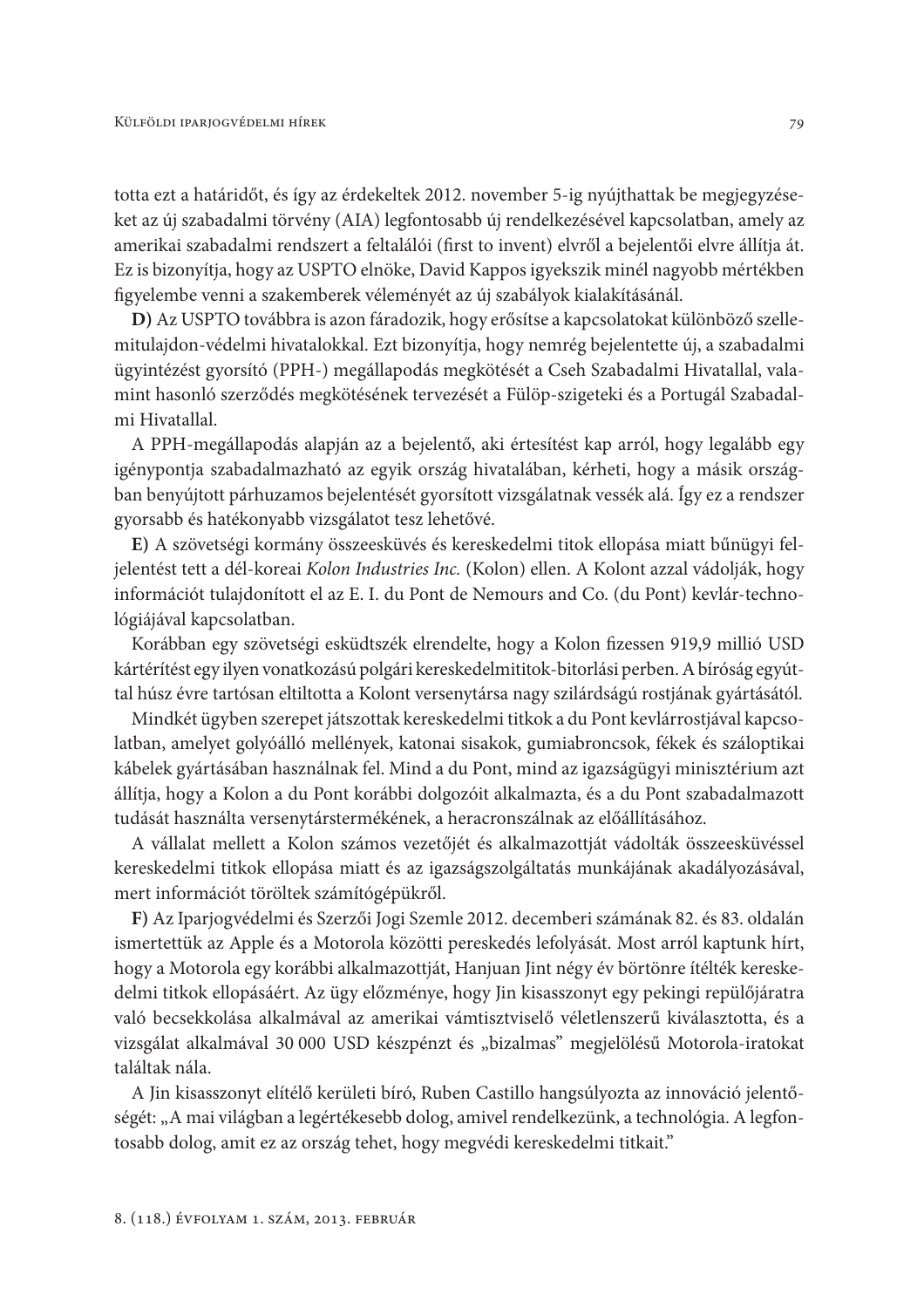G) Az USPTO közlése szerint a 2012-es pénzügyi év védjegyek vonatkozásában "csúcsév" volt, mert több védjegybejelentést nyújtottak be, mint bármelyik korábbi pénzügyi évben, és az állandó használatban levő védjegyek száma meghaladta az 1,8 millió lajstromozott védjegyet.

A függő védjegybejelentések száma továbbra is történelmileg alacsony szinteken marad. Az első végzés kiadásáig eltelt idő 2,5 és 3,5 hónap között van, míg a védjegybejelentéstől a lajstromozásig vagy az elutasításig eltelt idő az elmúlt három évben 12 hónap alatt volt.

Az USPTO kedvezően fogadja az elektronikus bejelentések növekvő számát, ami hozzájárul a hivatal hatékonyságának növeléséhez.

H) Az Iparjogvédelmi és Szerzői Jogi Szemle 2012. áprilisi számának 131-132. oldalán ismertettük a Christian Louboutin (Louboutin) és az Yves Saint Laurent America, Inc. (YSL) közötti pereskedést a lábbelik talpán a piros szín használata miatt, amire a Louboutinnek 2008-ban lajstromozott védjegye van. Az elsőfokú bíróság elutasította a Louboutin keresetét, ezért az 2012. augusztus 12-én fellebbezést nyújtott be a Második Kerület Fellebbezési Bíróságánál. Most arról kaptunk hírt, hogy ez a bíróság döntést hozott az ügyben.

Megállapította, hogy a Louboutin védjegye, amely egy magas sarkú és lakkozott vörös talpú női cipőre vonatkozik, korlátozott mértékű "másodlagos jelentésre" tett szert, amely azonosítja a Louboutin védjegyét. Ez a döntés megfordítja az elsőfokú bíróság döntését, amely szerint egyetlen szín nem szolgálhat védjegyként a divatiparban. A bíróság azonban utasította a USPTO-t, hogy korlátozza a védjegyet olyan felhasználásokra, amikor a piros színű külső talp ellentétben áll a cipő további részeinek színével. "A talp és a felsőrész közötti ellentét okozza a talp feltűnő voltát és alkotójának megkülönböztetését" – mondja a döntés.

A módosított védjegy alapján az YSL cipői nem bitorolják a Louboutin védjegyét. Így mindkét tervező békésen távozhatott a bíróságról.

I) A General Motors egy 2009. évi hirdetésében Albert Einstein képmását használta fel. Ezért a jeruzsálemi Héber Egyetem, amely ellenőrzi Einstein nevének és képének felhasználási jogait, azt állította, hogy a GM nem volt jogosult felhasználni Einstein képmását. Emiatt védjegybitorlásért és tisztességtelen versenybe ütköző cselekedetért beperelte a GM-et.

A kifogásolt hirdetésen egy izomember viseli Einstein arcát "e=mc" tetoválással, és a kép alatt az alábbi felirattal: "Az ötletek szexisek is." Ez a hirdetés a People magazinban jelent meg.

A kerületi bíróság bírája, Howard Matz egyetértett azzal, hogy a hirdetés nem utalt jó ízlésre, de végül arra a következtetésre jutott, hogy nem volt törvénytelen.

Matz bíró szerint a reklámozási jogoknak kellene, hogy legyen elévülési idejük, és közelítőleg 50 év időtartam kellően tükrözi az egyensúlyt az értelmes jogi érvényesítési idő és a közérdek között – mondta ki döntésében. Ennek megfelelően a Héber Egyetem perlési joga 2005-ben lejárt. Miként a bíró a továbbiakban kifejtette: "Einstein a zseni szimbóluma és megtestesítője. Személye beágyazódott kulturális örökségünkbe, és most, közel 60 évvel halála után ennek a személynek szabadon hozzáférhetőnek kell lennie azok számára, akik saját kifejezésük részeként kívánják birtokolni."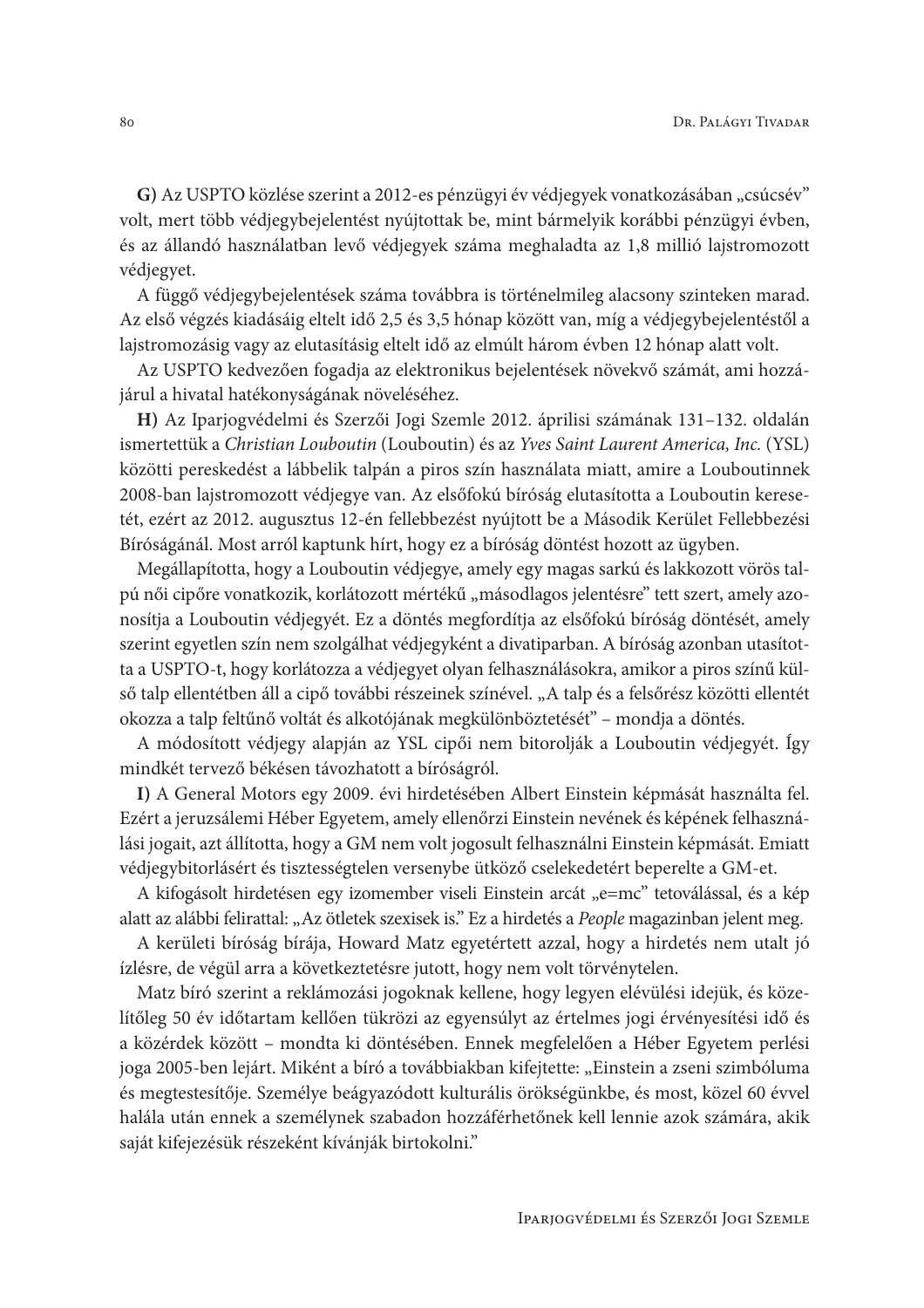### **Bahrein**

Bahrein 2012. augusztus 20-án csatlakozott a mikroorganizmusok szabadalmi eljárás céljából történő letétbe helyezésének nemzetközi elismerésére vonatkozó Budapesti Szerződéshez. Így ez a nemzetközi egyezmény Bahreinben 2012. november 20-án lépett hatályba.

Bahrein a Budapesti Szerződés 75. tagállama lett.

### Belső Piaci Harmonizációs Hivatal (BPHH)

Egy német bejelentő a Belső Piaci Harmonizációs Hivatalnál (Office for Harmonization in the Internal Market) kérelmezte a DESERTFUEL védjegy lajstromozását a 4. áruosztályban. A BPHH elővizsgálója elutasította a kérelmet, mert a lajstromoztatni kívánt védjegy két elemét, a "desert" (sivatag) és a "fuel" (üzemanyag) szót az angol fogyasztók a sivatagból származó vagy a sivatagban használható üzemanyagnak foghatnák fel, vagyis a teljes kifejezés tájékoztatást tartalmaz az igényelt üzemanyagok céljáról. Emellett az ilyen védjeggyel ellátott áruk úgy is értelmezhetők, hogy ellenállók a sivatagi körülményeknek, és hatékonyak szélsőséges körülmények között. Így a BPHH elővizsgálója szerint a lajstromoztatni kívánt védjegy deszkriptív jelentésű, és nélkülözi a megkülönböztetőképességet.

A bejelentő fellebbezése után a BPHH fellebbezési tanácsa megállapította, hogy a teljes "desertfuel" szó többet jelent, mint a két alkotó szó összege. A teljes kifejezés nem található lexikonokban, sem egyéb helyeken. Ezért az angol nyelvű közönség nem tudna egyértelmű jelentést levezetni a "desertfuel" kifejezésből.

A tanács azt is figyelembe vette, hogy az üzemanyag-fogyasztók nem szokták az üzemanyagot a felhasználási terület függvényében megkülönböztetni. Emellett a "desert" szó az üzemanyag eredeteként is értelmezhető, amely azonban túlságosan határozatlan, és így a fogyasztó nem bírna világos földrajzi képpel a szó jelentéséről.

A fentiek alapján a tanács megállapította, hogy a lajstromoztatni kívánt szó nem bír leíró jelentéssel, és elegendő megkülönböztetőképességgel rendelkezik ahhoz, hogy lajstromozható legyen.

### **Brazília**

A) A Brazil Szabadalmi és Védjegyhivatal 2012. szeptember 4-én publikált határozatával módosította a szabadalmi együttműködési Szerződés (PCT) 49.6 szabálya alapján a nemzetközi bejelentések brazil nemzeti szakaszának megindítási szabályait.

A PCT 49.6 szabálya szerint egy bejelentő helyreállíthatja a jogait, ha elmulasztotta időben megindítani a nemzeti szakaszt, feltéve, hogy ez a mulasztás nem volt szándékos, és annak ellenére következett be, hogy a bejelentő a körülmények által megkívánt megfelelő gondossággal járt el.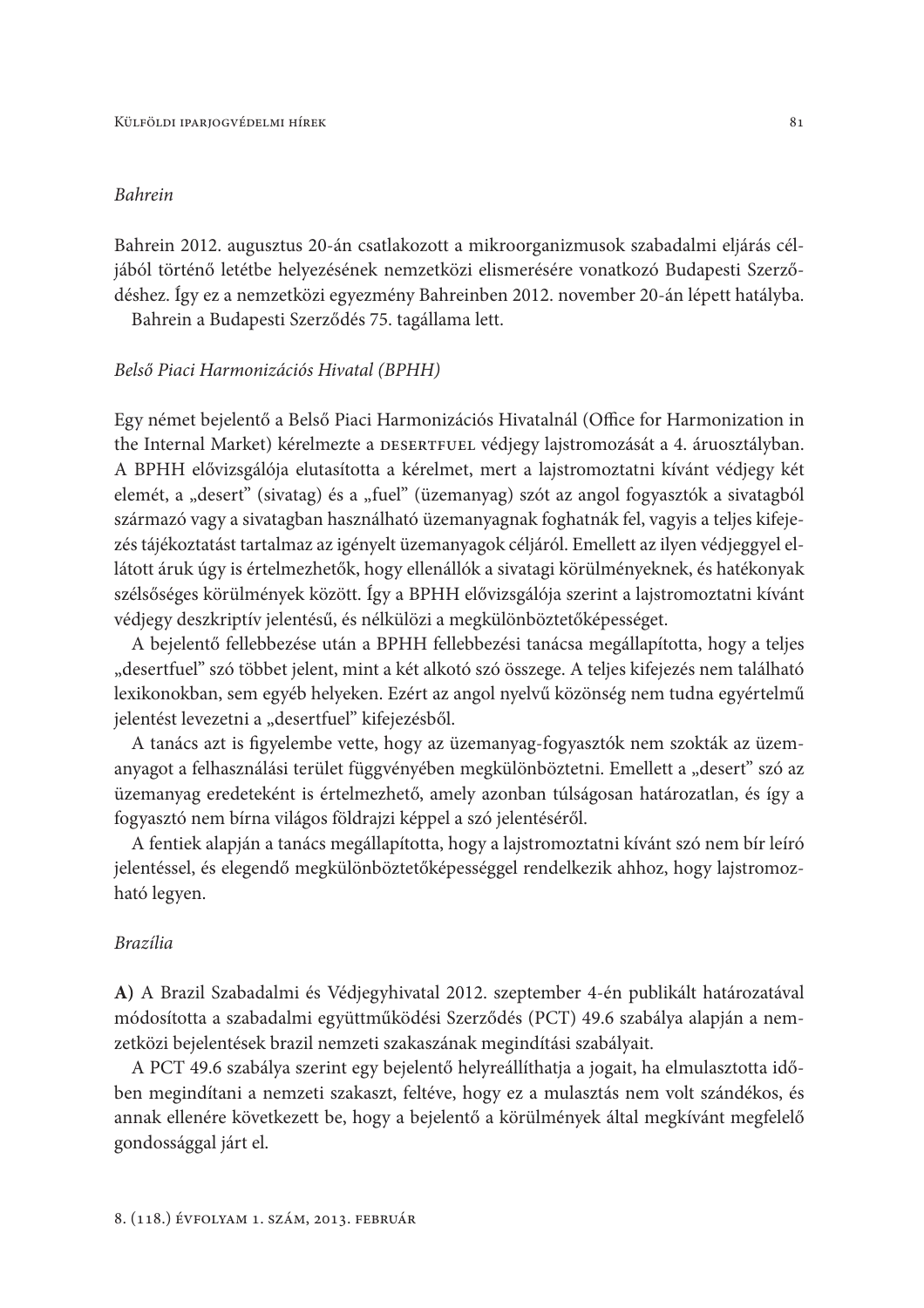Az új brazil szabály szerint a bejelentő jogai a nemzeti szakasz megindításával kapcsolatban visszaállíthatók, ha a 30 hónapos határidőt nem szándékosan mulasztotta el, vagy a mulasztás annak ellenére történt, hogy a bejelentő vagy törvényes képviselője kellő gondossággal járt el. Ennek megfelelően az ilyen kérelmet a PCT 49.6 szabályával összhangban (i) a 30 hónapos határidő elmulasztását előidéző ok megszűntét követő két hónapon belül vagy (ii) a 30-hónapos határidő lejáratától számított 12 hónapon belül (amelyik hamarabb jár le) kell benyújtani.

A bejelentőnek a kérelmet a nemzeti szakasz megindításával egyidejűleg kell benyújtania a késedelem okát bizonyító dokumentumokkal és a megfelelő díj befizetését igazoló irattal együtt.

B) A Brazil Országos Egészségfelügyeleti Hatóság (ANVISA) magatartása arra utal, hogy minden gyógyszer tárgyú szabadalmi bejelentést a Brazil Szabadalmi Hivatal általi vizsgálat előtt kíván vizsgálni.

A legfőbb brazil államügyész 2011. januári közleménye szerint az ANVISA szerepét arra kell korlátozni, hogy a bejelentéseknek csupán a közegészségügyi kockázatát vizsgálja, azonban az új szabályok szerint végzett vizsgálatok kapcsán szerzett tapasztalatok azt mutatják, hogy az ANVISA a közegészségügy kockázatává "lényegít át" nem a hatáskörébe tartozó számos kifogást, így például a nem kielégítő kinyilvánítást vagy a feltalálói tevékenység hiányát is, és továbbra is kiad a bejelentések szabadalmazhatóságával kapcsolatos műszaki jelentéseket, ami nagymértékben késlelteti a hivatalt a gyógyszer tárgyú találmányi bejelentések engedélyezésében.

Az ANVISA 2012. október 16-án publikált egy javaslatot arról, hogy a jövőben milyen feltételek mellett kell határozatot hoznia a gyógyászati termékekre és eljárásokra vonatkozó szabadalmi bejelentések előzetes hozzájárulási eljárásában. A publikáció alapján 60 napon belül lehetett megjegyzéseket vagy javaslatokat tenni az ANVISA által alkalmazott vizsgálati eljárás jövőbeli változásaival kapcsolatban.

Az ANVISA új javaslata szerint a gyógyszer tárgyú találmányi bejelentések kapcsán azt kell vizsgálnia, hogy azok az egészségügyre ártalmasak-e, azonban a vizsgálatot úgy értelmezi, hogy a bejelentések tárgyával kapcsolatos egészségügyi kockázat vizsgálatához a szabadalmazhatóság követelményeinek a vizsgálata is hozzátartozik. Ebből következik, hogy az ANVISA továbbra is vizsgálni kívánja a bejelentések szabadalmazhatóságát, ami ellentétben áll az ügyészségi állásponttal.

Nyilvánvaló, hogy mind a gyógyszergyártó vállalatok, mind a szabadalmi szakemberek amellett foglalnak majd állást, hogy az ANVISA ne vizsgálja a gyógyszer tárgyú bejelentések szabadalmazhatóságát, de egyelőre teljesen nyitott az a kérdés, hogy az ANVISA hogyan fog reagálni az általa meghirdetett 60 napos határidőn belül beérkezett megjegyzésekre és javaslatokra.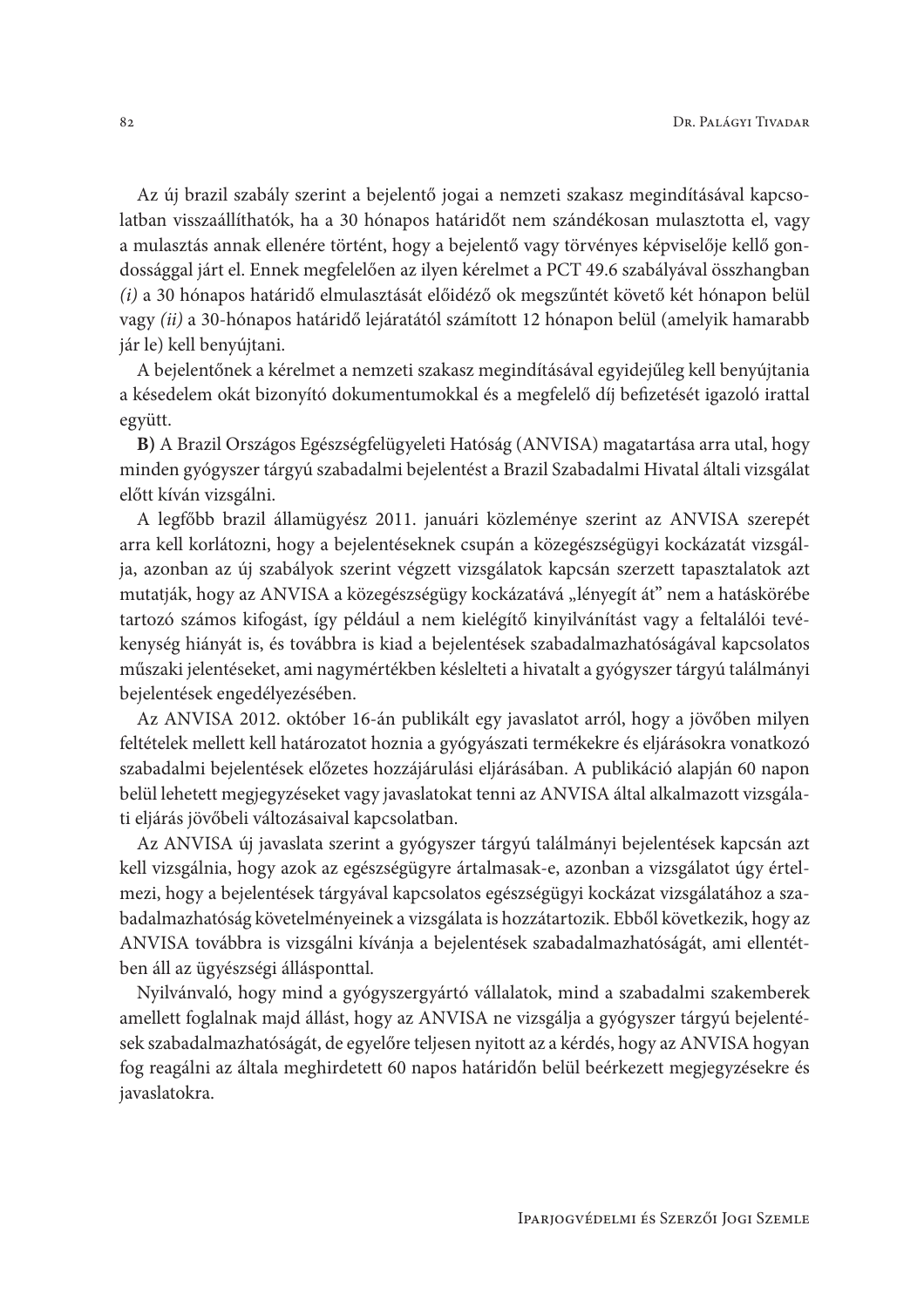Új feladatának rendszeres félreértelmezése folytán nagy a kockázata annak, hogy az ANVISA-nál nagy mennyiségű gyógyászati tárgyú szabadalmi bejelentés halmozódik fel, és így még nagyobb lesz a Brazil Szabadalmi Hivatal hátraléka.

### Bulgária

Bulgáriában 2011-ben 283 találmányi szabadalmi bejelentést nyújtottak be (20-szal többet, mint 2010-ben); ezek közül 262 származott bolgár és 21 külföldi bejelentőtől.

Ugyanebben az évben 1640 európai szabadalom érvényesítését kérték (szemben a 2010ben benyújtott, 213-mal kevesebb hasonló kérelemmel) és 16 kiegészítő oltalmi tanúsítványt (SPC) kérelmeztek.

### Dánia

A) A Phadia 2001-ben európai szabadalmat kapott, amelyet azután dán szabadalomként érvényesített. A szabadalom tárgya humán neutrofil-lipokalin alkalmazása volt humán betegségek diagnosztikai markereként, különösen gyulladásos betegségekkel kapcsolatos diagnózisok vonatkozásában.

A BioPorto kifejlesztett ún. "'NGAL készleteket", amelyek módszert szolgáltattak akut vesekárosodás diagnosztizálására. Ennek a módszernek a használatával súlyos betegségeket lehetett diagnosztizálni sokkal gyorsabban, mint az ismert módszerekkel.

A Phadia bitorlásért beperelte a BioPortót.

A BioPorto ellenkeresetében beperelte a Phadiát, arra hivatkozva többek között, hogy szabadalma nélkülözi a feltalálói tevékenységet, ezért érvénytelen, és ilyen okok miatt készletei nem bitorolják a Phadia jogait.

A Tengerészeti és Kereskedelmi Bíróság a BioPorto javára döntött, megállapítva, hogy a Phadia találmánya valóban nélkülözi a feltalálói tevékenységet. Ezért döntése szerint a Phadiának 1 705 052 DKK-t kellett költségtérítésként fizetnie a BioPorto számára.

B) A Tengerészeti és Kereskedelmi Bíróság egy 2011. november 8-i döntése megállapította, hogy egy interneten vásárolt hamis Rolex óra importja egy bizonyos Blomqvist magánszemély által sérti a Rolex jogait, és ezért az órát meg kell semmisíteni.

A Blomqvist fellebbezést nyújtott be a Legfelsőbb Bíróságnál, ahol az ügyben 2012. szeptember 5-én tartottak tárgyalást. Ennek végén a Tengerészeti és Kereskedelmi Bíróság bejelentette, hogy az ügyben a döntést 2012. szeptember 19-én fogják kihirdetni. A Legfelsőbb Bíróság azonban 2012. szeptember 18-án bejelentette, hogy kérdéseket intéztek az Európai Unió Bíróságához (CJEU), így a döntést elhalasztották a CJEU válaszainak megérkezéséig.

C) A felperes Noma egy világhírű vendéglő Koppenhágában, és birtokolja a NOMA szóvédjegyet. Az első alperes, a Mikkelsen Media ApS (Mikkelsen) Dánia legnagyobb tömegtájé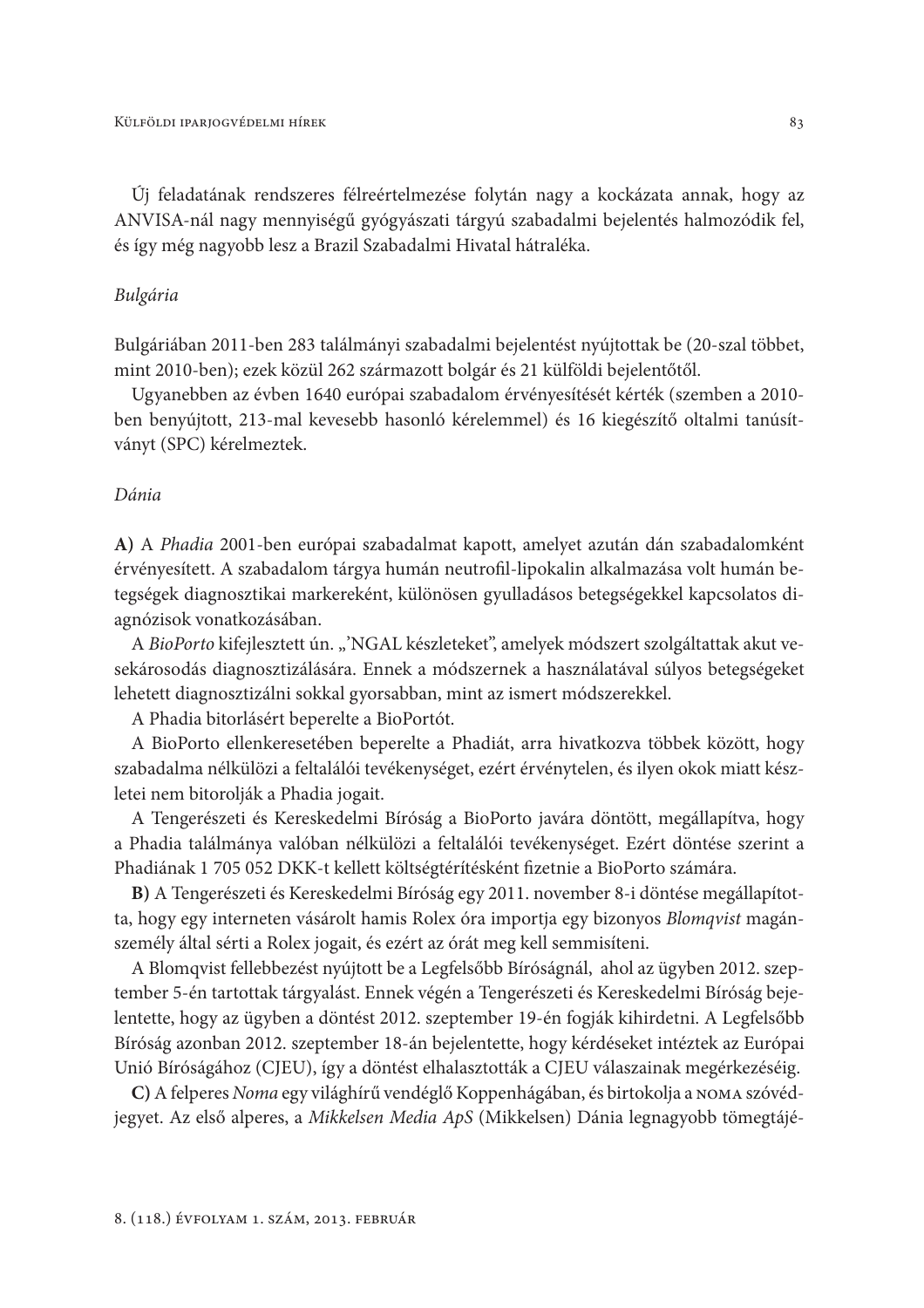koztatási irodája, és főleg online értékesítéssel foglalkozik. A második alperes, a Homeenter AB (Homeenter) része a svéd Bonnier csoportnak, és filmek, zene és események interneten való eladásával foglalkozik. A Homeenter korlátozott időtartamon keresztül megkísérelt tagságot árusítani egy "Chokolade" nevű klubba, és felkérte a Mikkelsent, hogy az árusítsa az interneten a klub tagságát.

Hirdetéseiben és újságaiban a Mikkelsen utalt a Noma étteremre (például: "Nyerj egy vacsorát a világ legjobb éttermében"), valamint hirdetményeiben említette a NOMA megjelölést (például: "Siess megerősíteni a lehetőséged, hogy fantasztikus tapasztalatban legyen részed a világ legjobb Noma éttermében"). A Noma a Tengerészeti és Kereskedelmi Bíróságnál beperelte a Mikkelsent és a Homeentert védjegyjogainak megsértéséért.

Az a Noma javára ítélkezett. Megállapította többek között, hogy a Noma étterem kétségtelenül rendkívüli mértékben ismert, és hogy az alpereseknek ismerniük kellett a NOMA megjelölés nagy értékét. A bíróság úgy találta, hogy a noma megjelölés alperesek általi használata árthatott a védjegy hírnevének. Emellett az alperesek tevékenysége a jó kereskedelmi gyakorlatra vonatkozó törvénybe is ütközött.

Megállapítása szerint a Noma nem bizonyította ugyan, hogy veszteséget szenvedett, de ennek ellenére nevének használatáért kártérítésre volt jogosult, aminek összegét a bíróság 150 000 Dkr-ben rögzítette.

A Mikkelsen és a Homeenter közötti viszonyt vizsgálva a Tengerészeti és Kereskedelmi Bíróság megállapította, hogy a Mikkelsennek kell az egész összeget megfizetnie, mert neki volt kötelessége biztosítani, hogy a hirdetés törvényes legyen. A két alperesnek költségtérítés fejében 25 000 Dkr-t kellett fizetnie a Nomának. Emellett a bíróság a Mikkelsent arra kötelezte, hogy fizessen 25 000 Dkr-t a Homeenternek.

### Egyesült Királyság

A) A nemzetközi bejelentések angol nemzeti szakaszát az Egyesült Királyság Szellemitulajdon-védelmi Hivatala (UKIPO) kérelemre meggyorsítja, ha a nemzetközi bejelentésre a nemzetközi elővizsgáló hatóság kedvező nemzetközi előzetes szabadalmazhatósági jelentést (International Preliminary Report on Patentability, IPRP) adott ki, vagy ha IPRP-t még nem adtak ki, a nemzetközi kutatási hatóság kedvező írott véleményt (Written Opinion of the International Searching Authority, WO-ISA) adott ki. Ilyen gyorsítást a "PCT (UK) Fast Track" rendszer keretében külön indokolás nélkül lehet kérni.

2012. június 8. előtt a bejelentés csak akkor volt kiválasztható ilyen gyorsított vizsgálatra, ha a nemzetközi bejelentés összes igénypontját az IPRP-ben újnak, feltalálói tevékenységen alapulónak és iparilag alkalmazhatónak minősítették. Ezért, ha akár csak egyetlen igénypontot elfogadhatatlannak minősítettek az IPRP-ben, a bejelentést az angol nemzeti szakaszban nem lehetett kiválasztani gyorsított vizsgálatra a PCT (UK) Fast Track rendszeren belül még akkor sem, ha a kifogásolt igénypontot az angol nemzeti szakaszban törölték.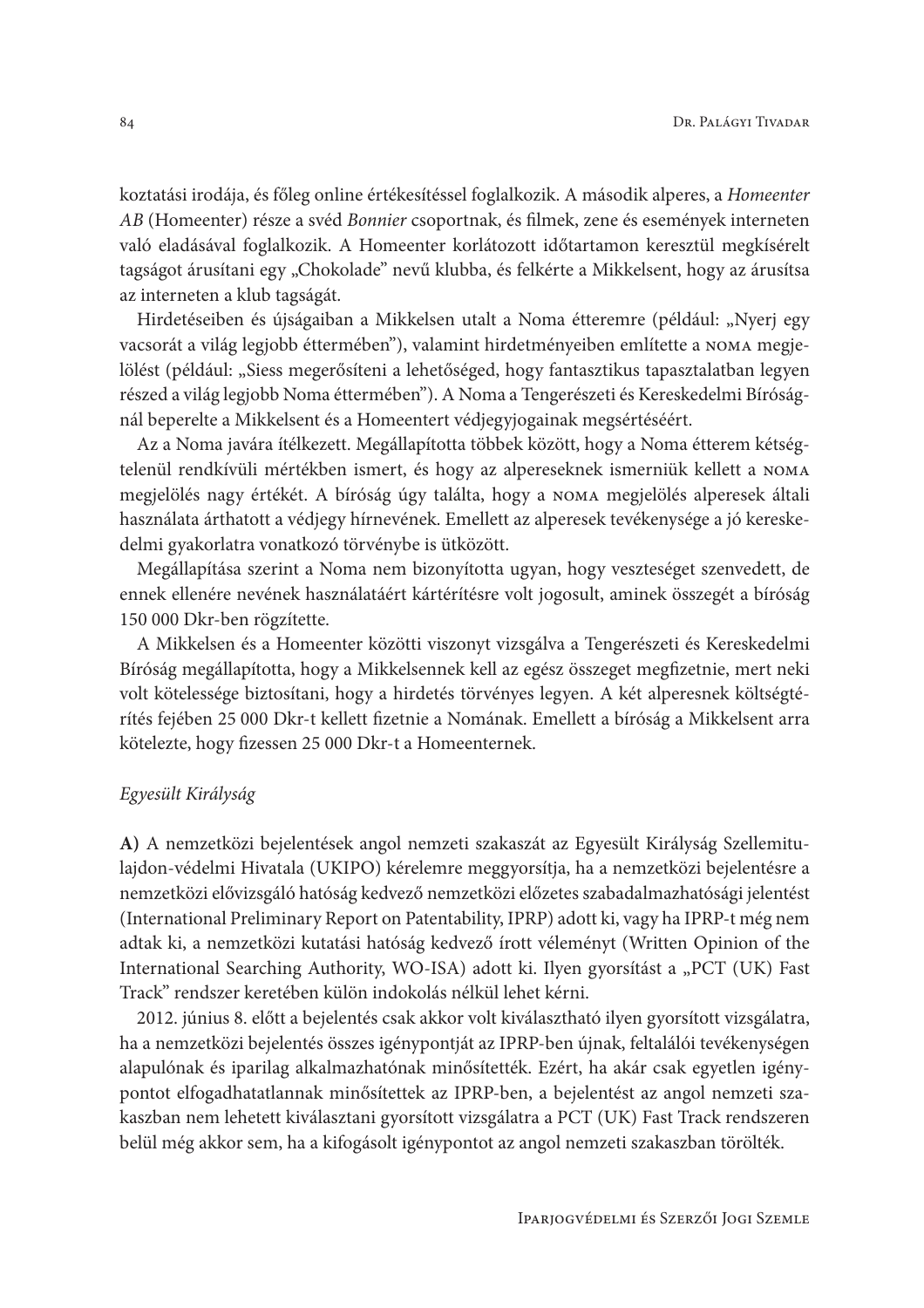Az UKIPO 2012. június 8-án enyhítette a gyorsított vizsgálat követelményeit a PCT (UK) Fast Track rendszeren belül, mert ettől a naptól kezdve elegendő, ha az angol nemzeti szakaszba jutott bejelentés egy vagy több igénypontját az IPRP vagy a WO-ISA elfogadhatónak minősíti. Ehhez elég, ha a bejelentő az angol nemzeti szakaszban törli bejelentéséből az el nem fogadott igénypontokat.

Ha egy bejelentést a PCT (UK) Fast Track rendszeren belül elfogadtak gyorsított vizsgálatra, az UKIPO arra törekszik, hogy a gyorsított vizsgálat kérelmezésétől számított két hónapon belül kiadja az első elővizsgálati végzést.

B) A Iparjogvédelmi és Szerzői Jogi Szemle 2012. decemberi számának 93. és 94. oldalán hírt adtunk arról, hogy az egyesült királyságbeli Fellebbezési Bíróságon (Court of Appeal) Colin Birss bíró döntése szerint a Samsung Galaxy táblagépei nem bitorolják az Apple táblagépeit. A bíró elrendelte, hogy Apple több újságban és folyóiratban adjon fel hirdetést arról, hogy a Samsung nem másolta le iPadjét, és egyesült királyságbeli weboldalára legalább hat hónapon át iktasson be egy ilyen értelmű közleményt. Az Apple azonban a bíró által előírt közléssel egyidejűleg arra is utalt weboldalán, hogy a Samsung ellen folytatott bitorlási perei a világ más részein az ő javára végződtek.

A bíró nem értett egyet ezzel az eljárással, és 24 órát adott az Apple-nek arra, hogy a kifogásolt anyagot távolítsa el weboldaláról, és 48 órán belül új közlést iktasson oda be. Az Apple 14 nap hosszabbítást kért, de a bíró elutasította ezt a kérést.

A Fellebbezési Bíróság a továbbiakban megerősítette, hogy a Felsőbíróság (High Court) nemcsak nemzeti bíróságként, hanem a közösségi mintarendelet 80. és 81. cikkének megfelelően közösségiminta-bíróságként is ülésezett, és ezért a bitorlást elutasító nyilatkozata kötelező az egész Európai Unióra.

A fentiek fényében a Fellebbezési Bíróság azt vizsgálta, hogy egy német bíróság néhány nappal a döntését követően miért hozott olyan páneurópai határozatot a Samsung koreai leányvállalata, a Samsung Electronics Co. ellen, amely megtiltotta, hogy árusítsa a Samsung Galaxy táblagépének 7.7-es változatát. A Fellebbezési Bíróság megkérdőjelezte, hogy a német bíróságnak alapja volt azt hinni, hogy ütközhet az Európai Unióban érvényes joggyakorlattal és a (közösségiminta-bíróságként ülésező) Felsőbíróság nyilatkozatával.

A Fellebbezési Bíróság hangsúlyozta, hogy a 2010-es Grimme v. Scott-döntés szerint az EU tagországai bíróságainak meg kellene próbálniuk követni más EU-országok fontos döntéseinek az érvelését. A Fellebbezési Bíróság rámutatott, hogy "ha az európai országok egyszerűen közlik, hogy nem értenek egyet egymással, és ellentmondó döntéseket hoznak, Európa lesz szegényebb."

C) Birss bíró egy újabb döntése a Szabadalmi Megyei Bíróságon (Patents County Court, PCC) megállapította, hogy egy termékre engedélyezhető lajstromozott mintaoltalom, ha a termékre új felhasználást találtak – még akkor is, ha a piacon létező termékek és az új termék megjelenése majdnem azonos.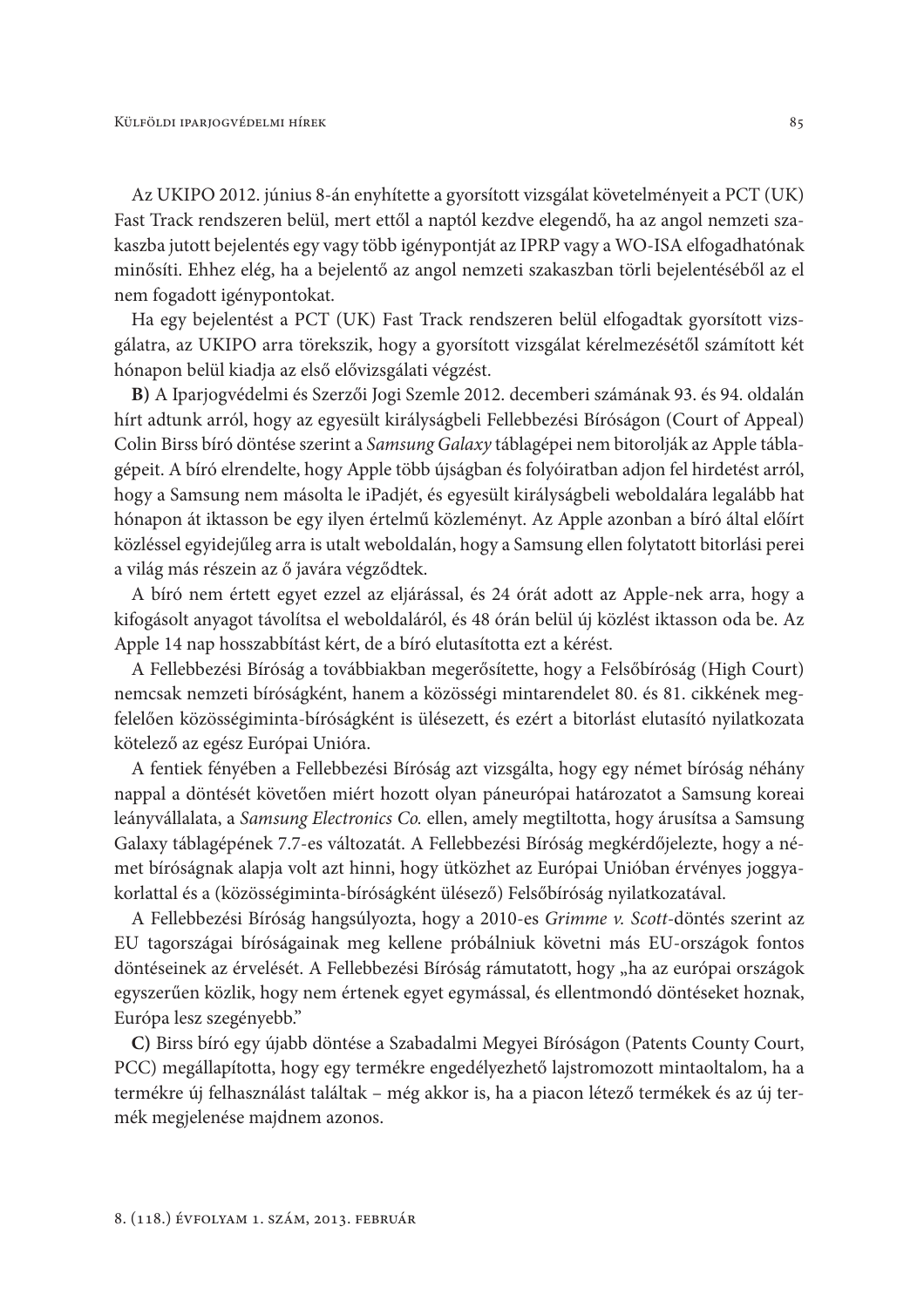A felperes Gimex International (Gimex) lajstromozott közösségi mintával rendelkezett egy "jégzsák"-nak (Ice Bag) nevezett termékre, amely egy jégvödör volt zsák alakjában. A jégzsákot 2006-ban helyezték forgalomba, és nagyon sikeresnek bizonyult.

2010-ben az egyik alperes - a Kiki's Import & Export Ltd. (Kiki) - az Egyesült Királyságban elkezdte árusítani a jégzsákot, amely a Gimex szerint bitorolta az ő lajstromozott jégzsákmintáját.

Az alperesek tagadták a bitorlást, és arra hivatkoztak, hogy a Gimex mintája érvénytelen egy "Transline"-nak nevezett korábbi Gimex-termék fényében, amely egy borospalackok szállítására használt zsák volt. A Kiki azzal is érvelt, hogy a Gimex kinyilvánította a mintát a lajstromozási kérelem benyújtása előtt több, mint 12 hónappal, és ezért a minta érvénytelen.

A lajstromozott minta érvényességével és bitorlásával foglalkozó egynapos tárgyaláson Birss bíró megállapította, hogy a minta érvényes, és hogy azt az alperes jégzsák terméke bitorolta. A döntés meghozatala előtt a bíró azt vizsgálta, hogy a hűtőzsákminta a jégzsáktól eltérő "általános benyomást" keltett-e. Ennek a kérdésnek a megválaszolásakor figyelembe vette mind a minta érvényességét (az egyéni jelleget), mind a bitorlást (az oltalmi kört).

Annak eldöntésekor, hogy egy minta eltérő általános benyomást kelt-e, a bíróságnak az alábbi tényezőket kell figyelembe vennie:

- a tervező szabadságfokát a minta kidolgozásakor;
- annak a terméknek a jellegét, amelyre a mintát alkalmazták; és
- azt az ipari területet, amelyen a mintát használták.

A fenti tények azonban azt a további érdekes kérdést is felvetették, hogy mi történik, ha egy tervező egy létező termék (a Transline palackzsák) új felhasználását (ebben az esetben egy jégvödörzsákot) talált fel? A bíró úgy ítélte meg, hogy ez az "új felhasználás" két további kérdést vet fel:

– A Transline zsák a technika állásához tartozik-e, ha eltérő célokra használják?

- Figyelembe kell-e venni a termék szándékozott funkcióját, amikor a minta átlagos benyomását vizsgálják?

Az első kérdéssel kapcsolatban a bíró azt gondolta, hogy a termék szándékolt célja lényeges, de csupán olyan mértékben, amennyire befolyásolja a termék megjelenését. Ezért a mintának, tekintet nélkül a felhasználásra, az ismert megoldásokkal való összehasonlítás mellett érvényesnek kell lennie.

A második kérdéssel kapcsolatban a bíró azon a véleményen volt, hogy a termék szándékolt funkciója is lényeges, mert a tájékozott felhasználóra a termék vonatkozó típusának a használata lenne jellemző. A bíró egy új fogalmat is bevezetett a minta elbírálásakor: a tájékozott felhasználó "mintatudatosságát" (design awareness). Megjegyezte, hogy a mintatudatosság meghatározásának próbája (ellentétben a "mintatest" ismeretével, ami eltérő fogalom) nem korlátozódik arra, hogy egy távolságból egyszerűen mereven nézik a terméket. Egy termék általános vizuális benyomását annak használatával nyerik. Más szavakkal (és összhangban a korábbi esetjoggal) a tájékozott felhasználó a termék használója, nem pedig egy tervező.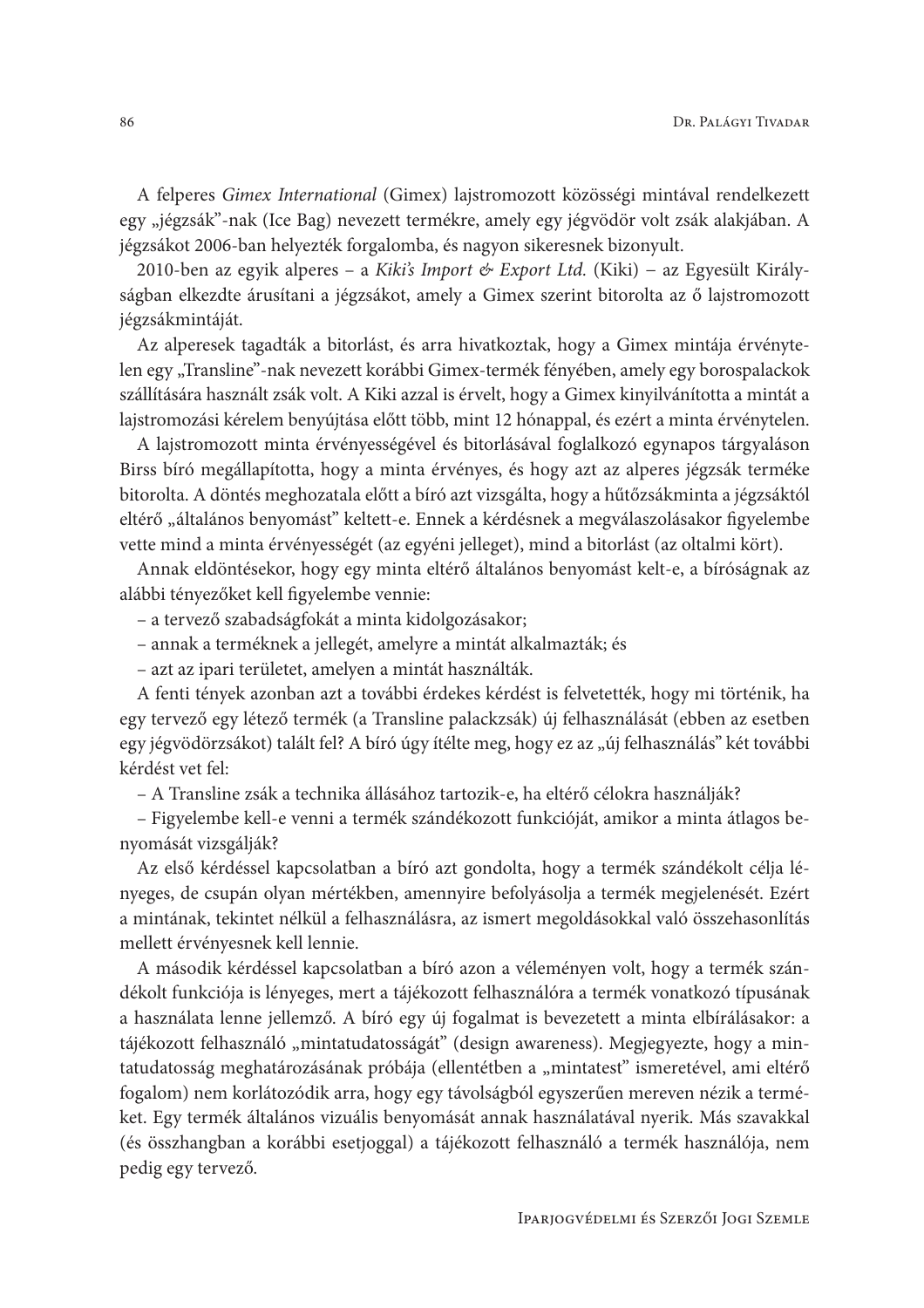A Gimex-minta eltérő általános benyomásával kapcsolatban a bíró azt állapította meg, hogy funkciókorlátozások lépnek fel, amikor egy palackhűtést terveznek, minthogy annak képesnek kell lennie egy borosüveg tárolására és hűtésére. E szempontok mellett a termékeket ésszerű tervezési szabadsággal tervezték.

A bíró szerint a Gimex-jégzsák viszonylag meglepő minta volt, mert eltért az ismert palackhűtőktől, amelyeket a tájékozott felhasználó ismer mintatudatossága alapján. A korábbi Transline termék vonásai által keltett általános benyomás eltért a jégzsák által keltett benyomástól, és csupán egy zsáknak lehetett nézni – inkább, mint egy palackhűtőnek –, ami azt jelenti, hogy a tájékozott felhasználó számára jelentősebbek voltak a termékek közötti vizuális különbségek.

A viszonylag szűk oltalmi kör ellenére a bíró megállapította, hogy a jégzsákminta új volt, egyéni jelleggel rendelkezett, és érvényes volt.

Azzal kapcsolatban, hogy a hűtőzsák bitorolta-e a Gimex lajstromozott közösségi mintáját, a bíró megjegyezte, hogy a tájékozott felhasználó egy palackhűtő olyan felhasználója, aki viszonylag nagyfokú figyelemmel rendelkezik, amikor ezeket a termékeket használja. Ezért helyénvaló volt a részenkénti összehasonlítás.

A viszonylag szűk oltalmi kör ellenére, amellyel a jégzsák rendelkezik, a bíró úgy találta, hogy a hűtőzsák a tájékozott felhasználó számára nem nyújt eltérő általános benyomást, mert vonásai – különösen magassága és fogantyúi – lényegileg azonosak. Az egyetlen lényeges különbségnek azt lehetett tekinteni, hogy nem volt rajta névjegykártyaablak, viszont rendelkezett egy poháralátét-nyílással a hűtőzsák alján, de e különbségek egyike sem okozott eltérő általános benyomást.

Így Birss bíró megállapította, hogy a hűtőzsák bitorolta a Gimex lajstromozott közösségi mintáját.

#### Egységes Szabadalmi Bíróság

Az Európai Parlament 2012. december 11-i ülésén három különálló szavazással jóváhagyta az ún. "európai uniós szabadalmi csomagot", vagyis az egységes szabadalmat (unitary patent), a nyelvi kérdéscsomagot és az Egységes Szabadalmi Bíróság (Unified Patent Court) intézményét.

Az új rendszer önműködő egységes szabadalmi oltalmat biztosít majd a részt vevő 25 európai országban, csökkenteni fogja az európai vállalatok szabadalmazási költségeit, és ezáltal növelni fogja azok versenyképességét. Az Európai Bizottság szerint az új rendszerben egy európai szabadalom hozzávetőleges költsége 4725 EUR lesz, szemben a jelenlegi 36 000 EUR költséggel.

Az új egységes szabadalmat az Európai Szabadalmi Szervezet által biztosított elővizsgálati és engedélyezési eljárással az Európai Szabadalmi Hivatal fogja külön kérelemre engedélyezni, és az így engedélyezett egységes szabadalom a rendszerben részt vevő 25 európai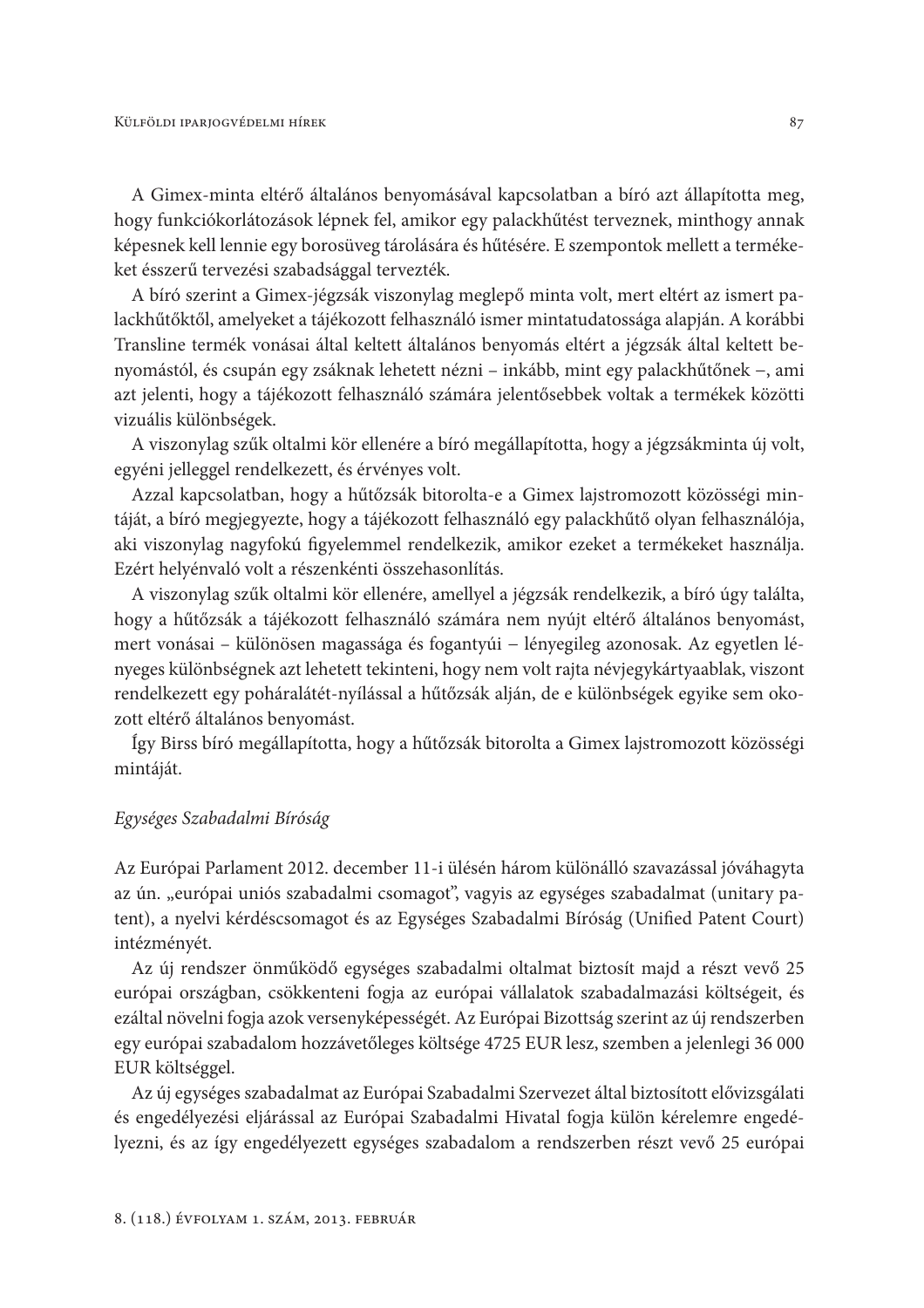uniós tagországban lesz érvényes. A szabadalmak angol, francia és német nyelven lesznek hozzáférhetők. A szabadalmi bejelentéseket ugyanezen a három nyelven lehet majd benyújtani. Ha a bejelentést más nyelven nyújtják be, az említett három nyelv valamelyikén készített fordítást is be kell majd nyújtani.

Az Európai Parlament biztosította az egységes szabadalomért folyamodó bejelentőket arról, hogy a fordítási költségeket teljes mértékben megtérítik az Európai Unió területén levő kis- és közepes méretű vállalatoknak, nonprofit szervezeteknek, egyetemeknek és nyilvános kutatószervezeteknek.

A fenntartási illetékek megállapításakor figyelembe fogják venni a kisvállalatok különleges igényeit, úgyhogy azok teljes mértékben kihasználhatják az alacsonyabb költségeket.

Az Egységes Szabadalmi Bíróságot létesítő nemzetközi egyezmény 2014. január 1-jén vagy akkor fog hatályba lépni, amikor 13 szerződő ország, ideértve az Egyesült Királyságot, Franciaországot és Németországot, ratifikálta azt. A másik két törvény 2014. január 1-jén fog hatályba lépni, vagy pedig azon a napon, amikor a nemzetközi egyezmény hatályba lép, amennyiben az utóbbi időpont későbbi. Olaszország és Spanyolország nem csatlakozott az új rendszerhez, de bármikor dönthet a csatlakozás mellett.

Itt említjük meg, hogy az Egységes Szabadalmi Bíróságra vonatkozó egyezmény jóváhagyott szövegének 14. cikke szerint Budapesten kell létrehozni a bírói gyakorlat megszerzésére szolgáló keretet. Ennek feladata többek között, hogy gondoskodjon az Elsőfokú Szabadalmi Bíróság részlegeihez tartozó nemzeti szabadalmi bírók gyakorlatáról szabadalmi peres ügyekben, továbbá a bírójelöltek felkészítéséről.

### Európai Szabadalmi Hivatal (ESZH)

A) A vizsgált ügyben egy felszólalás csupán azon az érven alapult, hogy az engedélyezett szabadalom első igénypontja hozzáadott anyagot tartalmazott. A szabadalomtulajdonos azzal érvelt, hogy ez az elővizsgálati eljárás alatt keletkezett tipográfiai hibából következett, és kérte, hogy a felszólalási eljárást állítsák le, és a szabadalmat küldjék vissza az Elővizsgálati Osztálynak abból a célból, hogy az EPC/1973 89. szabálya (amely megfelel az EPC 140. szabályának) alapján újból engedélyezzék a szabadalmat.

A Felszólalási Osztály közbenső döntéssel leállította a felszólalási eljárást, visszaküldte az ügyet az Elővizsgálati Osztálynak abból a célból, hogy az döntsön az EPC 140. szabálya szerinti helyesbítésre vonatkozó kérelem ügyében, és e döntés ellen külön fellebbezést engedélyezett. A felszólaló fellebbezett a döntés ellen. Minthogy a felszólaló jogoryoslat nélkül maradhatott volna abban az esetben, ha az Elővizsgálati Osztály az EPC 140. szabálya szerint kijavít egy engedélyezett szabadalmat, a Műszaki Fellebbezési Tanács a következő kérdéseket intézte a Bővített Fellebbezési Tanácshoz.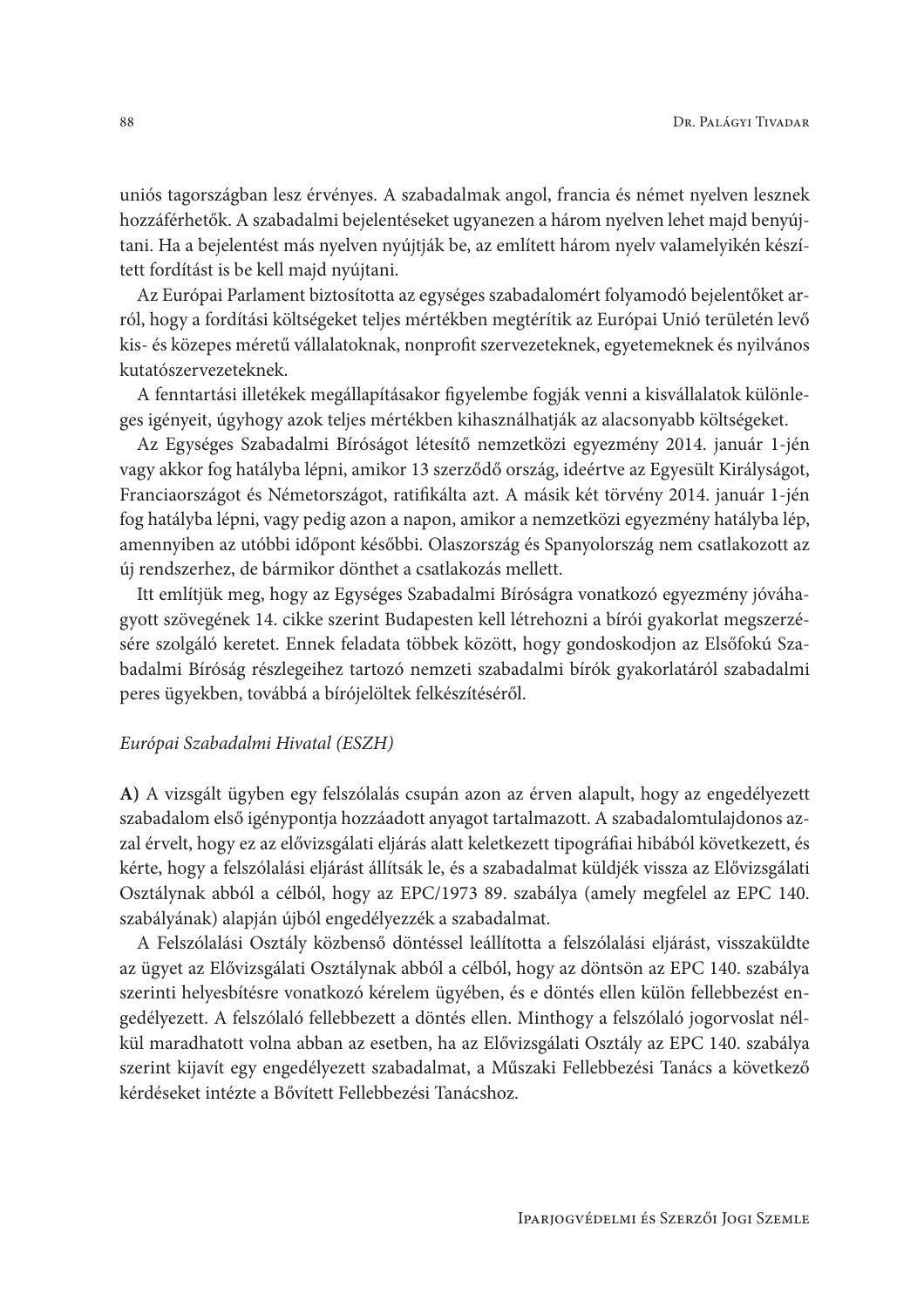1. Engedélyezhető-e egy szabadalomtulajdonos kérelme, amelyet a felszólalási eljárás megkezdése után nyújtott be az iránt, hogy az EPC 140. szabálya alapján javítsák ki az engedélyező döntést? Az EPC 140. szabályában az időhatár megadásának hiányát úgy kell-e értelmezni, hogy a döntésekben előforduló hibáknak az EPC 140. szabálya alapján történő kijavítása bármikor elvégezhető?

2. Ha egy ilyen kérelmet megengedhetőnek tekintenek, az Elővizsgálati Osztálynak kötelező módon kell-e erről a kérelemről döntenie, úgyhogy a Felszólalási Osztály ki van zárva annak vizsgálati lehetőségéből, hogy vajon a javítási döntés nem vonatkozik-e egy nem engedélyezhető módosításra?

A Bővített Fellebbezési Tanács G 1/10 számú döntésében a kérdéseket a következőképpen válaszolta meg.

1. Minthogy az EPC 140. szabálya nem alkalmazható egy szabadalom szövegének kijavítására, egy szabadalomtulajdonos ilyen javításra vonatkozó kérelme nem engedhető meg, ideértve azt az esetet is, amikor ilyen kérelmet a felszólalási eljárás megkezdése után nyújtanak be.

2. Az első kérdésre adott válaszra tekintettel a második kérdés nem igényel választ.

E következtetés elérésekor a Bővített Fellebbezési Tanács úgy érvelt, hogy - bár az engedélyező döntésben hivatkozott leírás, igénypontok és rajzok ennek a döntésnek a részei – ezeknek a dokumentumoknak a hibáit ezt követően nem lehet kijavítani az EPC 140. szabálya alapján, mert a rendelkezés az ESZH döntéseiben előforduló hibák kijavítására van szánva, nem pedig egy szabadalmi bejelentő vagy szabadalomtulajdonos által benyújtott dokumentumokban előforduló hibák kijavítására.

A Bővített Fellebbezési Tanács véleménye szerint egy szabadalmi bejelentő vagy szabadalomtulajdonos számára elegendő eszköz áll rendelkezésre ahhoz, hogy biztosítani tudja: engedélyezett szabadalma pontosan olyan alakban legyen, amilyenben akarja, anélkül, hogy szüksége lenne az EPC 140. szabályának az igénybevételére. Például ha egy bejelentő hibát követ el bármely szakaszban a szabadalom szövegének általa történő végső elfogadásáig, akkor ezt a hibát az EPC 139. szabálya alapján benyújtott kérelemre ki lehet javítani. Emellett egy szabadalmi bejelentő köteles jóváhagyni azt a szöveget, amellyel szabadalmát engedélyezik. Így az engedélyezés után a szövegben maradó bármilyen hibáért a felelősség kizárólag az övé, függetlenül attól, hogy a hibát ő vagy az Elővizsgálati Osztály vitte be a szövegbe, és logikátlan lenne a hibát az Elővizsgálati Osztálynak tulajdonítani annak érdekében, hogy a bejelentő saját hibáját az EPC 140. szakaszának a körébe lehessen vonni.

Bár az EPC 140. szabálya nem használható engedélyezett szabadalmak hibáinak a kijavítására, a Bővített Fellebbezési Tanács megjegyezte, hogy a szabadalomtulajdonos próbálhatja kijavítani szabadalmát a felszólalási vagy a korlátozási eljárás alatt, és egy ilyen módosítás eltávolíthat egy észrevett hibát. Természetesen az ilyen módosításnak ki kell elégítenie a módosításra vonatkozó összes érvényes követelményt, ideértve a hozzáadott anyag bevitelének a tilalmát és az igénypontok oltalmi körének az engedélyezés utáni bővítése tilalmát.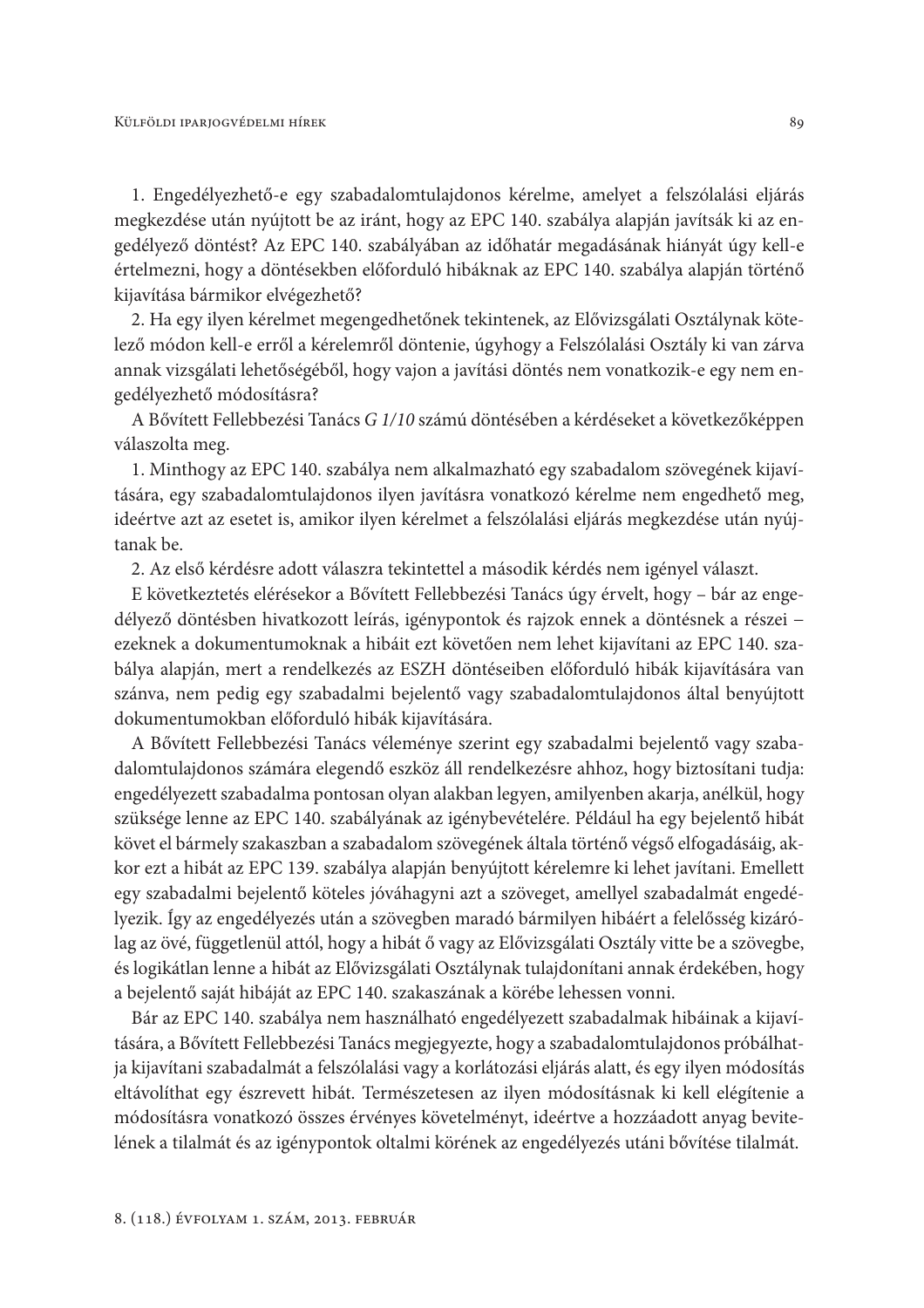A fenti döntés arra emlékeztethet minden szabadalmi bejelentőt, hogy szükség van az engedélyezésre szánt szöveg igen alapos ellenőrzésére.

B) Az ESZH 106. szabálya szerint az ESZE 112a(2)a) cikke alapján egy felülvizsgálatra vonatkozó kérelem csak akkor engedhető meg, ha az eljárási hibát a fellebbezési eljárás alatt kifogásolták, és a fellebbezési tanács a kifogást elutasította, kivéve, ha ilyen kifogást nem lehetett emelni a fellebbezési eljárás alatt.

Az R 9/09 ügy szerint nem volt elegendő, hogy a kérelmező világossá tette: ő (a vizsgált esetben) kifogásolta egy későn benyújtott iratnak a tanács általi elfogadását. Itt nem az ESZH 106. szabálya alapján benyújtott kifogásról volt szó. Ez a szabály az eljáró hivatal elleni külön kifogás benyújtását kívánja meg. Ez kötelezően szükséges, hogy a tanácsnak lehetősége legyen a vélt eljárási hiba megszüntetésére és az ESZH 112a cikke szerint a kérelmező jogainak a megőrzésére.

Az ESZH 106. szabálya szerint egy kísérő személy sem tehet jogérvényes eljárási nyilatkozatokat.

A kérelmet ezért mint meg nem engedhetőt elutasították.

C) Az R 6/10 ügyben a kérelmező kifogásolta, hogy a tanács elmulasztotta egy tanúnak az ESZH 117. cikke és 117-124. szabálya szerinti "kérelmezett" meghallgatását. A kérelem nem tartalmazott sem arra vonatkozó utalást, hogy a fellebbezési eljárásban kifogást emeltek, sem arra vonatkozó magyarázatot, hogy miért nem lehetett ilyen kifogást emelni. Sem a tanács előtti szóbeli meghallgatásról készített jegyzőkönyv, sem az akta egyéb része nem tartalmazott utalást arra, hogy a fellebbező fél kifogásolta az érdemi vitának a tanács által a tanú meghallgatása nélküli lezárását. A kérelmező sem utalt arra, hogy a tanács előtti szóbeli tárgyalás jegyzőkönyve és/vagy a tényállás és a kérelmek az írott döntésben tévesek vagy hiányosak lennének.

A Bővített Fellebbezési Tanács arra a következtetésre jutott, hogy a kérelmező a fellebbezési eljárás alatt az ESZH 106. szabálya alapján elmulasztott kifogást emelni, és a kérelmet mint egyértelműen meg nem engedhetőt elutasította.

D) A fellebbezési tanácsok állandó joggyakorlata szerint a fellebbezési illeték befizetése nem olyan cselekmény, amely elfogadhatóan helyettesíti a fellebbezés benyújtását. Mutatis mutandis érvényes ez az elv az ESZE 112a cikke szerinti rendkívüli jogsegélyre is, miként ez az R 2/10 ügyből kitűnik.

E) Ha egy kérelmező kifogása nem arra irányul, hogy őt egy kérdésben nem hallgatták meg, hanem arra, hogy a tanács az ő meghallgatása után a kérelmeivel ellentétesen döntött, az nem képezi a meghallgatásra vonatkozó jog megsértését (R 9/10 és R 15/10).

Az R 12/09 ügyben a kérelmező előadta, hogy a tanácsnak előre tájékoztatnia kellett volna őt a meghozandó döntés különböző szempontjairól, hogy módja legyen kiegészítő érveket és bizonyítékokat előadni.

Ennél a pontnál a Bővített Fellebbezési Tanács az R 12/09 ügyben a korábbi joggyakorlatára utalt: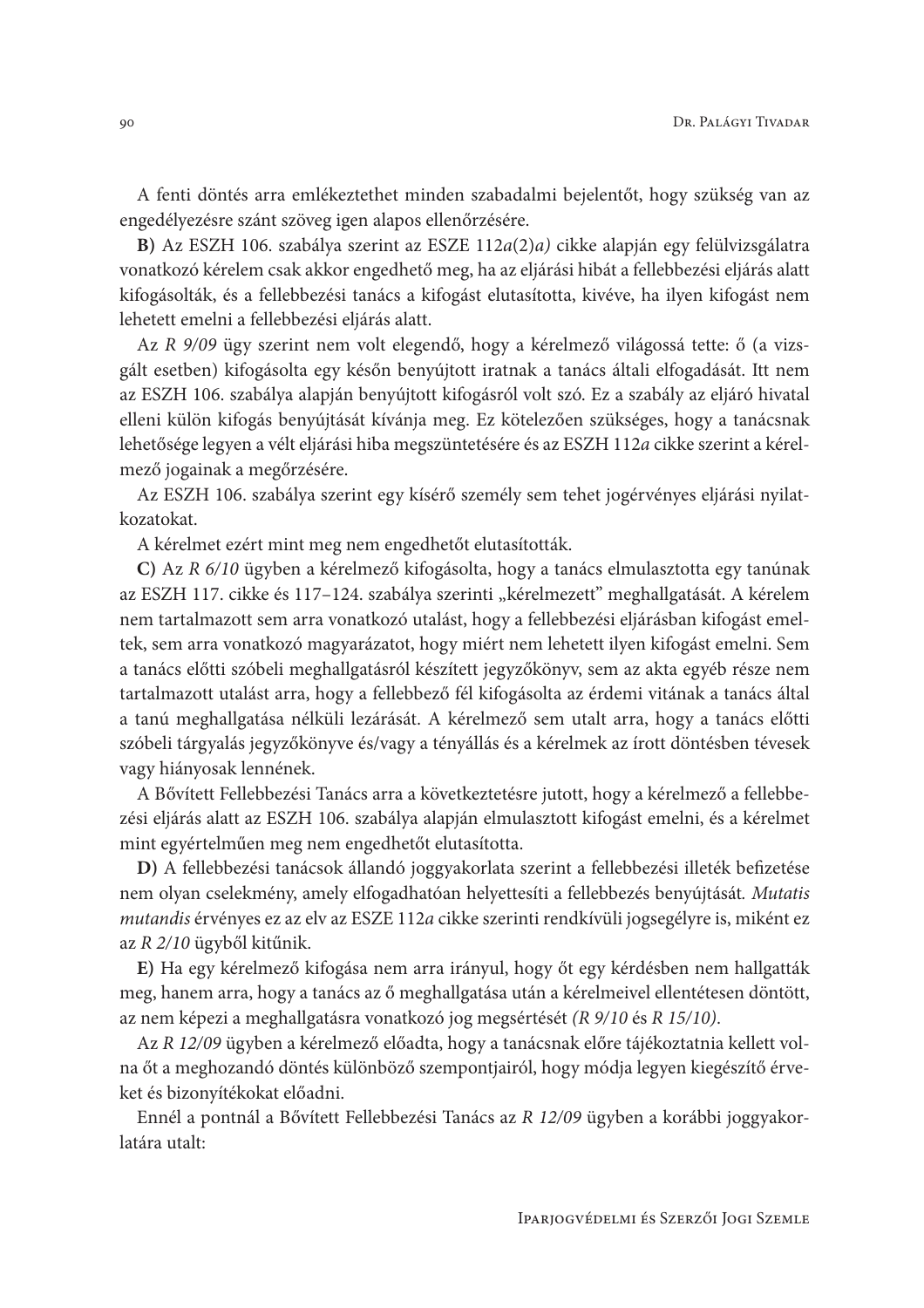- Egy tanács nem köteles döntése előtt a feleknek minden olyan előre látható okot részletesen előadni, amely döntésének indokolásában megtalálható (R 1/08, R 3/09, R 8/09, R 13/09). Ezt megerősítette az R 15/09, R 18/09 és R 15/10 számú döntés. Eltekintve attól az esettől, amikor egy tanács kimondottan elutasítja, hogy egy felet egy meghatározott kérdésben meghallgasson, az ESZE/1973 113(1) cikke szerinti meghallgatási jog megadásához általában elegendő, ha az írott döntésben megadott okok megfelelnek egy olyan érvnek, amelyet az eljárásban részt vevő valamelyik fél adott elő úgy, hogy a kérelmező azt ismerte, és így egy megfelelő indokolás nem lephette meg (R 4/08, R 2/08).

- Mindegyik fél szabadon döntheti el, hogyan adja elő a saját ügyét, míg a tanácsnak kötelessége a felek által előadottak alapján dönteni. Egy inter partes eljárásban a tanács nem segíthet egyoldalúan az egyik félnek azáltal, hogy előre megfelelő utalásokat tesz számára akár a szóbeli tárgyaláson (R 11/08), akár egy értesítésben (R 3/09) (lásd a fenti R 15/09 és R 15/10 számú döntést is).

- Egy félnek, aki saját javára szolgáló döntésre törekszik, tevékenyen részt kell vennie az eljárásban, és saját kezdeményezésből mindent időben elő kell adnia, ami alátámasztja a helyzetét (R 2/08). Emellett a hivatásos képviselők kötelesek önállóan, vagyis a tanács segítsége nélkül eldönteni ügyeik vitelének módját. Egy tanács sem köteles egy felet a fél saját felelősségén belül hiányosságokra, így a joggyakorlat ismeretére figyelmeztetni (lásd az R 4/09 és R 17/09 számú döntést).

Hasonlóan nincs jogi alapja a tanács olyan kötelezettségének, hogy a kérelmezőt szakkérdésekben hallgassa meg mielőtt egy javasolt segédkérelem engedélyezése fölött dönt, ha megállapítást nyer, hogy ezek a kérdések az ügy különleges körülményei alapján nem felelnek meg a döntő kritériumoknak (R 16/09). Az ESZE 113(1) cikke szempontjából lényegtelen, hogy a kérelmező egy bizonyos dokumentum állítólagos jelentőségéről csak a döntés okainak olvasásakor nyert tudomást (R 14/09).

A Bővített Fellebbezési Tanács hangsúlyozta, hogy a kérelmezőnek okozati összefüggést kell találnia a meghallgatásra vonatkozó jog esetleges sérelme (amennyiben ez indokolva van) és a végső döntés között (R 11/09 és R 19/09). Az R 19/09 döntésben a Bővített Fellebbezési Tanács kifejtette továbbá, hogy egy ilyen összefüggésből csak akkor lehet kiindulni, ha a tanács nem volt hajlandó elismerni (miként a vizsgált esetben) egy váratlan hatást csupán egy olyan érv alapján, amellyel kapcsolatban a kérelmezőt nem hallgatták meg. Ha a tanács a váratlan hatást olyan egyéb okok miatt vonta kétségbe, amelyekkel kapcsolatban a kérelmezőt meghallgatták, nem lehet azzal érvelni, hogy a végső döntés eljárási hibája okozati volt.

#### Finnország

Helsinkiben 2012. október 11-én ünnepi megemlékezést tartottak az első finn szabadalom engedélyezésének 170. évfordulója alkalmából, amelyen az Európai Szabadalmi Hivatal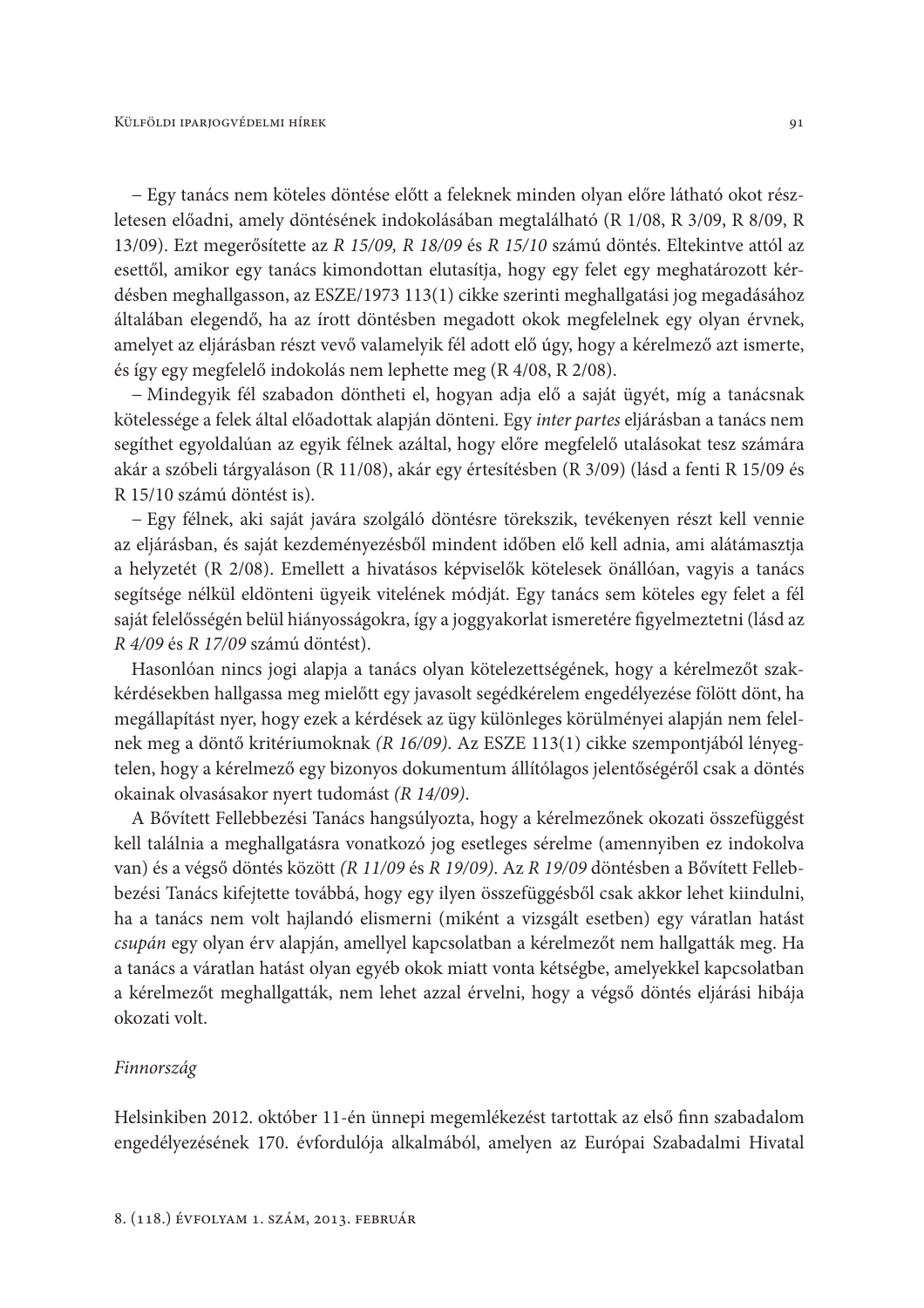nemzetközi ügyekért felelős alelnöke, Raimund Lutz, továbbá a Szellemi Tulajdon Világszervezetének vezérigazgatója, Francis Gurry és a Finn Szabadalmi Hivatal vezérigazgatója, Rauni Hagman is részt vett.

Ünnepi beszédében Raimund Lutz kiemelte, hogy az exportorientált, erős innovációs kultúrával rendelkező Finnország fontos tagja az európai országok csoportjának, amelyek úgy döntöttek, hogy egyesítik szabadalmi erőforrásaikat, és ezáltal erősítik az európai ipar versenyképességét a globalizált gazdaságban.

A finn vállalatok igen aktívak találmányaik Európában való szabadalmazása terén. 2011ben az ESZH 1571 szabadalmi bejelentést kapott Finnországból, és 587 európai szabadalmat engedélyezett finn bejelentők számára. Összehasonlításként érdemes megjegyezni, hogy ugyanebben az évben Finnországban 1744 nemzeti bejelentést nyújtottak be és 841 nemzeti szabadalmat engedélyeztek. A Finnországban érvényesített európai szabadalmak száma kereken 36 000 – fejezte be beszédét Lutz úr.

#### Franciaország

Az Iparjogvédelmi és Szerzői Jogi Szemle 2012. áprilisi számának 131–132. oldalán ismertettünk egy egyesült államokbeli pert, amelyben Christian Louboutin amerikai cége védjegybitorlással vádolta Yves Saint Laurent amerikai cégét. A Louboutin Franciaországban is lajstromoztatta piros cipőtalpra vonatkozó védjegyét 2000 novemberében a 25. áruosztályban. A Zara France (Zara), a világhírű spanyol divatház francia leányvállalata vörös talpú cipőket hozott forgalomba, ami miatt a Louboutin védjegybitorlás és tisztességtelen verseny miatt pert indított ellene. A Zara ellenintézkedésként a Louboutin védjegyének megsemmisítését kérte a bíróságtól.

A Párizsi Elsőfokú Bíróság elutasította mind a Louboutin védjegybitorlási keresetét, mind a Zara megsemmisítési keresetét, megállapítva, hogy a két vállalat termékei között nem forgott fenn az összetévesztés valószínűsége. Ugyanakkor megállapította, hogy a vörös talpú cipők árusításával a Zara jogtalanul húzott hasznot Louboutin beruházásaiból, és ezért elrendelte, hogy a Zara fizessen kártérítést a Louboutin számára.

A Párizsi Felsőbíróság megváltoztatta ezt a döntést, megállapítva, hogy a Louboutin védjegye megkülönböztetőképesség hiánya miatt érvénytelen volt, és ezért nem fordulhatott elő védjegybitorlás. Elutasította a Louboutinnak azt az állítását is, hogy a Zara a tisztességtelen versenyt tiltó jogszabályba ütközött, megállapítva, hogy a Louboutin nem igényelhet kizárólagossági jogot női cipők vörös talpának a forgalmazására.

Ezután a Louboutin a párizsi Legfelsőbb Bírósághoz nyújtott be fellebbezést. Az helybenhagyta a Párizsi Felsőbíróság döntését, megállapítva, hogy a Louboutin védjegye valóban nélkülözte a megkülönböztetőképességet, és a helyesen ítélte meg a következő kérdéseket.

- A Louboutin védjegye kétdimenziós alakra vonatkozott, azonban háromdimenziós alakra kellett volna lajstromoztatni.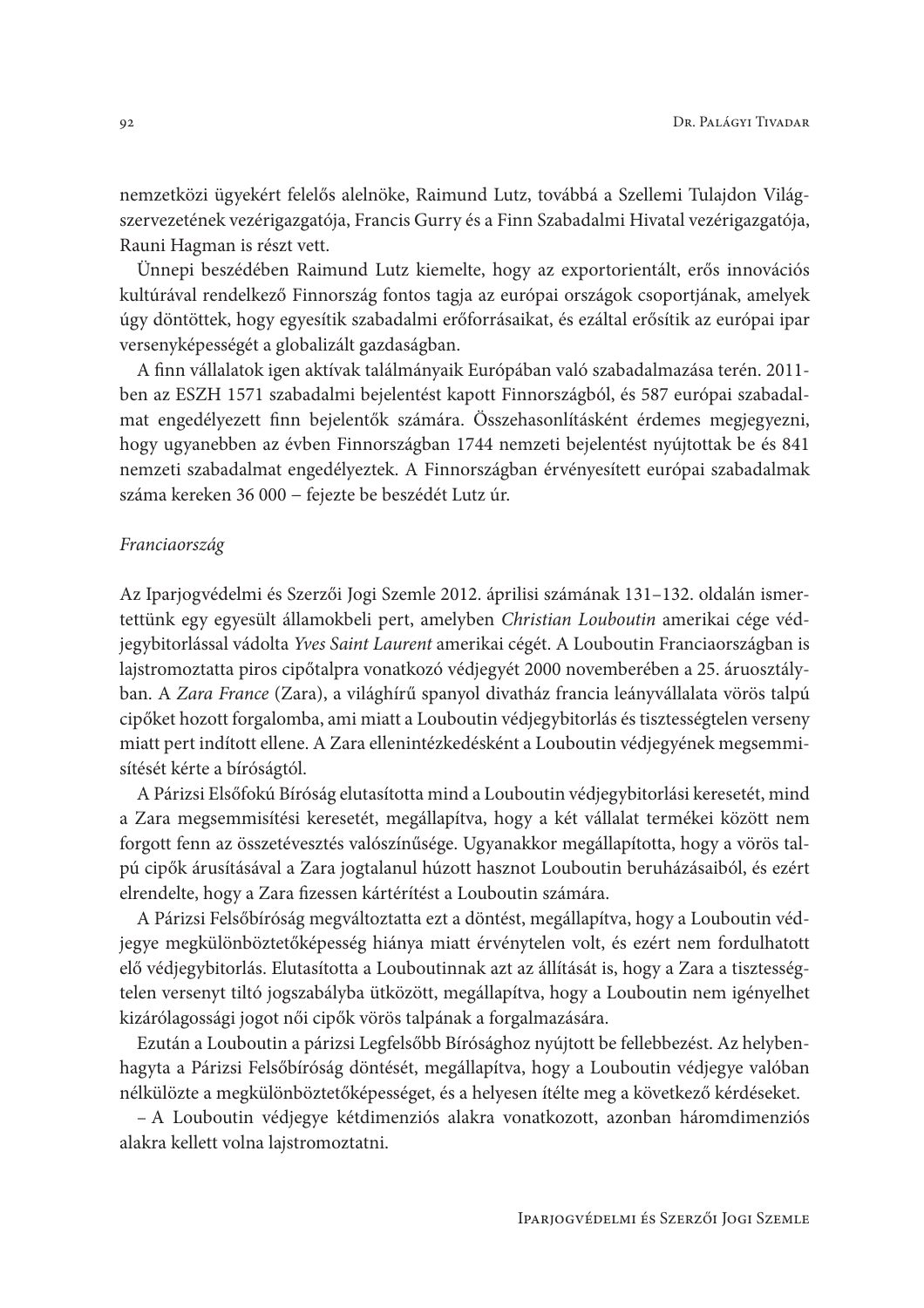- Nem lehetett meghatározni, hogy a Louboutin védjegye egy talp külső vagy belső felületére vonatkozik-e.

- Ha a Louboutin védjegye talpként lenne azonosítható, alakját funkciós jellegének lehetne tulajdonítani.

- Az igényelt vörös színt nem határozták meg a Pantone-skálán, ami a pontos meghatározást tenné lehetővé.

- A Louboutin vörös cipőtalpainak hírneve csupán egy fogalomra, nem pedig egy védjegyre vonatkozott.

A fentiek alapján a Legfelsőbb Bíróság megsemmisítette a Louboutin védjegyét.

### India

A) Az Indiai Szellemitulajdon-védelmi Hivatal 2012. június 2-án közleményt bocsátott ki a PCT-bejelentések indiai nemzeti szakasza megindításának egyszerűsítéséről. Ez az egyszerűsített eljárás 2012. június 6-án lépett hatályba.

A hivatal, együttműködve a Szellemi Tulajdon Világszervezetének (WIPO) Nemzetközi Irodájával (International Bureau, IB) online hozzáférést kapott a nemzetközi PCT-bejelentésekhez és az ezzel kapcsolatos dokumentumokhoz, amelyek az irodánál férhetők hozzá. Ennek következtében a bejelentőnek ezentúl nem kell többszörös másolatokat benyújtania olyan dokumentumokról, amelyek könnyen hozzáférhetők a Nemzetközi Irodánál. Ez a mechanizmus a nemzetközi PCT-bejelentések nemzeti szakaszának megindításakor növelni fogja a hatékonyságot, és csökkenteni fogja a hivatali iratok kézi benyújtásával kapcsolatos hibákat.

A fentieknek megfelelően egy PCT-bejelentés nemzeti szakaszának megindításához Indiában a hivatal csupán a következőket kívánja:

a) a találmány címe;

- $b$ ) a bejelentő(k) neve, címe és nemzetisége;
- c) a találmány leírásának bevezetése; és

d) az igénypontok utolsó oldala dátummal és aláírással.

B) A Chennai-ben székelő Szellemi Tulajdoni Fellebbezési Tanács (Intellectual Property Appellate Board, IPAB), amely a szabadalmi bejelentésekkel kapcsolatos fellebbezéseket intézi, elutasította a német Bayer AG (Bayer) beadványát, amelyben azt kérte, hogy az IPAB hatálytalanítsa az Indiai Szellemitulajdon-védelmi Hivatal vezetőjének azt a végzését, amellyel kényszerengedélyt adott az indiai generikusgyógyszer-gyártó Natco Pharma Limitednek a Bayer által gyártott máj- és veserák-ellenes gyógyszerre.

A Bayer természetesen nem nyugodott bele ebbe a döntésbe, és bejelentette: "Szigorúan folytatni fogjuk szellemitulajdon-jogaink védelmét, ami előfeltétele annak, hogy innovatív gyógyszereket adhassunk a betegeknek."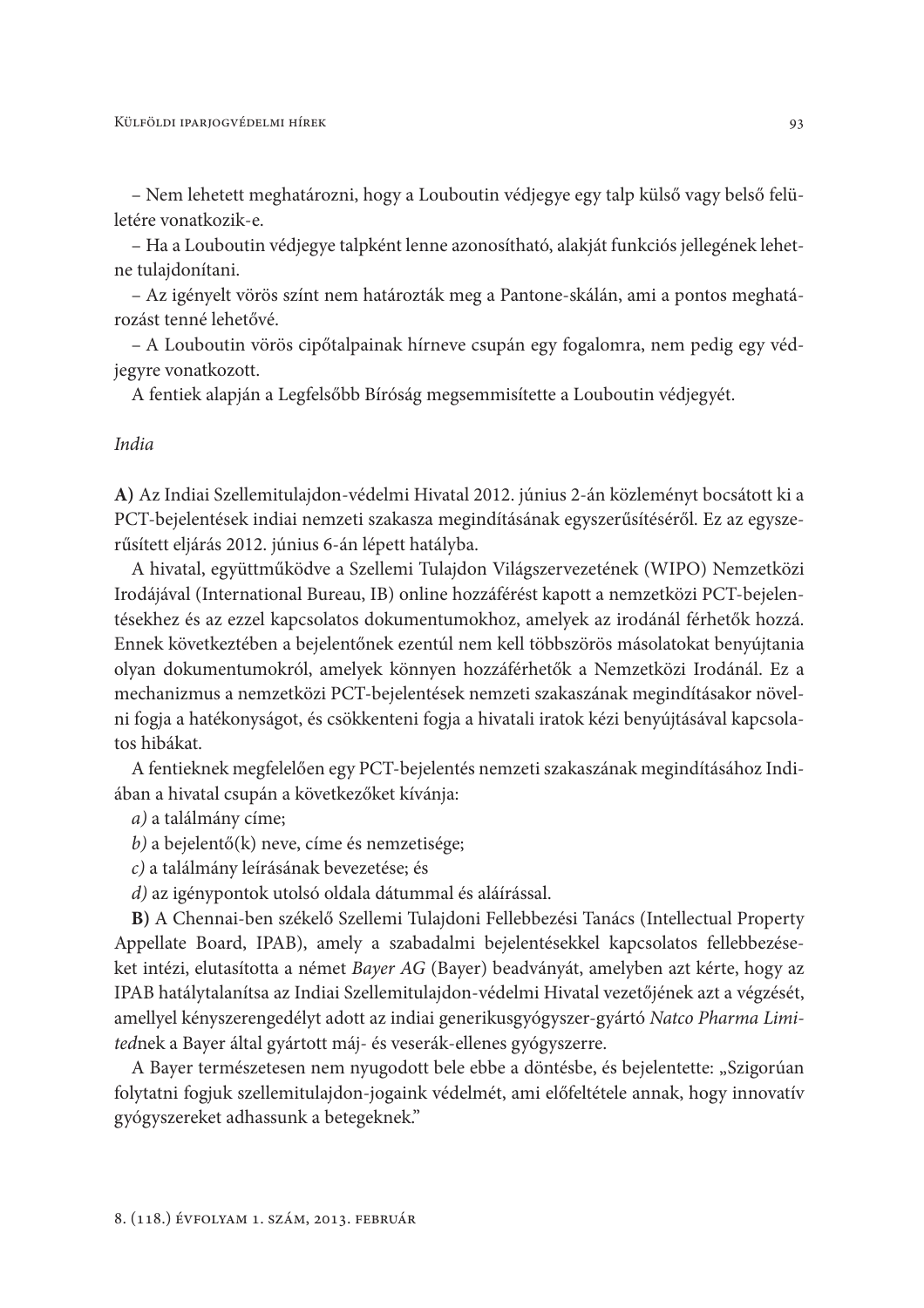C) A fenti Bayer-ügyben elrendelt kényszerengedély ismeretében fokozott érdeklődést váltott ki egy bitorlási per, amelyet a svájci Hoffmann-La Roche Ltd (Roche) és az amerikai OSI Pharmaceuticals Inc indított egy másik indiai generikusgyógyszer-gyártó cég, a Cipla ellen, amelyet a felperesek azzal vádolnak, hogy bitorolja a Roche-nak a rákellenes tarceva gyógyszerre vonatkozó indiai szabadalmát; ezt a gyógyszert a Cipla Erlocip néven forgalmazza.

A per a Delhi Felsőbíróságon (Delhi High Court) folyik, amely megállapította, hogy a Roche szabadalma érvényes, azonban döntése szerint a Cipla nem bitorolta ezt a szabadalmat, mert az alapgyógyszer egy változatát, a B polimorfot gyártotta és árusította, amelynek a generikus neve erlotinib.

## Írország

2012. szeptember 3-án az ír szabadalmi törvény számos pontját módosították annak érdekében, hogy kikövezzék az utat Írországnak a Londoni Egyezményhez való csatlakozásához.

A módosított törvény szerint azoktól a bejelentőktől, akik 2012. szeptember 3-án vagy azt követően francia vagy német nyelven kaptak európai szabadalmat, nem kívánják meg, hogy e szabadalom írországi érvényesítésekor angol nyelvű fordítást nyújtsanak be. Így természetesen a fordítás benyújtási díja is megszűnt.

### Japán

A) Egy tokiói bíróság megállapította, hogy a Samsung nem bitorolta az Apple szabadalmait. Ez a japán szabadalombitorlási ügy adatátviteli technológiára vonatkozott, és ezért nem szerepelt benne valamennyi olyan szabadalom, amely a sokkal nagyobb amerikai bitorlási per tárgyát képezte. Mindenesetre ez a döntés rávilágít arra, hogy az egyik országban elért siker nem szükségszerűen jelent sikert a másik országban is.

B) Az olasz Automobili Lamborghini SpA (Lamborghini) 1982. március 31-én lajstromoztatta Japánban 1 507 740 számmal a 12. áruosztályban gépkocsikra és azok alkatrészeire és kellékeire az alábbi védjegyet:

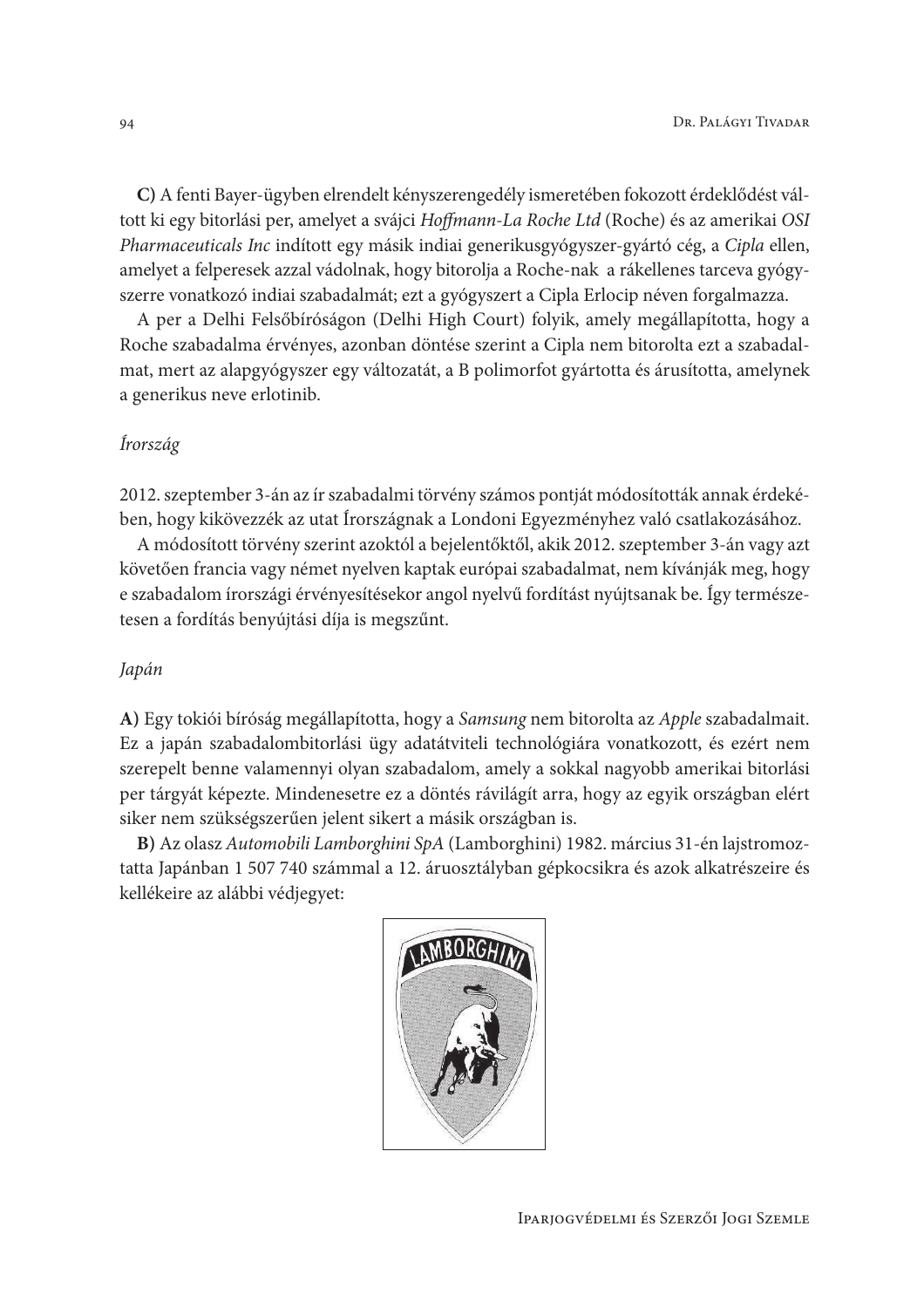A KK Liberty Walk (Walk) 2009. március 30-án a 12. áruosztályban gépkocsikra és azok alkatrészeire kérte lajstromozni az alábbi védjegyet:



A kérelem alapján a védjegyet 2009. augusztus 14-én 5 256 629 számmal lajstromozták.

A Lamborghini 2010. október 28-án az olasz védjegytörvény 4(1)(7), (10), (11) és (19) cikke alapján kérte a Walk LAMBORMINI védjegyének érvénytelenítését. A Japán Szabadalmi Hivatal 2011. augusztus 24-én elutasította az érvénytelenítési kérelmet. E döntést lényegileg azzal indokolta, hogy a kifogásolt védjegynek sem a tartalma, sem az írásmódja vagy az ábrája nem ütközik közerkölcsbe, és bár hangzása hasonlít a LAMBORGHINI védjegyéhez, megjelenés és alak szempontjából nem mondható megtévesztően hasonlónak a felperes védjegyéhez. Így csekély a valószínűsége annak, hogy a fogyasztók a két védjegyet összetévesztik egymással. A lajstromozás nem ütközik az olasz védjegytörvény Lamborghini által idézett egyik cikkébe sem, ezért nem lehet érvényteleníteni.

A Lamborghini a Szellemi Tulajdoni Felsőbírósághoz fellebbezett. Ez a következőket állapította meg.

A kifogásolt védjegy a "lambormini" szóból és egy állat farkát ábrázoló képből áll, amelyen a szöveg erősebb benyomást kelt, mint a fölötte levő ábra.

A "lambormini" szó a "lamborghini" szóból származik.

A kifogásolt védjegy tíz betűjéből kilenc megegyezik a felperes védjegyének betűivel, és a "mi" szótag a kifogásolt védjegyben, illetve a "ghi" szótag a korábbi védjegyben hasonlóan hangzik, ezért a két védjegy hasonlónak tekinthető.

Bár a két ábrás név között látható csekély különbség, a két védjegyet egészében hasonló megjelenésűnek lehet tekinteni.

A fenti hasonlóságok alapján megállapítható, hogy a kifogásolt védjegy hasonló a felperes védjegyéhez. Emellett az alperes védjegyének használata rosszhiszeműnek is minősíthető, mert nyilvánvalóan tisztességtelen haszonszerzési szándékon alapult.

A fentiek alapján a felsőbíróság megállapította, hogy a hivatal döntése téves volt, mert a kifogásolt LAMBORMINI védjegy hasonlít a LAMBORGHINI védjegyhez. Ezért érvénytelenítette az előbbi védjegyet.

C) A KK Star Seiki (Seiki) 2010. január 20-án nyújtott be kérelmet a Japán Szabadalmi Hivatalnál a TARZAN megjelölés lajstromozása iránt a 7. áruosztályban műanyag-feldolgozó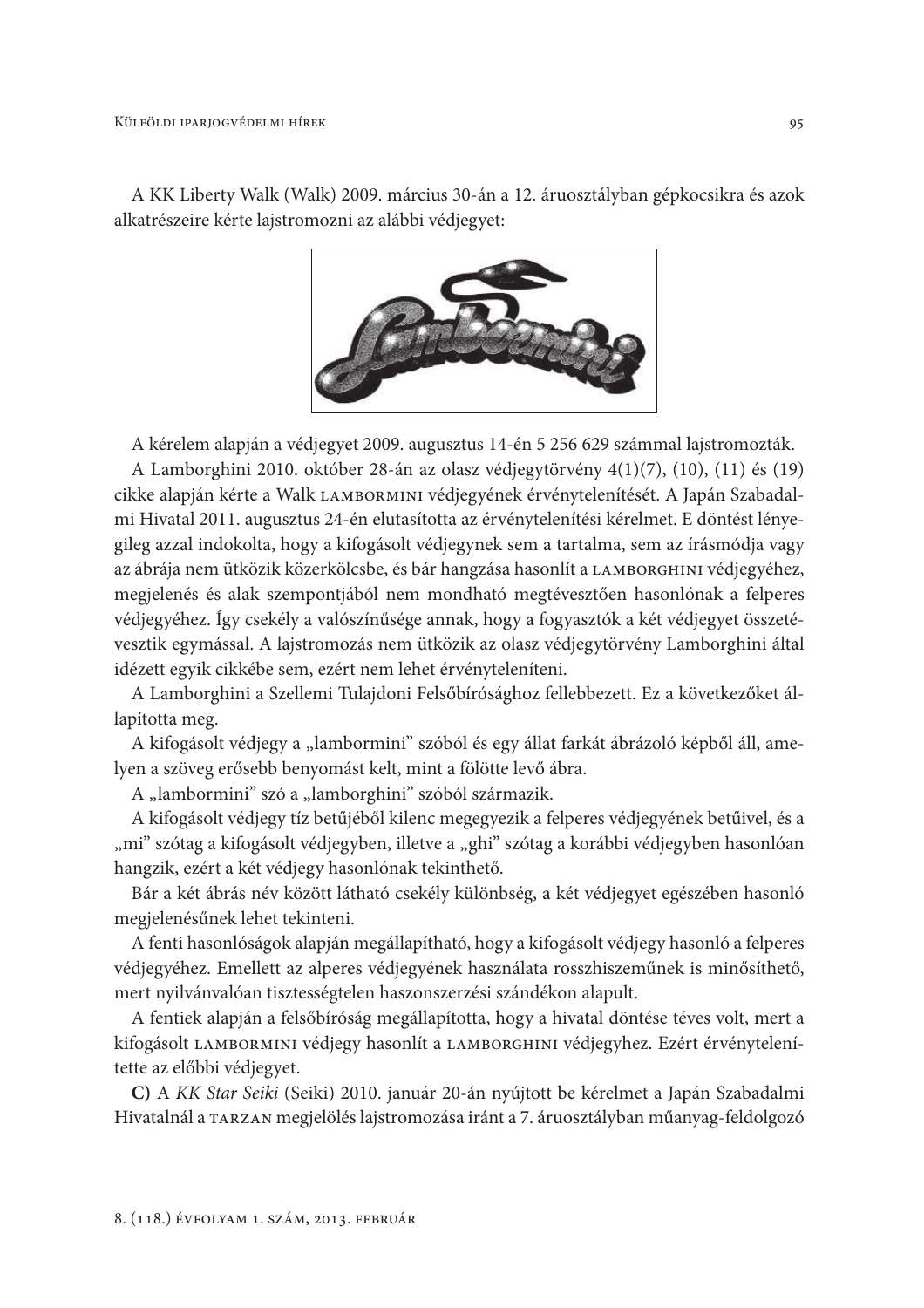gépekre és műanyag-extrudáló gépek önműködő extrudáló robotjára. A védjegyet 2010. július 16-án lajstromozták.

Edgar Rice Burroughs, a Tarzan-könyvek szerzője 1923. március 24-én alapította meg az Edgar Rice Burroughs, Inc. (ERB) céget, amely egy 1923. április 2-i szerződés alapján megkapta a Burroughs-tól a jogokat a Tarzan sorozatban megjelenő összes könyvre, és azóta is kezeli ezeket a jogokat. 2011. február 4-én az ERB a védjegytörvény 46(1) cikke alapján kérte a Seiki TARZAN védjegyének megsemmisítését.

A hivatal a kérelmet 2011. július 26-án az alábbiakra hivatkozva elutasította.

- Bár a "Tarzan" név a japán fogyasztók körében bizonyos mértékig emlékeztet a dzsungel királyára, a védjegy vizsgálatának időpontjában nem volt széles körben ismert, hogy az amerikai Burroughs regényeinek ilyen nevű hőse van.

- A felperesnek 44 védjegye van a "Tarzan" szóra vagy azt tartalmazó megjelölésre japán katakana írásmóddal, de nincs védjegye a 7. áruosztályban a Seiki által megjelölt árukra.

- Nem állítható, hogy a vizsgált védjegy sérti az Egyesült Államokat vagy annak lakóit, vagy hogy közerkölcsbe ütközik, és ezért nem esik a japán védjegytörvény 4(1)(7) cikkének hatálya alá.

Az ERB a Szellemitulajdon-jogok Felsőbíróságánál nyújtott be fellebbezést. A benyújtott bizonyítékok alapján az az alábbiakat állapította meg.

- A 26 kötetből álló Tarzan sorozat - amelynek szerzője az amerikai Burroughs - főszereplője Tarzan. A Tarzan-köteteket körülbelül 30 nyelvre fordították le az 1950-es években, és azokat 50-nél több országban olvasták.

- A felperes céget Burroughs alapította 1923-ban.

- A Tarzan sorozatnak számos származéka van, így filmek, drámák és képregények, amelyek Japánban nagyrészt hozzáférhetők.

A felsőbíróság végzése szerint Tarzan népszerűsége 1970 óta fokozatosan halványult, és a védjegy vizsgálatának időpontjában csekély volt a jelentősége: nem általánosan ismert, hogy Tarzan volt Burroughs műveinek a főszereplője.

Még ha védjegyének benyújtásakor az alperes szándéka az volt is, hogy kihasználja a "Tarzan" nevet műanyagformázó gépeinek extrudáló robotja számára, ez nem támasztja alá a felperes azon állítását, hogy védjegyét abból a célból plagizálják, hogy kihasználják a Tarzan nevet vagy annak fogyasztókat vonzó erejét.

Másrészről az alperes nem vett részt a "Tarzan" szó kulturális vagy kereskedelmi értékének a fenntartásában, és ezért helytelen lenne megengedni, hogy az alperes kizárólagosan használhassa ezt a nevet, még ha csak korlátozottan is a megjelölt árukon. Így a vizsgált védjegy lajstromozása károsan hatott a tisztességes kereskedelemre, így a közrendbe és a közerkölcsbe ütközhet.

A fentiek miatt a felsőbíróság döntése megállapította, hogy a Seiki által lajstromoztatott TARZAN védjegy a japán védjegytörvény 4(1)(7) szakaszába ütközik, ezért a védjegyet megsemmisítette.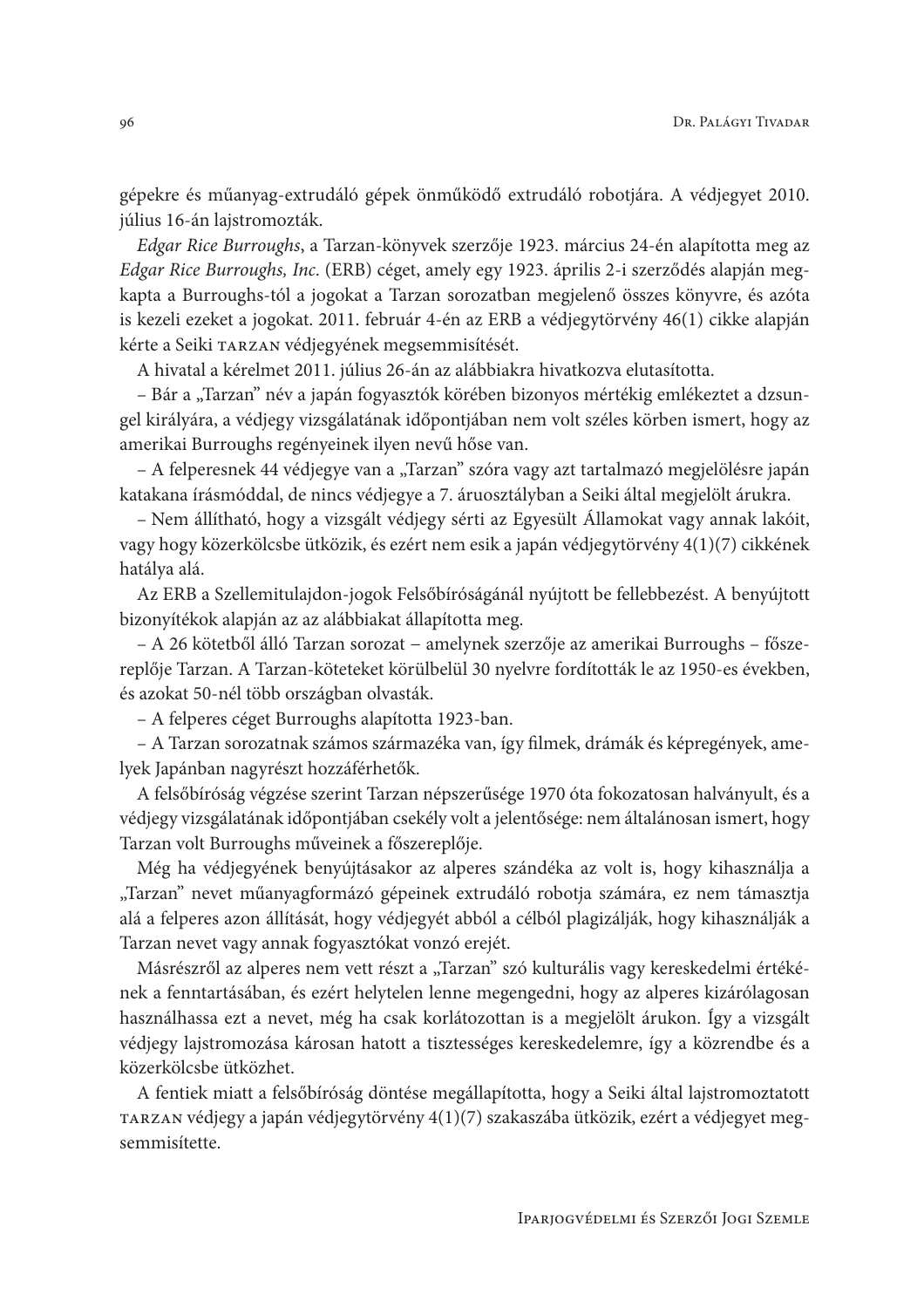# Kanada

A Teva Canada Limited (Teva) forgalombahozatali engedélyt kért a Pfizer Canada Inc. (Pfizer) sildenafilt tartalmazó készítménye (Viagra) generikus változatára. A kanadai Szövetségi Bíróság (Federal Court, FC) a Pfizer kérelmére megtiltotta az egészségügyi miniszternek az engedély megadását. A Szövetségi Fellebbezési Bíróság (Federal Court of Appeal, FCA) elutasította a Teva fellebbezését. A Teva ezután Kanada Legfelsőbb Bíróságához (Supreme Court of Canada, SCC) fordult. Az SCC 2012. november 8-án döntést hozott az ügyben. A LeBel bíró által megfogalmazott egyhangú döntés megállapítja, hogy a Pfizer sildenafilre (Viagra) vonatkozó, 2 163 446 számú ('446-os) szabadalma nem elégíti ki a szabadalmi törvény kinyilvánításra vonatkozó követelményét.

A '446-os szabadalom egy vegyületosztály új felhasználását, nevezetesen a merevedési zavar kezelését írja le és igényli. A szabadalmi leírás négy vegyületcsoportot (egy általános, egy előnyös, egy előnyösebb és egy különösen előnyös vegyületcsoportot) és kilenc sajátosan azonosított vegyület előnyös csoportját ismerteti, ahol az utóbbiak közül az egyik a sildenafil, a Viagra hatóanyaga.

A szabadalmi leírás leszögezi, hogy egy különösen előnyös vegyület "erekciót idéz elő impotens férfiakban". A szabadalom csupán összefoglaló leírást ad erről a tanulmányról, és nem azonosítja a vizsgált konkrét vegyületet.

A leírás külön igényli két vegyület új felhasználását, ahol az egyik vegyület a sildenafil (7. igénypont).

A vizsgált kérdés szempontjából a fő rendelkezést a szabadalmi törvény 27(3)(a) cikke képezi, amely előírja, hogy a szabadalmi bejelentésben a találmányt és annak a feltaláló által előirányzott működését vagy felhasználását helyesen és teljesen kell leírni.

A Teva azt állította, hogy a '446-os szabadalom érvénytelen, ideértve a hasznosság hiányát és a nem kielégítő kinyilvánítást. Válaszként a Pfizer a kereset elutasítását kérte.

Az elsőfokú Szövetségi Bíróság (Federal Court, FC) elutasította a Teva keresetét, mert Kelen bíró a Pfizer érvelése alapján megállapította, hogy a találmány hasznos, és kellően ki van nvilvánítva.

Fellebbezés után a Szövetségi Fellebbezési Bíróság (Federal Court of Appeal, FCA) fenntartotta az FC döntését. Ez ellen a Teva az SCC-hez nyújtott be fellebbezést.

Az SCC döntése arra összpontosított, hogy a Pfizer helyesen nyilvánította-e ki a '446-os találmányt, de emellett a hasznosságra is kitért.

Az SCC egyetlen találmányi gondolatot talált: a sildenafil és egyéb vegyületek felhasználását merevedési zavar ellen.

A Pfizer csak olyan kísérleteket végzett, amelyek azt bizonyították, hogy a sildenafil hatékony volt, de a többi vegyületről nem mutattak ki hatást. A leírás azonban nem jelzi, hogy a sildenafil a hatékony vegyület. A leírás két vegyületet jelöl meg hatékonynak, amelyeket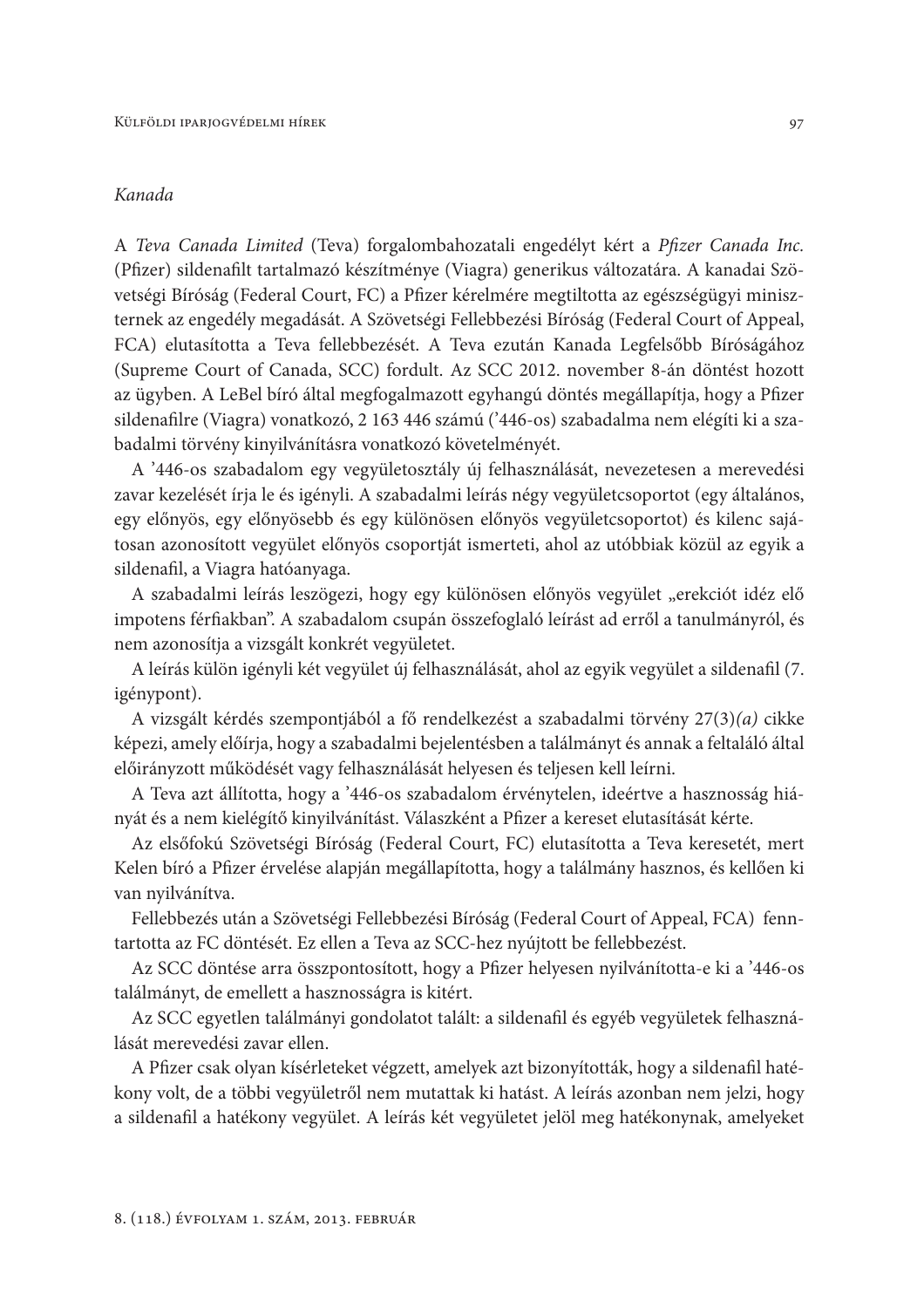külön igényeltek ugyan, azonban a leírás alapján további kísérletre volt szükség annak meghatározásához, hogy melyik vegyület hat ténylegesen a merevedési zavar ellen.

A SCC döntése komoly figyelmeztetést tartalmaz a szabadalmasok felé: "a Pfizer a törvény alapján kizárólagos jogot kapott, miközben visszatartott információt a törvény alapján nyugvó kinyilvánítási kötelezettsége ellenére. A szabadalmasoknak nem engedhető meg, hogy ilyen módon, szerencsejátékot játsszanak" a rendszerrel.

A hasznosság vizsgálata kapcsán a Teva azzal érvelt, hogy a sildenafilra vonatkozó 7. igénypont érvénytelen nem kellő kinyilvánítás miatt. A bíróság elutasította ezt az érvet, mert a leírás megállapította, hogy az igényelt vegyület hasznos merevedési zavar kezelésében, és ez elegendő a hasznosság bizonyítására.

Végül is az SCC a kinyilvánítási kötelezettség betartásának hiánya miatt a '446-os szabadalmat érvénytelennek nyilvánította.

Miután a fentiekből egyértelműen kitűnik, hogy az SCC nem a forgalombahozatali engedély megadásával összefüggő kérdésben döntött, a Pfizer nagy valószínűséggel meg fogja támadni ezt a döntést.

#### $K$ ina

A) Kínában az utóbbi években a kormány növekvő figyelmet fordított a szellemi tulajdonra, és felkérte az illetékes szerveket, hogy hozzanak intézkedéseket a szellemitulajdon-jogok oltalmának elősegítésére, és tegyenek erőfeszítéseket a jogérvényesítés megerősítésére. 2011. november 13-án az Államtanács kiadott egy intézkedést az alábbi címmel: "Elképzelések a szellemitulajdon-jogok bitorlásának, valamint a hamisított áruk gyártásának megelőzésére szolgáló munka további megerősítésére". Ennek alapján az Állami Szellemitulajdon-védelmi Hivatal elkezdte az előkészítő munkát a törvény módosítására, és a törvénymódosítást beiktatta a 2012. évi törvénykezési tervbe is.

2012. szeptember 10-én lezárult a szabadalmi törvény módosításának tervezetével kapcsolatos konzultáció. A hivatal weboldalán publikált két iratot "A jelenlegi szabadalmi törvény és a törvénytervezet vonatkozó cikkeinek összehasonlítása" és "Hivatalos magyarázatok a jelenlegi szabadalmi törvény módosításainak tervezetével kapcsolatban" címmel.

A törvénymódosítások a jelenlegi törvény hét cikkére: a 46., 47., 60., 61., 63., 64. és 65. cikkre vonatkoznak, vagyis a szabadalombitorlás előírásaira összpontosítanak. A módosítások legfontosabb hatásai a következők:

- tisztázzák, hogy megsemmisítési eljárásokban a Szabadalmi Felülvizsgálati Tanács döntésének tényleges dátuma az a nap, amelyen a döntést kihirdetik;

- az illetékes adminisztratív hatóság számára lehetővé teszik, hogy olyan szabadalombitorlási tevékenységgel foglalkozzék, amelyről gyanítható, hogy megzavarja vagy torzítja a piacot. Ennek kapcsán jogosult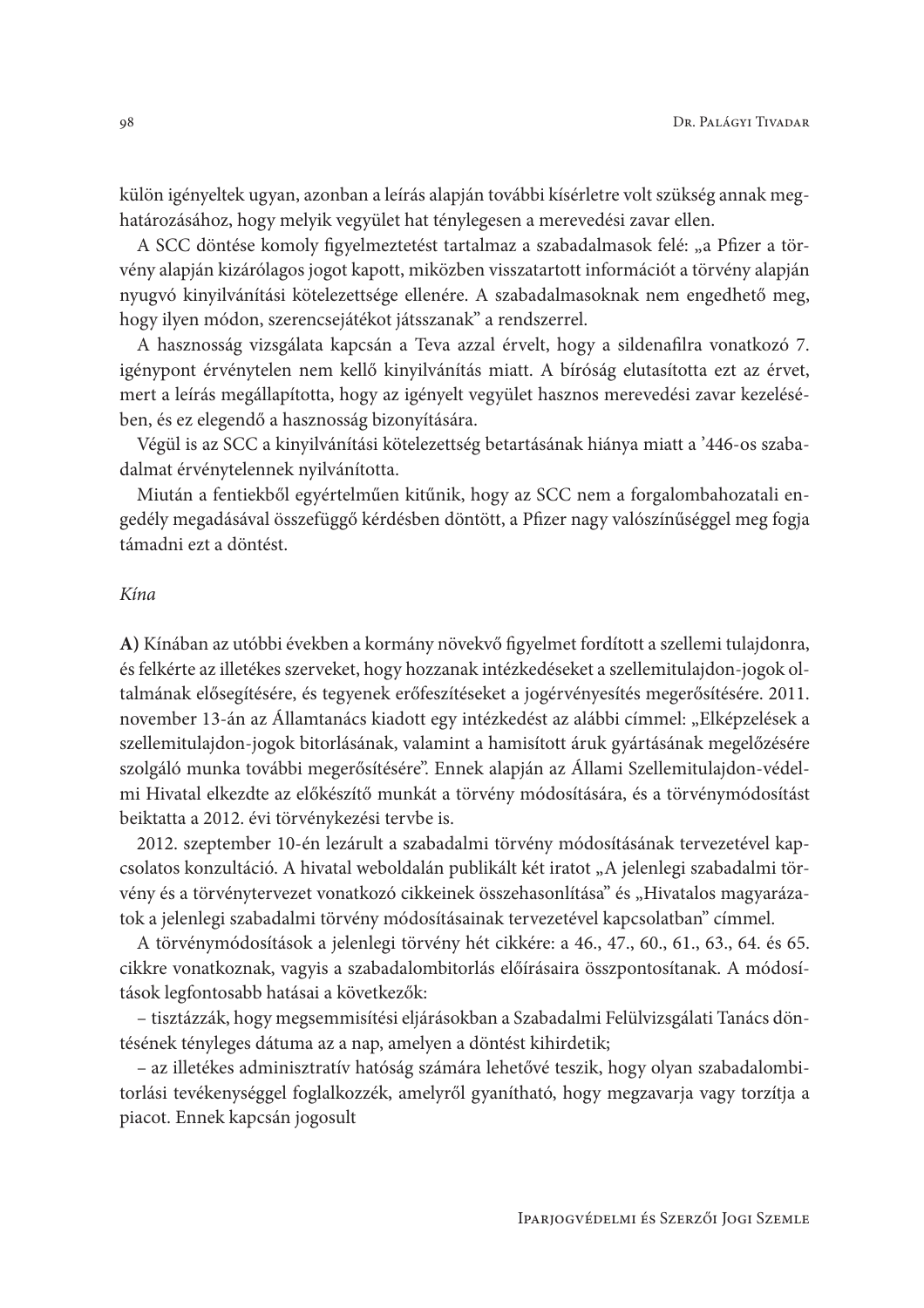- elrendelni, hogy a bitorló fél szüntesse meg a bitorlást;

- lefoglalni és megsemmisíteni a bitorló termékeket vagy a bitorláshoz használt berendezést; és

- háromszoros bírságot kiróni;

- bitorlás esetén megengedik az adminisztratív hatóságnak, hogy a szabadalmas javára kártérítést ítéljen meg;

- bitorlási perben segítik a bíróságot a bizonyítékok gyűjtésében;

- szándékos bitorlás esetén háromszoros kártérítést ítélnek meg.

A hozzászólások elemzését követően az Állami Szellemitulajdon-védelmi Hivatal végleges törvénytervezetet fog készíteni, és azt átadja az Államtanács Jogügyi Hivatalának. Ezután készítik el a második törvénytervezetet, amelyet az Államtanácsnak továbbítania kell a Népkongresszus Állandó Bizottságának. Az új törvény az utóbbi bizottság jóváhagyása után lép majd hatályba.

B) Az Állami Szellemitulajdon-védelmi Hivatal 2012. november 7-én nyilvánosságra hozta a 2012. év első háromnegyedének adatait.

Az év első háromnegyed részében 423 000 találmányi szabadalmi bejelentést nyújtottak be, ami az előző év hasonló időszakához képest 22,3%-os növekedést jelent. Ugyanebben az időszakban az engedélyezett szabadalmak száma 28,1%-kal emelkedett.

C) A Pekingi Felsőbíróság (BFB) 2012. augusztus 12-én döntést hozott a német Neoplan Bus GmbH (Neoplan) és a kínai Zhongda Group (Zhongda) közötti bitorlási perben.

Az ügy előzménye, hogy a Neoplan 2004. szeptember 23-án mintaszabadalmi bejelentést nyújtott be a hivatalnál Starline busztípusára. A hivatal 2005. augusztus 24-én lajstromozta a mintaszabadalmat.

2006. szeptember 26-án a Neoplan keresetet indított az 1. sz. Pekingi Közbenső Bíróság (BKB) előtt a Zhongda, valamint a Zhongda egy kereskedője ellen arra hivatkozva, hogy az alperes A9 jelű busza bitorolja a Neoplan Starline buszra vonatkozó mintaszabadalmát.

A BKB 2009 januári döntésében megállapította, hogy az alperesek bitorolták a Neoplan mintaszabadalmát, és 20 millió RMB kártérítést plusz 1,16 millió RMB költségtérítést ítélt meg a Neoplan javára.

Az alperesek azonnal fellebbeztek a BFB-hez, és 2009 júliusában kérelmet nyújtottak be a Szabadalmi Felülvizsgálati Tanácshoz (SZFT), hogy semmisítse meg a Neoplan mintaszabadalmát, mert megállapították, hogy a Kínában szabadalmazott mintát a bejelentés napja előtt már publikálták német magazinokban, így a BUS Magazinban és a BUS Aktuellben. Az SZFT helyt adott a keresetnek, és 2010 februárjában újdonsághiány miatt megsemmisítette a Neoplan mintaszabadalmát. Az ezt követő adminisztratív perekben a BFB helybenhagyta az SZFT érvénytelenítő döntését.

Minthogy a per tárgyát képező mintaszabadalmat megsemmisítették, a BFB 2012. augusztus 12-én hozott végső döntésében hatályon kívül helyezte a BKB döntését, és elutasította a Neoplan valamennyi keresetét.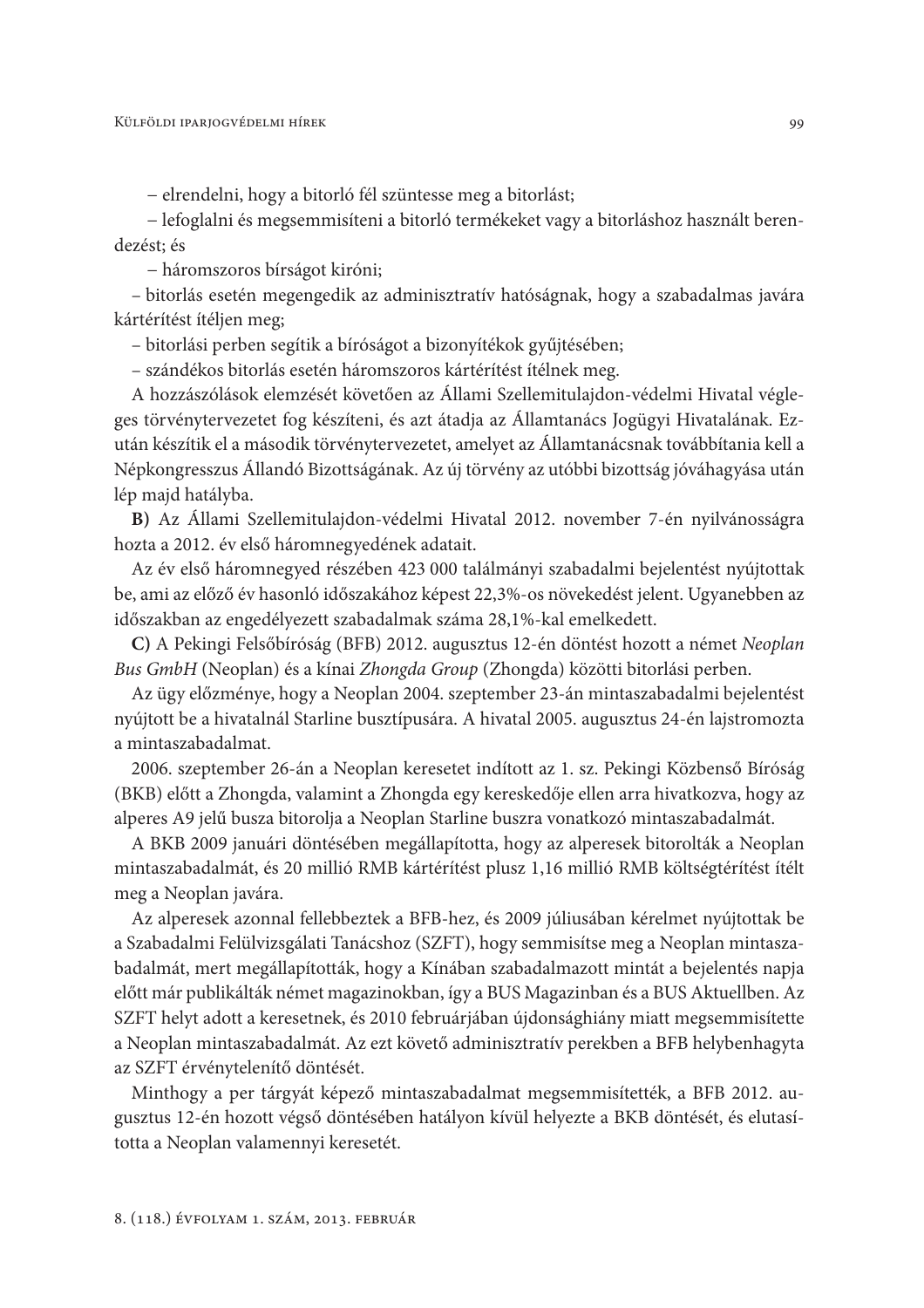D) Kínában 1982 augusztusában lépett hatályba a védjegytörvény, amely Kína első iparjogvédelmi törvénye volt.

2002-ben a Kínában benyújtott védjegybejelentések száma 300 000 volt, és ez a szám 2012. június végéig, amikor egy fórumot tartottak a védjegytörvény hatálybalépésének 30. évfordulóján, 10,54 millióra növekedett; ami a legmagasabb a világ országai között.

A lajstromozott védjegyek száma 2012. június végén 7,17 millió, míg az érvényes védjegylajstromozások száma ugyanekkor 6,09 millió volt. Ezek a számok is a legmagasabbak a világon.

E) Az ismert konyakgyártó Hennessy cég 1995-ben lajstromoztatta mind angol, mind kínai írásmóddal a saját nevével egyező védjegyét, valamint fejsze és lapos dísztök alakú palackjait. 2011-ben felfedezte, hogy egy Hebei Changli Jinhai Wine Company (Jinhai) nevű borkereskedő cég termékein a HENNESSY védjegyet használja azt állítva, hogy a palackban levő brandyt ő gyártotta. A Hennessy bitorlásért beperelte a Jinhait, de a perbe bevont két másik kínai vállalatot is, amelyek szintén részt vettek a bitorló termék előállításában és forgalmazásában..

Az ügyben a döntést az 1. számú Sanghaji Közbenső Népbíróság hozta, amely bitorlásért mind a három kínai vállalatot elítélte.

#### Libanon

Libanonban 2012. január 1-jén a Nizzai Nemzetközi Osztályozás 10. kiadása lépett hatályba.

#### Malajzia

A Ranbaxy Sdn Bhd (Ranbaxy) v. E.I. Du Pont de Nemours and Co. (Du Pont)-ügyben a Malajziai Fellebbezési Bíróság (MFB) helybenhagyta a Felsőbíróság (FB) döntését, amely megállapította, hogy a Ranbaxy bitorolta a Du Pont szabadalmát.

A Ranbaxy előállított és forgalmazott gyógyászati termékeket, ideértve egy Covance néven ismert gyógyszert, amely kálium-lozartánt tartalmazott. A Ranbaxy az FB-n pert indított a Du Pont ellen, kérve, hogy a bíróság semmisítsen meg kettőt a Du Pont kálium-lozartán előállítását védő szabadalmának 29 igénypontja közül. A Du Pont ellenkérelmet nyújtott be az FB-nél, és annak megállapítását kérte, hogy a Ranbaxy bitorolja a megsemmisíteni kért két igénypontot. Az FB elutasította a Ranbaxy keresetét, egyúttal a Ranbaxyt költségtérítésre ítélte, és helyt adott a Du Pont szabadalombitorlási ellenkeresetének, a Ranbaxyt itt is költségtérítésre kötelezve.

A Ranbaxy az MPB-nél kérte az FB döntésének megváltoztatását arra hivatkozva, hogy a két igénypont érvénytelen és érvényesíthetetlen volt, mert nem megfelelően, nem világosan és nem teljesen nyilvánította ki a találmányt ahhoz, hogy egy szakember azt meg tudja valósítani.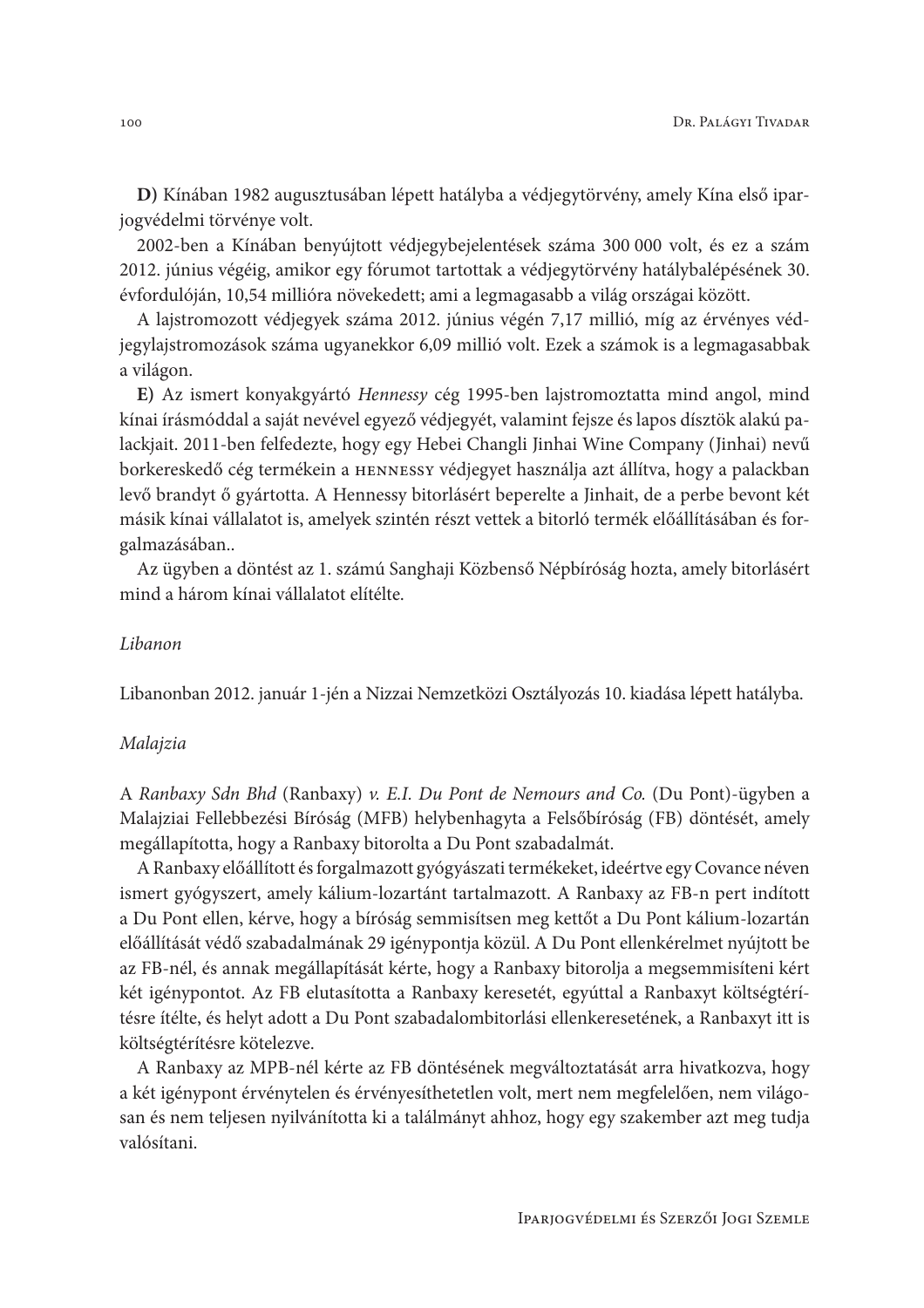Az MFB elutasította a fellebbezést, és megerősítette az FB döntését, megállapítva, hogy az igénypontok érvényesek, és hogy a leírásban foglalt kinyilvánítás elegendő ahhoz, hogy egy szakember annak alapján kristályos kálium-lozartánt tudjon előállítani. Emellett a leírás kellően és megfelelően ismerteti vagy tanítja a találmányt, és azt alá is támasztja. A Ranbaxy nem tudott olyan bizonyítékot benyújtani, amely érvénytelenítette volna ezeket a megállapításokat.

### Marokkó

Egy miniszteri rendelet alapján Marokkóban 2012. június 21-én lényegesen megemelték a védjegybejelentésekkel kapcsolatos díjakat. Az új díjszabás az összes új bejelentésre, valamint a még nem lajstromozott bejelentésekre érvényes.

A védjegyek bejelentési és megújítási illetékét minden egyes áruosztály után külön kell fizetni. Korábban az első három áruosztály után egy illetéket kellett leróni.

Változtak a szabadalmak fenntartási díjfizetési szabályai is. Korábban az első öt évi fenntartási díjat a bejelentéskor kellett fizetni. A második öt évre szóló fenntartási díjat a 6. évdíjjal egyidejűleg kellett fizetni és így tovább. Az új szabályozás szerint az évi fenntartási díjakat a bejelentés évfordulójának napján kell fizetni; hat hónapos türelmi időt engedélyeznek.

### Németország

A) Németországban a szabadalmi bejelentések száma 2011-ben lényegileg ugyanazon a szinten maradt, mint amekkora 2010-ben volt, a használatiminta-bejelentések száma azonban 9%-kal, a védjegybejelentések száma pedig 7%-kal csökkent. Ezzel szemben a mintabejelentések száma 7%-kal nőtt.

A szabadalmi bejelentések 78,6%-a származott német és 21,4%-a külföldi bejelentőktől.

A legtöbb, 3602 szabadalmi bejelentést a Robert-Bosch GmbH nyújtotta be. A második hely a Daimler AG-nek, míg a harmadik hely a Siemens AG-nek jutott 2014, illetve 1910 beielentéssel.

B) A Szövetségi Legfelsőbb Bíróság (BGH) 2012. június 12-i döntésében azzal a kérdéssel foglalkozott, hogy az előhasználati jogot mikor lehet megalapozottnak tekinteni.

Az ügy előzménye, hogy a felperes a Düsseldorfi Kerületi Bíróságnál (DKB) egy használati minta alapján bitorlási pert indított egy olyan gyógyszergyártó ellen, aki termékét Ausztriában állítja elő, és Németországban is forgalmazza. A használati minta dezmopresszint tartalmazó gyógyszerkészítményre vonatkozik, amelynek egyik korlátozó jellemzője, hogy az oxidánsok szintje egyenlő vagy kisebb 45 milliomod résznél (ppm). Az elsőfokú eljárásban az alperes sikeresen utalt előhasználati jogára, mert az igényelt kompozíciót a használati minta elsőbbségi időpontja után három hónappal forgalmazta, ami előkészületi rend-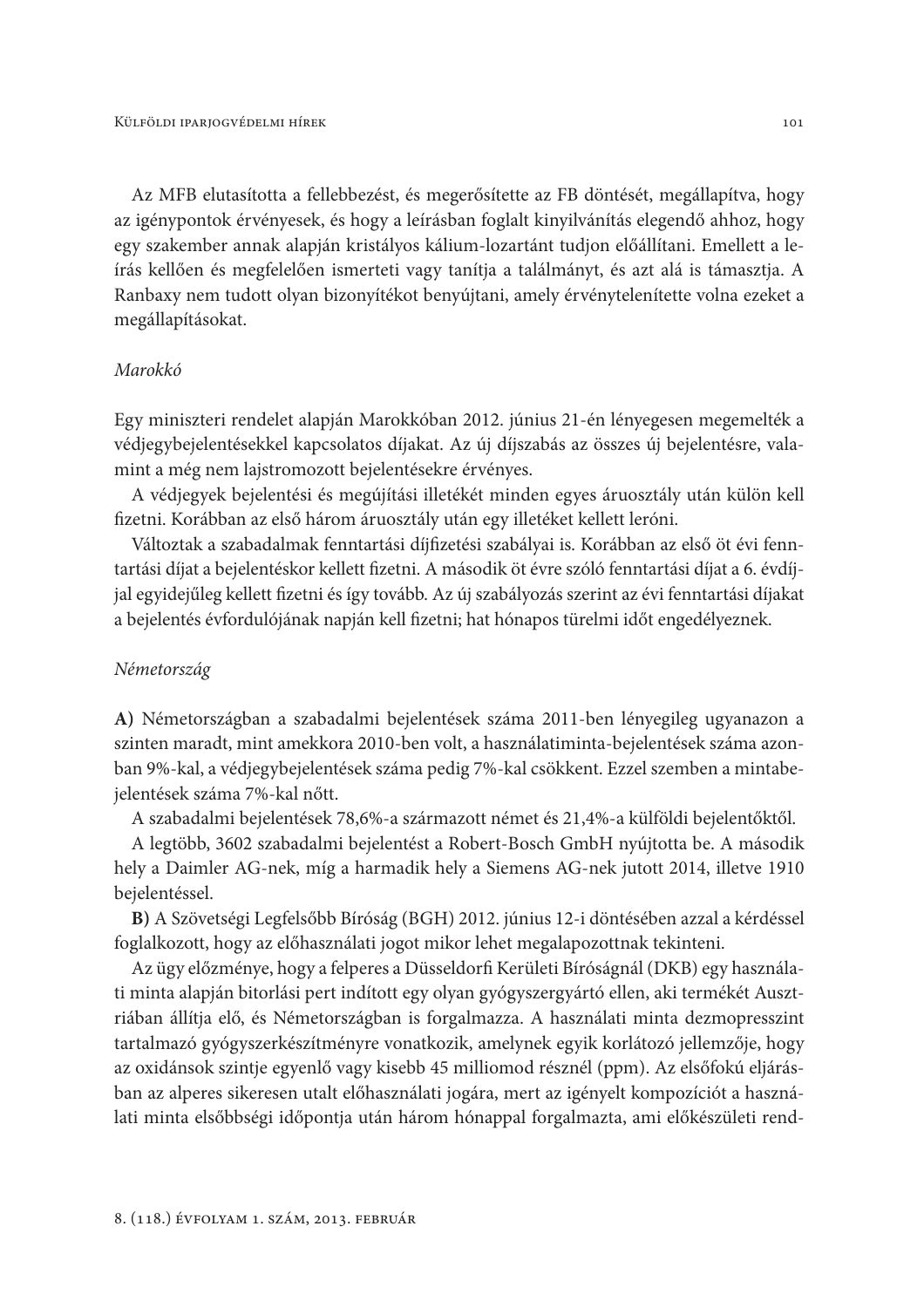szabályokat igényelt az elsőbbségi időpont előtt, így a németországi forgalmazási engedély kérelmezését vagy egy elosztási megegyezést egy árusító partnerrel.

A fellebbezési eljárás alatt a felperes segédkérelemben korlátozta igénypontjait olyan készítményekre, amelyekben többek között az oxidánsok szintje kisebb 5 ppm-nél. A felperes azzal érvelt, hogy ismert volt a dezmopresszin hatóanyag hajlama a gyors elbomlásra, ami a gyógyszer csökkent tárolhatóságához vezet. Megállapította, hogy "átvivő" oxidánsok jelenléte felelős a dezmopresszin elbomlásáért; így a korlátozott tárolhatóság megoldhatónak látszott olyan gyógyászati kompozíció rendelkezésre bocsátásával, amelyben az oxidánsok szintje 15 ppm vagy annál kisebb. A felperes azt állította, hogy az alperes nem ismerte az összefüggést a dezmopresszinben levő oxidánsszint és a dezmopresszin bomlási/tárolási ideje között, és ezért kétségbe vonta, hogy az alperes a találmány birtokában volt.

A felperes fellebbezésének elutasítása után a Szövetségi Legfelsőbb Bíróság (BGH) megerősítette az alsófokú bíróság döntését, megállapítva, hogy a német szabadalmi törvény 12(1) cikke alapján egy találmány birtoklása, ami szükséges az előhasználaton alapuló joghoz, létezőnek tekinthető, ha a találmány műszaki kidolgozása objektíven befejeződött, és ha szubjektíven felismerik, hogy lehetséges a találmány tényleges megvalósítása. Ez az eset áll fenn, ha a műszaki tanítást ismételten alkalmazni lehet, szemben egy kísérleti szakaszban történt megvalósítással, vagy ha a megvalósítást csupán "véletlenül" érik el csak néhány esetben.

Nincs azonban arra szükség, hogy a cselekvő személy tudomással bírjon olyan előnyös hatásokról, amelyek meghaladják a találmány állított megvalósíthatóságának előnyeit, vagyis ismerjen olyan hatásokat, amelyek az igénypontokban nem tükröződnek. Ennek következtében a BGH megállapította, hogy az alperes a találmány birtokában lehetett, mert a használati minta elsőbbségi napja előtt már döntött a gyógyszer pontos képletéről, ami elkerülhetetlenül és megbízhatóan elvezet a találmány szerinti 3,8 ppm (vagyis 15 ppm vagy 5 ppm alatti) oxidánsszinthez. Nem volt szükség annak a ténynek az ismeretére, hogy az oxidánsok szintje nem haladhatja meg a 15 vagy az 5 ppm-et, mert az oxidánsok alacsony szintje pozitív hatást gyakorol a dezmopresszint tartalmazó készítmény tárolhatóságára.

C) Az alperes 1993. szeptember 24-én a Német Szabadalmi és Védjegyhivatalnál (Bundespatent- und Markentamt, DPMA) benyújtott egy szabadalmi bejelentést haltartályok fedelére vonatkozó találmányára. A szabadalmat 2002 júniusában engedélyezték, és a szabadalmi leírást 2003 decemberében publikálták. A szabadalmi leírás bevezető része a technika állását ismerteti, és említi a felperes 0 263 736 sz. európai szabadalmát, hozzáfűzve, hogy az bizonyos hátrányokat mutat. A továbbiakban a szabadalmi leírás bevezető része kinyilvánítja, hogy a találmány célja olyan megoldás szolgáltatása, amely nem rendelkezik a felperes európai szabadalmi leírásában ismertetett fedél hátrányaival.

A felperes elítélőnek tekintette az alperes által a szabadalmi leírásban az ő találmányára vonatkozóan tett megállapításokat, amelyek szerinte a tisztességtelen versenyt tiltó német törvénybe ütköző cselekedetet képeznek. Ezért úgy gondolta, hogy ez a sérelem feljogosítja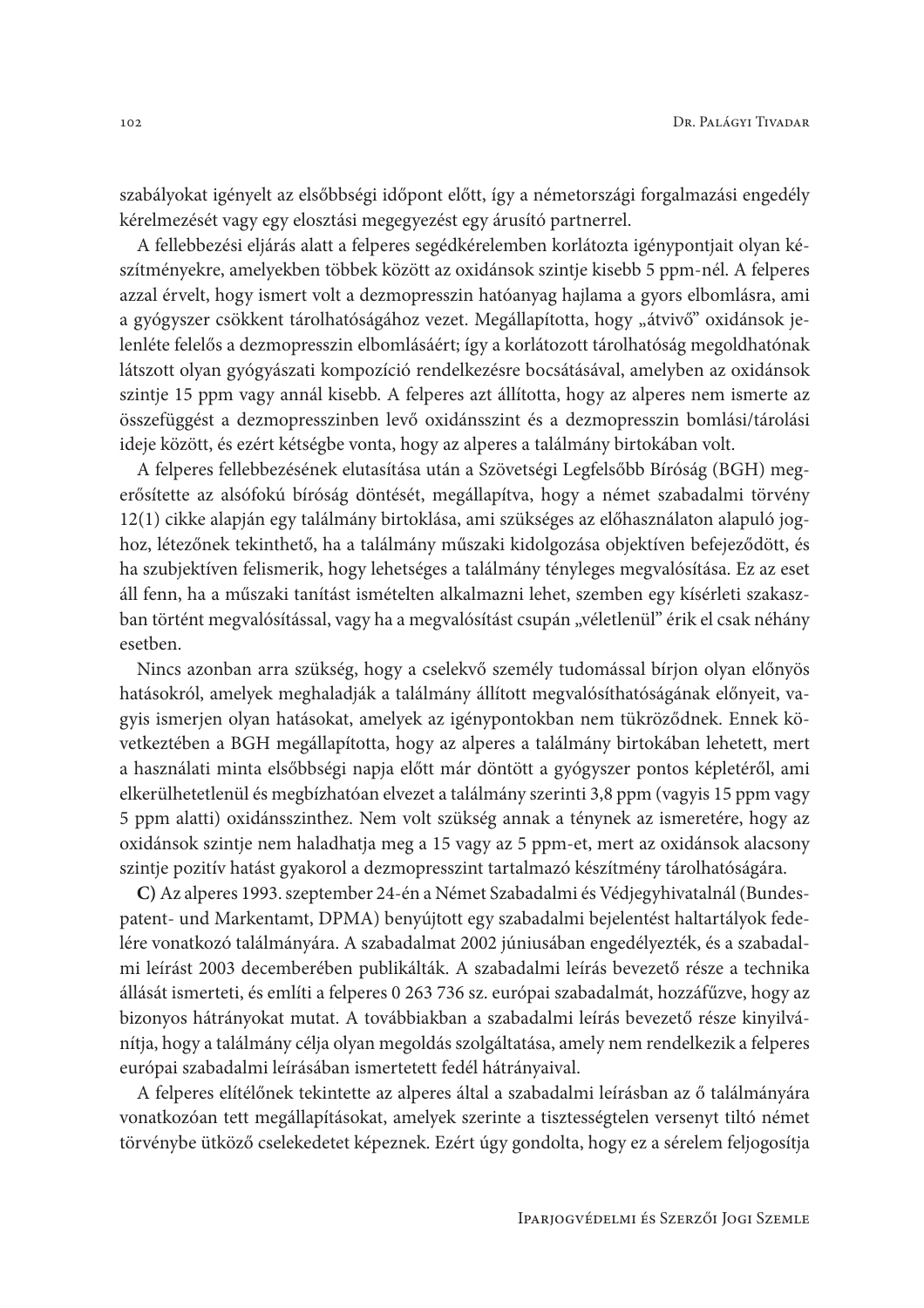annak kérelmezésére, hogy töröljék az elítélő megállapításokat a szabadalmi leírásból. Ennek megfelelően keresetet indított a Drezdai Kerületi Bíróságnál (DKB), kérve a szabadalmi leírásban foglalt pejoratív megállapítások határozattal való elítélését és az alperes kötelezését arra, hogy kérje a DPMA-nál a kérdéses pejoratív állítások törlését.

A DKB 2005. november 18-i végzésében egy szakértői vélemény alapján úgy döntött, hogy a szabadalmi leírásban használt állítások valóban a tisztességtelen versenyt tiltó jogszabályba ütköznek, és így helyt adott a felperes keresetének.

Az alperes e döntés ellen fellebbezést nyújtott be a Drezdai Fellebbezési Bíróságnál (DFB), amely azonban ismét a felperes javára döntött.

Ezután az alperes a BGH-hoz fordult, amely helyt adott a keresetnek, és felülbírálta a DKB és a DFB döntését.

A BGH 2009. december 10-i döntésében megerősítette a kérelmező szabadalmas kizárólagosságát olyan személyként, aki egyedül jogosult kérelmezni módosításokat a szabadalom leírásában az engedélyezési eljárás, valamint a felszólalási és megsemmisítési eljárás alatt. Ezért ilyen vonatkozásban a német szabadalmi törvény gátat szab minden olyan befolyásnak, amelyet egy harmadik személy kíván gyakorolni. A BGH arra is rávilágított, hogy ez a gátló hatás rendes bíróságok döntéseire is kiterjed, mert ilyen vonatkozásban ezeknek a bíróságoknak nincs hatáskörük arra, hogy befolyást gyakoroljanak szabadalmi leírásokra.

D) Világszerte folyik a szellemitulajdon-jogok fölötti vita a Samsung Electronics (Samsung) és az Apple Company (Apple) között.

2012 kezdetén az Apple keresetet indított Németországban a Düsseldorfi Bíróságnál (DB), azzal érvelve, hogy a Samsung 10 okostelefon-modellje, többek között a Galaxy S Plus és a Galaxy S II bitorolja az ő mintáit. Ez a per ellentámadás volt a Samsung ellen, amely 2011 decemberében pert indított Németországban az Apple ellen, azzal érvelve, hogy az Apple bitorolta két rendes és két üzleti harmadik generációs kommunikációra vonatkozó szabadalmát, és ezt a pert a Samsung nyerte meg.

Az Apple a Düsseldorfi Bíróságnál 2011-ben azért is pert indított a Samsung ellen, mert annak táblagépei is ütköztek mintaszabadalmaiba. Ezt a pert azonban a Samsung elvesztette, és hasonló pert vesztett Ausztráliában is. Minthogy azonban a Samsung megnyerte azt a pert, amelyet az Apple indított ellene a Mannheimi Bíróságnál szabadalmainak bitorlása miatt, az várható, hogy a harc a két fél között Németországban még elkeseredettebbé válik.

Mélyreható szabadalmi viták vannak folyamatban más országokban, így Hollandiában, Japánban, Nagy-Britanniában és Kínában is. Németországban az Apple, míg Hollandiában a Samsung mondható nyertesnek.

E) A DPMA elutasította a surF.GREEN védjegy lajstromozását a 25. áruosztályban "hirdetés" szolgáltatásra. A DPMA szerint ez egy olyan jelzés, amelynek a hozzáférhetőségét meg kell őrizni a versenytársak érdekében, és amely nélkülözi a megkülönböztetőképességet. Ez a szóvédjegy a "surf" szóból áll, amely az interneten való szörfölést jelent, és a "green" szóból, amely "környezettudatos" jelentésű.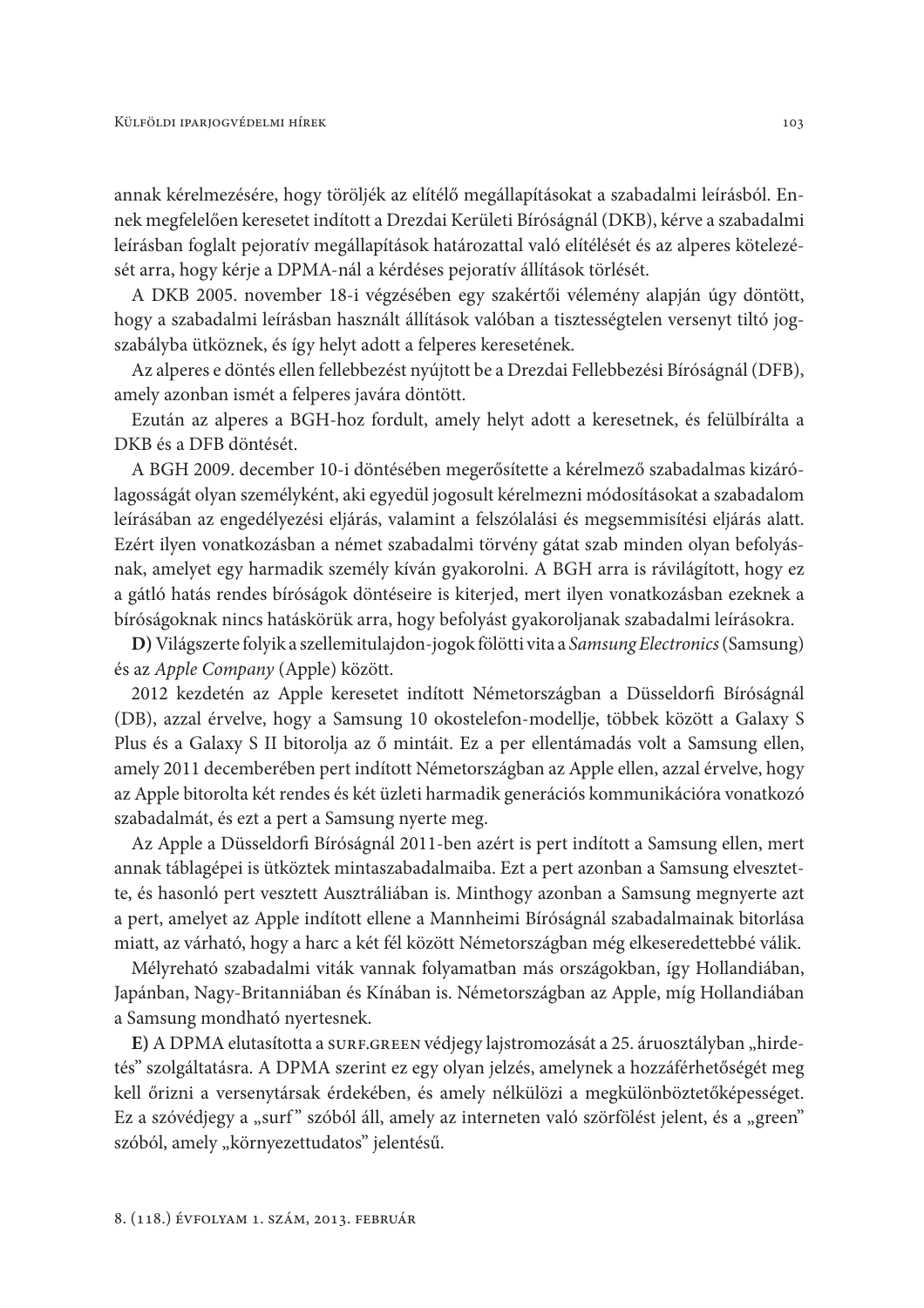Az elutasítás után a bejelentő a BPG-nél nyújtott be fellebbezést. Ez a bíróság kifejtette, hogy az átlagfogyasztó számára mind az angol "to surf", mind a németesített "surfen" (szörfölni) szó egyrészt a vízi sportokra, másrészt az interneten való szörfölésre vonatkozik. A SURF.GREEN SZÓVédjegy környezetbarát szörfölést jelent az interneten, ami nem leíró jelzése a "hirdetés" szolgáltatásnak. Bár az interneten vannak szörfölőgépek, amelyeknek az adatközpontját ekoelektromossággal táplálják, nincsenek olyan hirdetőszolgáltatások, amelyek ilyen szörfölőgépekre vagy környezetbarát szörfölésre lennének tervezve, és amelyek ezáltal megkülönböztethetők lennének egyéb hirdetési szolgáltatásoktól. Nem lehet azt állítani, hogy a surF.GREEN szóvédjegy nélkülözi a megkülönböztetőképességet a "hirdetés" szolgáltatással kapcsolatban. Így ez a védjegy nem deszkriptív a hirdetőszolgáltatásokra nézve, és ezért nem kell megőrizni a hozzáférhetőségét a versenytársak érdekében.

A fentiek következtében DPMA szerint ez a szóvédjegy lajstromozható.

F) A DPMA elutasította a bőrárukra, textilanyagokra és lábbelikre a 18. és a 25. áruosztályban lajstromoztatni kívánt BIOFUN védjegyet. Nézete szerint ugyanis a lajstromoztatni kívánt szó csupán kombinációja a káros adalékanyagok nélküli természetes áruk jelölésére szolgáló "bio" szónak és a német nyelvben is szokásosan használt, a divatiparban alkotott "fun" szónak, amilyen például a "funshirt" és a "funfashion" szókombináció. A DPMA szerint a BIOFUN szóvédjegy nélkülözi a megkülönböztetőképességet.

Ezután a bejelentő fellebbezést nyújtott be a BPG-nél. Ez a bíróság 2011. december 14i döntésében kifejtette, hogy a megcélzott vásárlócsoport könnyen le tudná fordítani a BIOFUN szóvédjegyet "bioöröm" értelemben, azonban ebből a szóból sem vezethető le a védjegyre vonatkozó jelleg. A BPG azonban a BIOFUN szóvédjegy teljes kiértékelését, nem pedig a "bio" és a "fun" komponens különálló felbecsülését tartja fontosnak. Ezért a BIOFUN szóvédjegyet lajstromozhatónak találta, mert az igényelt áruk vonatkozásában nem bír leíró jelleggel.

G) A MOMO védjegy ellen, amelyet "borok" megjelölésű árukra lajstromoztattak, felszólalt a MEMO védjegy tulajdonosa, aki védjegyét alkoholra, valamint sörökre, ásványvizekre és szénsavas italokra, egyéb alkoholmentes italokra, gyümölcslevekre és hasonlókra lajstromoztatta. A DPMA Védjegyosztálya elutasította a felszólalást, mert úgy találta, hogy a két szóvédjegy között nem áll fenn az összetévesztés veszélye.

Ezt követően a felszólaló a BPG-nél nyújtott be fellebbezést. A BPG érdekes hasonlóságot látott a "borok" és "gyümölcslevek" között a szőlőlevek vonatkozásában, minthogy a borok és a gyümölcslevek, különösen a szőlőlevek ugyanarról a termőhelyről származnak, és ezért közepes fokú a hasonlóságuk. Emellett a bort és a vizet gyakran keverik fröccsökké, és ezért bizonyos hasonlóság fennáll ezen áruk között.

A felszólaló nem tudott olyan bizonyítékot benyújtani, amely magasabb fokú megkülönböztetőképességet bizonyítana a korábbi védjegy számára, ezért annak a BPG átlagos megkülönböztetőképességet tulajdonított. A BPG megjegyezte továbbá, hogy egy fogyasztó némileg nagyobb figyelmet mutat a "borok" kategóriába tartozó áruk iránt. Ez valószínűleg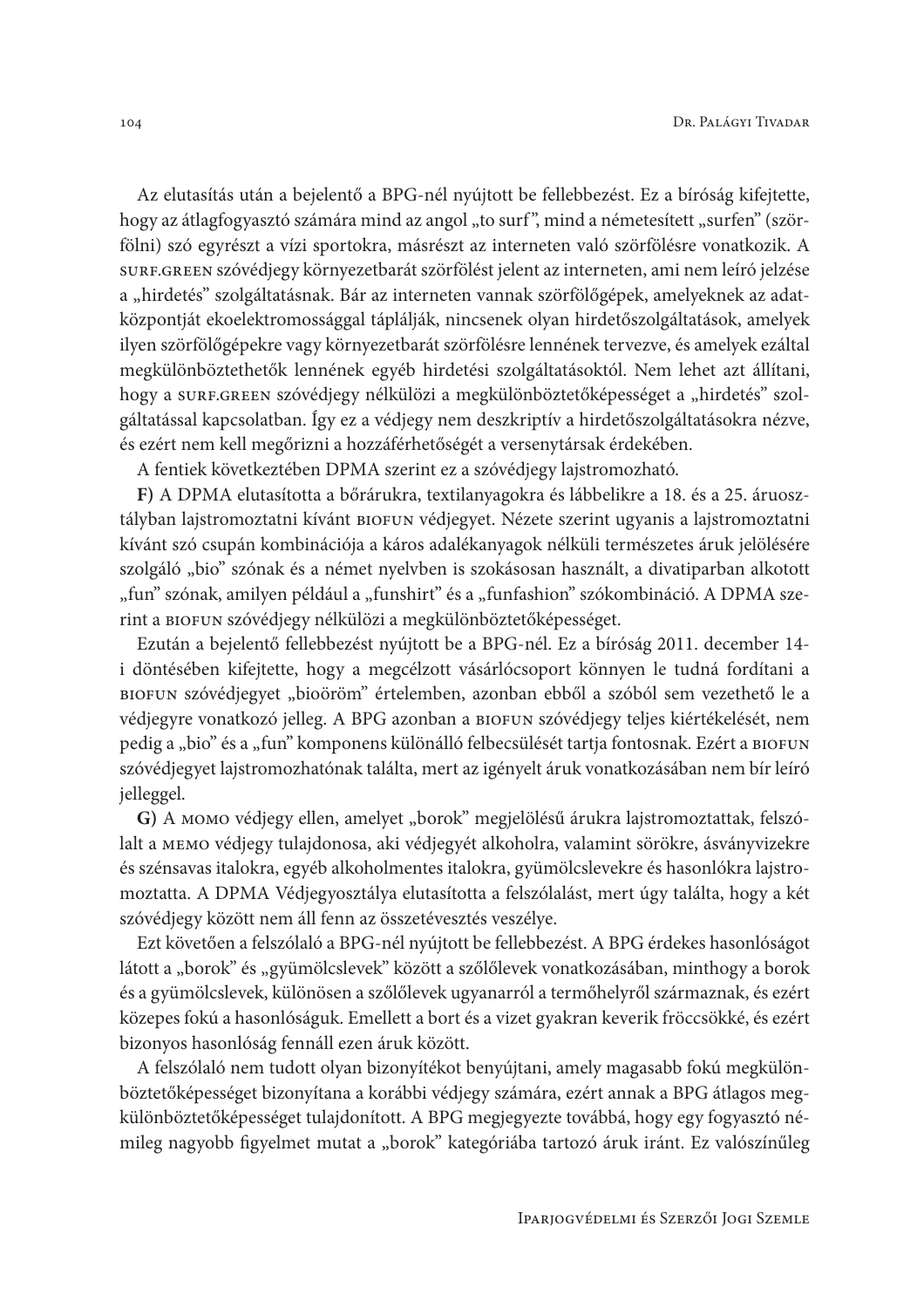annak tulajdonítható, hogy az átlagos fogyasztó csupán esetenként vásárol bort, és ilyenkor nagyobb figyelmet fordít annak minőségére, mint amikor átlagos szükségleti cikkeket vásárol.

A BPG azt is megállapította, hogy az első "o" és "e" magánhangzók hangsúlyossága következtében nem lehet hangzási hasonlóságról beszélni, és e két betű eltérése elegendő ahhoz, hogy kizárja az összetévesztés veszélyét. Mindezek alapján meg lehet állapítani, hogy a vonatkozó vásárlóközönség világosan különbséget tud tenni a két szó között.

Fogalmi szinten a átlagfogyasztó a "momo" szót egy többször megfilmesített "Momo" regényhez társítja, míg a "memo" szót a teljesen más fogalomkörbe tartozó "memorandum" szóval társítja.

A két védjegy fogalmi és hangzási jellegének jelentős eltérései miatt a BPG megállapította, hogy а момо és а мемо szóvédjegy között nem áll fenn az összetévesztés veszélye.

H) A tárgyalt ügy a világhírű zenész, művész, producer és filmrendező, az 1993-ban elhunyt Frank Zappa vezetéknevéhez kapcsolódó védjegyjogok oltalmával és érvényesítésével kapcsolatos. A felperes The Zappa Family Trust (Trust) birtokolja Frank Zappa örökségét, és tulajdonosa a 2012. augusztus 1-jén többek között hangfelvételekre és szórakoztató szolgáltatásokra lajstromozott zAPPA védjegynek. A felperes birtokolja még az 1991. április 26-án ruházati cikkekre és lábbelikre lajstromozott német védjegyet is, amely Frank Zappa bajuszát és szakállát ábrázolja. Emellett a felperes tulajdona a www.zappa.com weboldal, amely tájékoztatással szolgál Frank Zappáról és fiáról, Dweezil Zappáról. Ezen a weboldalon egy link utal egy másik weboldalra, amely többek között Frank Zappa hangfelvételeit ajánlja "Zappa Records" címkével, és ez a weboldal is a felperes tulajdona.

Az első alperes egy német nonprofit szervezet, amelynek célja a '60-as évek zenéjének, különösen Frank Zappa és "The Mothers of Invention" nevű zenekara emlékének a megőrzése. 1990 óta évenként szervez "Zappanale" elnevezésű zenefesztiválokat, hangfelvételeket és filmeket ajánl a zenefesztiválról, továbbá árusít ruházatot és fejvédő sisakot "Zappanale" felirattal és Zappa bajuszának és szakállának az ábrázolásával. A második alperes a www. zappanale. de doménnév birtokosa. Ez a weboldal tájékoztatást nyújt a "Zappanale" fesztiválról, és egy webáruházat is működtet, amely vonatkozó árukat ajánl.

A felperes védjegybitorlásért perelte be az alpereseket, többek között azzal érvelve, hogy a per alapját képező védjegyek nem voltak valódi használatban, és ellenkeresetként vitatta a közösségi védjegy érvényességét.

Az ügy végül a BGH-hoz került, amely elutasította a védjegybitorlást, mert a felperes védjegyei nem voltak valódi használatban. A BGH azt is megállapította, hogy a hírességek neve egyértelműen arra szolgál, hogy megkülönböztesse az adott személyt másoktól, azonban nem működik önműködően védjegyként, vagyis olyan jelzésként, amely bizonyítja, hogy az ezen név alatt ajánlott áruk és szolgáltatások ettől vagy gazdaságilag rokon vállalatoktól származnak.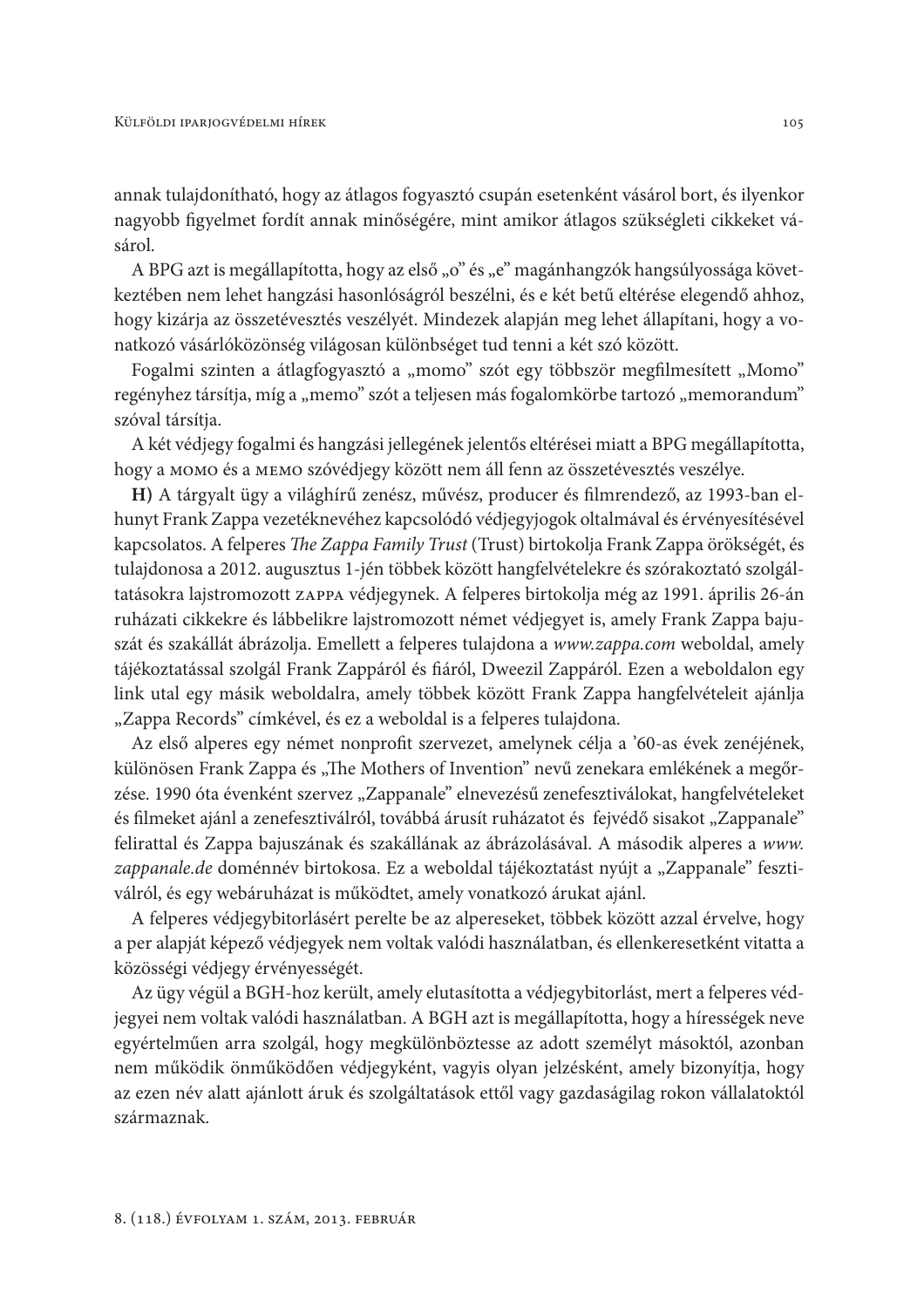A www.zappa.com doménnév használatával kapcsolatban a BGH megállapította, hogy az nem fogható fel védjegyként, hanem inkább általános utalásként Frank Zappa személyére, és így nem volt alkalmazható a vitatott jelzés valódi használatának bizonyítására. A "Zappa Records" megjelöléssel kapcsolatban a BGH megállapította, hogy annak a második része (Records) jelentősen befolyásolná a megjelölés által gyakorolt általános benyomást, és ezért nem volt alkalmazható a vitatott megjelölés eredeti használatának bizonyítására.

A felperes azt sem tudta bizonyítani, hogy a "Zappa-szakáll" védjegyet valódi használatba vették, ezért a BGH megerősítette a Fellebbezési Bíróság döntését, amely elrendelte a közösségi védjegy megvonását. Így a BGH teljes terjedelmében elutasította a felperes keresetét.

I) A COFFEA szóvédjegyet lajstromoztatták a DPMA-nál a 11. áruosztályban kávégépekre. A korábbi CAFFEO szóvédjegyet tulajdonosa többek között szintén kávégépekre lajstromoztatta, és felszólalt a COFFEA védjegy lajstromozása ellen. A DPMA a felszólalást elutasította.

A felszólaló fellebbezést nyújtott be a BPG-nél, azonban a fellebbezés sem volt sikeres. A BPG a védjegytörvény alapján tagadta az összetévesztés lehetőségét a két védjegy között. Mindkét védjegy kávégépekre vonatkozik ugyan, azonban mindkettő nagyon csekély mértékű megkülönböztetőképességgel rendelkezik. A BPG szerint mind a CAFFEO, mind a COFFEA védjegy nagyon csekély változata a német "Kaffee" vagy az angol "coffee" szónak, vagyis mindkét védjegy csekély módosítása ugyanannak a nem védhető árujelzésnek, ezért a megjelölésnek már csekély változatai kizárják az összetévesztés veszélyét.

#### Norvégia

A) A Mundipharma két szabadalommal rendelkezett oxikodont tartalmazó készítményekre, amelyek nyújtott hatású fájdalomcsillapító hatást mutattak. A Ratiopharm oxikodont tartalmazó gyógyszereket szándékozott forgalomba hozni a gyártó Acino Pharmával együtt, és 2008-ban megsemmisítési keresetet indított a Mundipharma szabadalmai ellen arra hivatkozva, hogy azok nélkülözik a feltalálói tevékenységet, és a szabadalmi leírások nem kellő mértékben ismertetik a találmányt. Emellett a Ratiopharm nemleges megállapítási keresetet is indított annak igazolására, hogy a még eladatlan oxikodon gyógyszere nem bitorolja a Mundipharma szabadalmait.

A Mundipharma a Ratiopharm kereseteivel szemben ellenkeresettel élt.

A körzeti bíróság 2009-ben hozott mindkét ügyben döntést a Mundipharma ellen, és ennek megfelelően:

- a szabadalmakat megsemmisítette;
- a nemleges megállapítási kérelmet elutasította;
- a Mundipharma ellenkeresetét elutasította; és
- a Ratiopharm és az Acino Pharma javára 616 000 EUR kártérítést ítélt meg.

A körzeti bíróság döntése ellen a Mundipharma fellebbezést nyújtott be a Fellebbezési Bíróságnál (FB), amely ellentétes következtetésekre jutott. Megállapította, hogy egy szak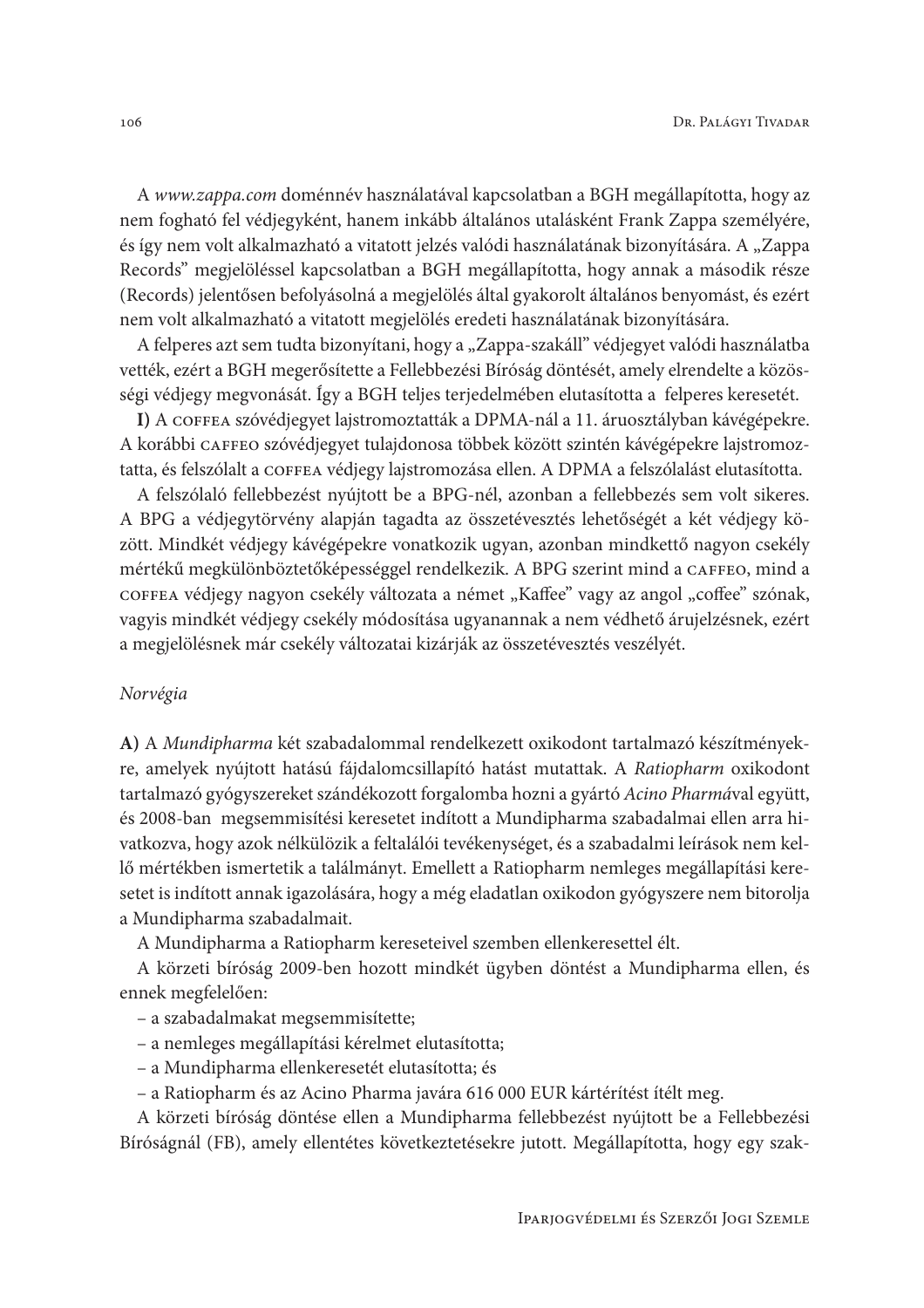ember számára nem volt kézenfekvő arra a következtetésre jutni, hogy az oxikodon hatékonyabb volt fájdalomcsillapítóként, mint a technika állásához tartozó legközelebbi anyag. Az FB azt is megállapította, hogy a szabadalmak leírása eléggé világos volt ahhoz, hogy egy szakember a találmányt meg tudja valósítani. Így a szabadalmakat az FB érvényesként fenntartotta.

A bitorlással kapcsolatban az FB megállapította, hogy a szabadalmakat bitorolták. Minthogy a szabadalmak szerkezete alapján az FB ellentétes eredményekre jutott, a Ratiopharm azzal védekezett, hogy nem volt hanyag, és jóhiszeműen járt el, amivel szemben az FB megállapította, hogy a Ratiopharm hanyagul járt el, és szándékos kockázatot vállalt. Ezért az FB a Mundipharma javára 3,85 millió EUR kártérítést és 1,41 millió EUR költségtérítést ítélt meg.

A Ratiopharm és az Acino Pharma tovább fellebbezett a Legfelsőbb Bírósághoz, amely azonban nem engedélyezett számukra meghallgatást.

B) Az Oslói Kerületi Bíróság 2010. október 29-i döntése megállapította, hogy a könyvkiadó Juritzen Forlag AS (Juritzen) bitorolta a Kraft védjegyjogait. Ugyanis a Juritzen "Húsvéti bűntett" című könyvének fedőlapján látható volt az a háromszínű szalag, amellyel a Kraft azonosította jól ismert Kvikk Lunsj csokoládészeleteit. Utóbbiak a legnépszerűbb norvég húsvéti csokoládéfajtát képezik.

A bíróság döntése szerint a Juritzen megsértette a Kraft védjegyjogait, és a háromszínű csíkok használata a tisztességtelen versenyt tiltó jogszabályba is ütközött.

### Omán

Az Ománi Szellemitulajdon-védelmi Hivatal 2012 szeptemberében körlevelet bocsátott ki, amelyben bejelentette, hogy 2012. október 1-jétől kezdve a szabadalmi, védjegy- és mintabejelentések napjától számított három hónap eltelte után nem fogad el hiányzó dokumentumokat. Korábban kérni lehetett a hiányzó dokumentumok benyújtására a három hónapos határidő egy hónappal való meghosszabbítását. Erre 2012. október 1-je után nincs lehetőség, és dokumentumok három hónapon belüli benyújtásának elmulasztása esetén a bejelentés megszűnik.

### Olaszország

2012. június 27-én a Torinói Bíróság szellemi tulajdonra szakosodott tanácsa elrendelte, hogy a Blufin SpA (Blufin) – amely birtokosa a híres BLUMARINE és BLUGIRL védjegynek - három lajstromozott mintájának bitorlója kiskereskedelmi áron vásárolja vissza a hamisított termékeket az üzletekből, és vonja vissza az ezzel kapcsolatos hirdetési anyagot. Ez az első eset Olaszországban, hogy a bíróság egy visszavonási rendelkezést ilyen módon ki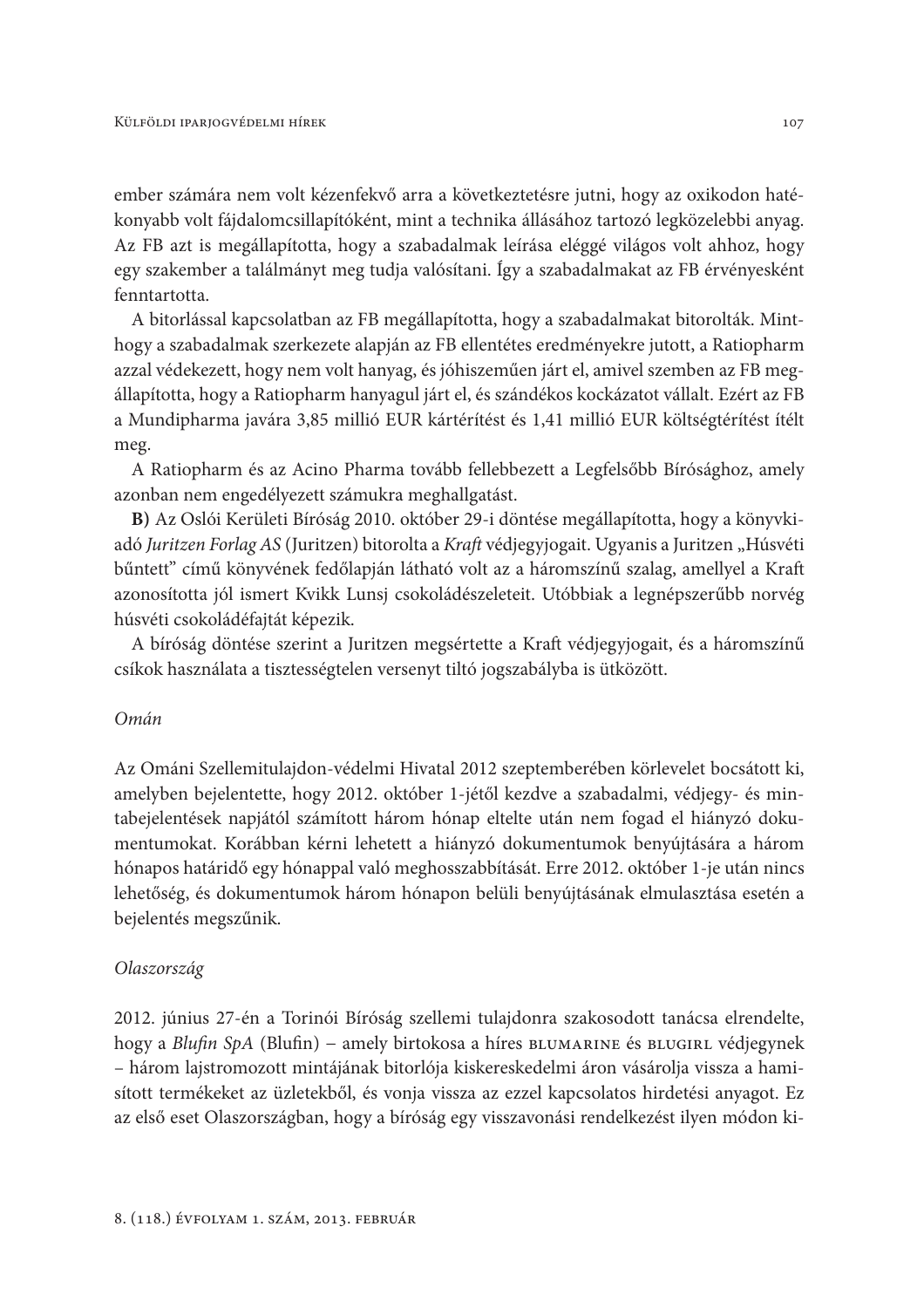terjeszt, ami egyébként összhangban van a szellemitulajdon-jogok védelmére vonatkozó, 2004/48/EC európai uniós jogérvényesítési irányelvvel.

Az olasz iparjogvédelmi törvény 124. cikke "a bitorolt termékek visszavonásáról rendelkezik az említett termékek tulajdonosai vagy azok által, akik bármilyen alapon rendelkeznek ilyen termékekkel." Továbbá a 131. cikk szerint ilyen rendelkezést kell kiadni ideiglenes intézkedés/foglalási eljárás alatt. Mindkét cikket 2006. március 16-án iktatták be a fenti jogérvényesítő irányelvbe.

Az olasz szakemberek szerint ezek a szabályok kötelezik a bitorlót, hogy visszaszerezze és eltávolítsa a kereskedelmi csatornákból a bitorló árukat.

Vita tárgyát képezte, hogy a rendelkezés vonatkozik-e olyan termékekre, amelyeket egyértelműen eladtak független viszonteladóknak. A törvényt egyértelműen tágabb körben kell értelmezni, ami összhangban van az ilyen rendelkezések elvi alapjával, nevezetesen azzal, hogy kiküszöböljék a bitorlótevékenység valamennyi következményét, és meggátolják, hogy az tovább befolyásolja a piacot. Ilyen módon az olasz törvényhozás egy további fontos lépést tett a szellemitulajdon-jogok védelme területén.

A Torinói Bíróság által kiadott döntés különösen fontos a mintaszabadalmak oltalmára vonatkozó alapok szempontjából, figyelembe véve azt a tényt, hogy a divat területén az ilyen jogokat még nem használják széles körben ruházati cikkek megjelenésének oltalmára, kivéve az azonos utánzatok elleni fellépést.

A vizsgált esetben oltalmat engedélyeztek ruházati cikkek három különleges virágmintájára vonatkozó három mintaszabadalom alapján, amelyeket egy nápolyi cég gyártmányain nem azonos, olcsó utánzatokon alkalmaztak. Ez a cég különösen káros bitorlótevékenységet folytatott, amit egész Olaszországra kiterjedő, széles körű hirdetőkampány támasztott alá számos nagy hirdetőtáblával és női magazinok tucatjában megjelenő hirdetésekkel, ami komoly károkat okozott a Blufin hírnevének.

A bíróság felismerte a Blufin ruházati mintáinak innovatív jellegét. Miként megállapította, ezek a minták jelentősen különböznek a bitorló által használt sokféle mintától, amelyek között nem lehetett olyat találni, amely összemérhető lenne a bitorolt minták kreativitásával és eredetiségével. Bár a hamisított termékek nem voltak azonosak, a bíróság úgy ítélte meg, hogy azok bitorolják a Blufin mintáit, mert reprodukálták majdnem az összes uralkodó elemet, amely egyéni jelleget kölcsönöz a Blufin ruházati cikkein alkalmazott virágmintáknak. Emiatt a bíró elutasította a bitorló azon érvelését, hogy a hasonlóságnak kreatív egybeesés az oka.

## Spanyolország

A) A Pamplonai Kereskedelmi Bíróság 2012. július 20-án a Cinfa és Actavis v. Boehringerügyben érvénytelennek nyilvánított egy olyan kiegészítő oltalmi tanúsítványt (SPC), amelyet a telmizartán + hidroklórtiazid (hct) kombinációs készítményre engedélyeztek.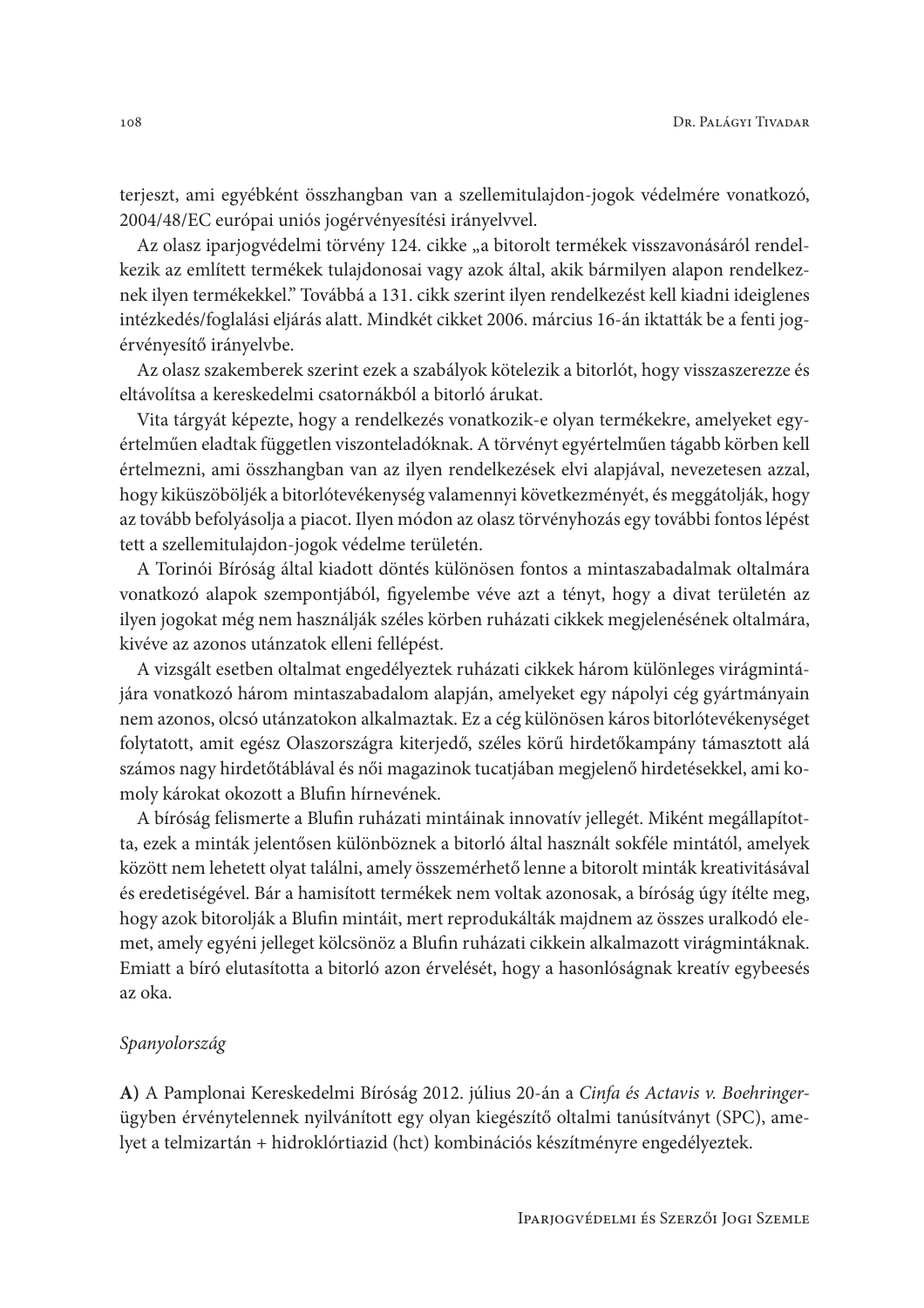A Boehringer EP502314 sz. európai szabadalma alapján érvényesített ES2118095 sz. spanyol szabadalom eljárásokat igényel a magas vérnyomás kezelésére használható telmizartán előállítására. Ez a szabadalom 2012. január 31-én járt le, de két SPC engedélyezéséhez vezetett: i) az egyik a telmizartántermékre, amely 2013. december 11-ig lesz érvényben; ii) a másik a telmizartán + hct kombinációs termékre, amely 2017. január 31-éig érvényes.

A felperesek fő érve az volt, hogy a telmizartán + hct kombinációs termékre engedélyezett SPC érvénytelen, mert a kombinációs terméket nem védte az alapszabadalom. A hct hatóanyagot ugyanis nem említik az igénypontokban [amit pedig előír a 469/2009 sz. európai uniós rendelet 3(a) cikke]. A szabadalom csupán a telmizartán előállítására szolgáló eljárásokat igényel.

A Boehringer azzal érvelt a kombinációs SPC érvényessége mellett, hogy bár a kombinációs terméket nem igényelték az alapszabadalomban, ez a kombináció beletartozik az oltalmi körbe.

Az előzetes meghallgatás alatt mindkét fél beleegyezett, hogy célszerű lenne megvárni az Európai Unió Bíróságának (EUCJ) döntését a Medeva- (C-322/10) és a Daiichi-ügyben (C-6/11), amelyekben az EUCJ-nek hasonló kérdést kellett eldöntenie.

2011. november 24-én az EUCJ döntést hozott a Medeva-ügyben, megállapítva, hogy a 469/2009 sz. rendelet 3(a) cikkét úgy kell értelmezni, hogy az kizárja olyan SPC engedélyezését, amely az alapszabadalom igénypontjaiban meg nem jelölt hatóanyagokra irányul.

2011. november 25-én az EUCJ hasonló döntést hozott a Daiichi-ügyben is.

A Pamplonai Kereskedelmi Bíróság, miután kézhez kapta az EUCJ döntéseit, 2012. május 23-ára tárgyalást tűzött ki abból a célból, hogy lehetőséget nyújtson a feleknek végső nyilatkozatuk megtételére. 2012. június 20-án a kombinációs készítményre vonatkozó SPC-t a Medeva- és a Daiichi-ügyben hozott EUCJ-döntés alapján érvénytelennek nyilvánította és megvonta.

B) A spanyol Genesis elektronikus úton kérte a Belső Piaci Harmonizációs Hivatalnál a RIZO védjegy lajstromozását 2003. december 12-én délelőtt 11.52-kor, míg az ugyancsak spanyol Pool Angel Tomas SL (PAT) ugyanezen a napon délután 5.41-kor nyújtott be a Spanyol Szabadalmi és Védjegyhivatalnál kérelmet a RIZO's védjegy lajstromozása iránt. Mindkét védjegyet a 28. áruosztályban azonos és hasonló termékekre nyújtották be.

A Genesis a védjegyek közötti összetévesztés valószínűségére alapozva felszólalt a PAT védjegybejelentése ellen a hivatalnál, amely elutasította a felszólalást arra hivatkozva, hogy a Genesis a közösségi védjegybejelentésre vonatkozó iratokat későn nyújtotta be, és ezért számára későbbi bejelentési időpontot kell figyelembe venni. A Genesis kitartott amellett, hogy a bejelentési napja 2003. december 12., mert akkor nyújtotta be az elektronikus bejelentést.

A hivatal után a bíróság is elutasította a Genesis felszólalását, aki végül a Spanyol Legfelsőbb Bírósághoz (Tribunal Superior de Justicia, TSJ) fordult. Az úgy döntött, hogy az Európai Unió Bíróságától (Court of Justice of the European Union, CJEU) kér előzetes véle-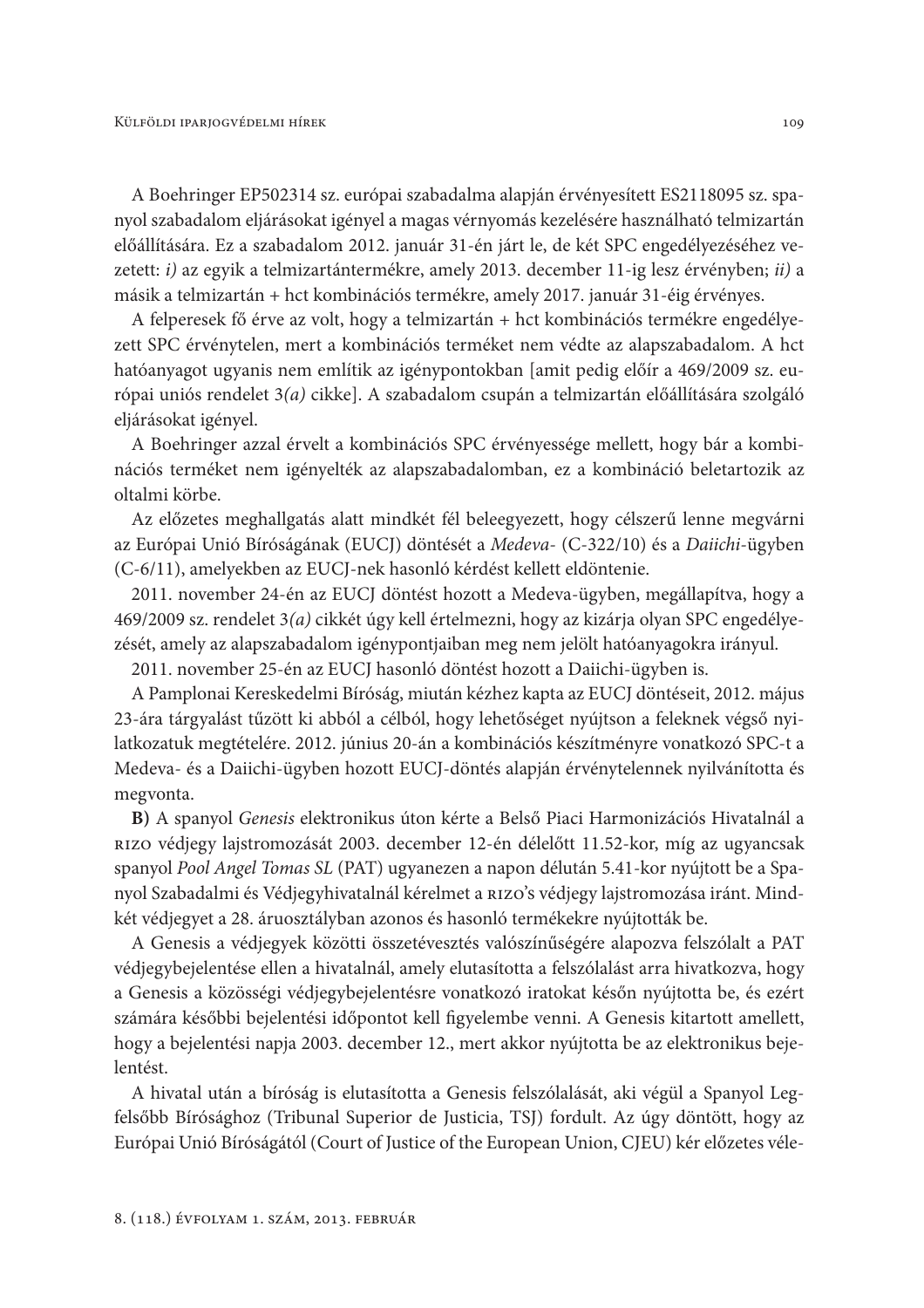ményt arról, hogy a "bejelentési nap"-nak mi a jelentése, és hogyan kell értelmezni az 1993. december 20-i 40/94 számú tanácsi rendelet 27. cikkét.

A rendelet 27. cikke szerint egy közösségi védjegy bejelentési napja az az időpont (date), amelyen az információt tartalmazó dokumentumokat benyújtják a hivatalnál a bejelentési díj befizetésével együtt. A 27. cikk tehát csupán "időpont" szót említ, míg Spanyolországban a 17/2011 számú spanyol védjegytörvény előírja a hivatalnak, hogy egy védjegybejelentés átvételekor fel kell jegyeznie az átvétel napját, óráját és percét. A legfelsőbb bíróság ezért kérte a CJEU véleményét arról, hogy a 27. cikket lehet-e annak feltételezésével érteni, hogy a benyújtásnak nem csupán a napját, hanem az óráját és a percét is figyelembe kell venni a BPHH-nál benyújtott közösségi védjegybejelentés lajstromozásakor abból a célból, hogy időbeli elsőbbséget lehessen megállapítani egy ugyanazon a napon benyújtott nemzeti védjegybejelentéshez viszonyítva.

Itt emlékeztetünk arra, hogy az európai rendeletek szerint a közösségi és a nemzeti védjegybejelentések szabályos benyújtás esetén egyenértékűek. A tagországok azonban szabadon határozhatják meg a lajstromozásra vonatkozó eljárás szabályait. A BPHH védjegyrendszere független minden nemzeti rendszertől.

A CJEU válasza szerint a 27. cikkben említett "időpont" szót pontosan kell elemezni az évre, hónapra és napra való hivatkozásként. Az európai törvényben és a közösségi védjegytörvényben nincs olyan szabályozás, amely megkívánná, hogy figyelembe kell venni az órákat és a perceket is. Ennek megfelelően egy közösségi védjegybejelentés bejelentési időpontja csupán annak a napnak az azonosítására vonatkozik, amelyen a bejelentést benyújtották.

Minthogy a közösségi védjegy és a tagországok nemzeti védjegye független egymástól, az a tény, hogy Spanyolország figyelembe veszi a benyújtás pontos időpontját, lényegtelen. Továbbá az a tény, hogy az elektronikus benyújtás pontos időpontját meg lehet határozni, szintén lényegtelen, mert a rendelkezések nem kívánják annak figyelembevételét.

A CJEU érvelése így kristálytiszta és megalapozott, azonban némileg kiábrándító és csalódást keltő, mert mindkét védjegyet a kényszerített együttélés állapotában hagyja. A CJEU véleménye hangsúlyozza azonban, hogy a védjegyek együttélése általános és széles körben elterjedt állapot, bár ez sem nem ideális, sem nem kívánatos, kivéve, amikor a védjegytulajdonosok döntenek az együttélés mellett.

C) A spanyol Általános Bíróság 2012. szeptember 13-án megerősítette, hogy az ESPETEC szóvédjegy nem alkalmas közösségi szóvédjegyként való lajstromozásra.

Az ügy előzménye, hogy a Sogepi Consulting y Publicidad SL (Sogepi) 2008. július 31-én kérte a Belső Piaci Harmonizácós Hivatalnál az ESPETEC szóvédjegy közösségi védjegyként való lajstromozását a 29. áruosztályban kolbászokra és szárított disznóhúsra.

A védjegybejelentést a BPHH 2010. január 8-án elutasította a közösségi védjegyrendelet 7.1(b) és (c) és 7.2 cikke alapján, mert a BPHH elővizsgálója az "espetec" szót deszkriptívnek és megkülönböztetőképességet nélkülözőnek minősítette.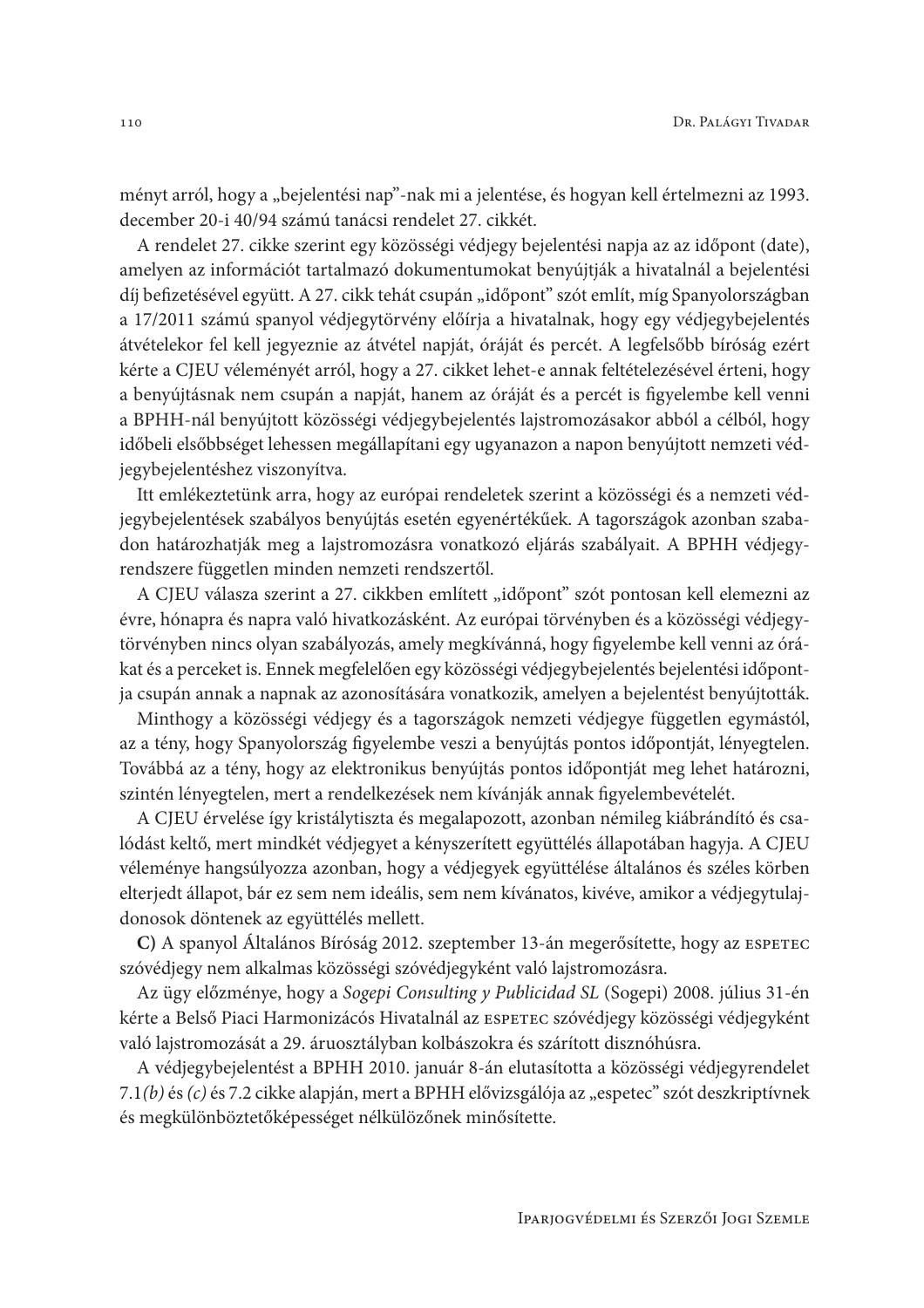A Sogepi 2010. március 5-én, a BPHH-nál fellebbezést nyújtott be e döntés ellen. A BPHH a fellebbezést 2010. november 12-én elutasította az alábbi okokra hivatkozva.

– Az "espetec" szó katalánul szalámit jelent; ezért a 7.1(b) és (c) cikk alapján a lajstromoztatni kívánt szó deszkriptív, és nélkülözi a megkülönböztetőképességet;

- a kérelmezett védjegy használat által nem szerzett megkülönböztetőképességet, így a 7.3 cikk alapján nem lajstromozható.

A Sogepi az Általános Bírósághoz (General Court, GC) nyújtott be fellebbezést a BPHH döntésében hivatkozott cikkek megsértését állítva. Fellebbezésében leszögezte, hogy bár az általa igénybe vett katalán szótár szerint az "espetec" szó eredeti szótörténeti jelentése leíró, úgy tűnik, hogy ez a kifejezés nemcsak szalámit jelent, hanem emellett még további négy jelentése is van.

A katalán nyelv nem hivatalos nyelve az Európai Uniónak, a spanyol viszont az, és spanyolul az "espetec" szó semmit nem jelent. Ezért a BPHH nem következtethet érvényesen - csupán egy katalán szótárra hivatkozva - arra, hogy a lajstromoztatni kívánt védjegy deszkriptív.

A 7.3 cikk vonatkozásában a Sogepi arra a megkülönböztető jellegre is utalt, amelyet az "espetec" megjelölés az általa alkalmazott áruk vonatkozásában használat útján szerzett.

A GC döntése megállapítja, hogy egy szóvédjegy lajstromozását a közösségi védjegyrendelet 7.1(c) cikke alapján el kell utasítani, ha lehetséges jelentései közül legalább egy a vonatkozó áruk vagy szolgáltatások egy sajátságát jelöli meg. Miként maga a Sogepi is elismerte, az "espetec" kifejezés jóval azt megelőzően része volt a katalán nyelvnek, hogy a Sogepi bevezette termékét a piacra.

Az "espetec" kifejezés leíró jellegére vonatkozó következtetés nem csupán a szónak a katalán szótárban való jelenlétén nyugszik, hanem a következőkön is:

- a Spanyol Legfelsőbb Bíróság egy 1993. november 12-i ítélete megerősítette a spanyol ESPETEC védjegy semmisségét, mert az egy katalán szalámitípust jelölt meg; és

- Katalónia Generalitatjának egy 2005. július 1-jei rendelete megemlítette az "espetec" szót a hentesek által előállított hagyományos helyi sertéstermékek listáján.

A fentiek alapján a GC 2012. szeptember 13-i döntése megerősítette a BPHH-nak azt a döntését, amellyel megtagadta az ESPETEC szóvédjegy lajstromozását.

#### Svájc

A) 2012. január 1-jével új Szövetségi Szabadalmi Bíróságot állítottak fel Svájcban egyetlen szakosodott elsőfokú bíróságként szabadalmi perekben. Az várható, hogy ez növelni fogja Svájcban a szabadalmi viták eldöntésének minőségét és sebességét.

2012 előtt Svájcban a szabadalmi pereket első fokon a 26 svájci kanton valamelyik bírósága intézte. Minthogy mindegyik kanton saját polgári eljárással rendelkezik, az ezen kantoni bíróságok előtt alkalmazható eljárási szabályok is eltérők. Emellett, figyelembe véve, hogy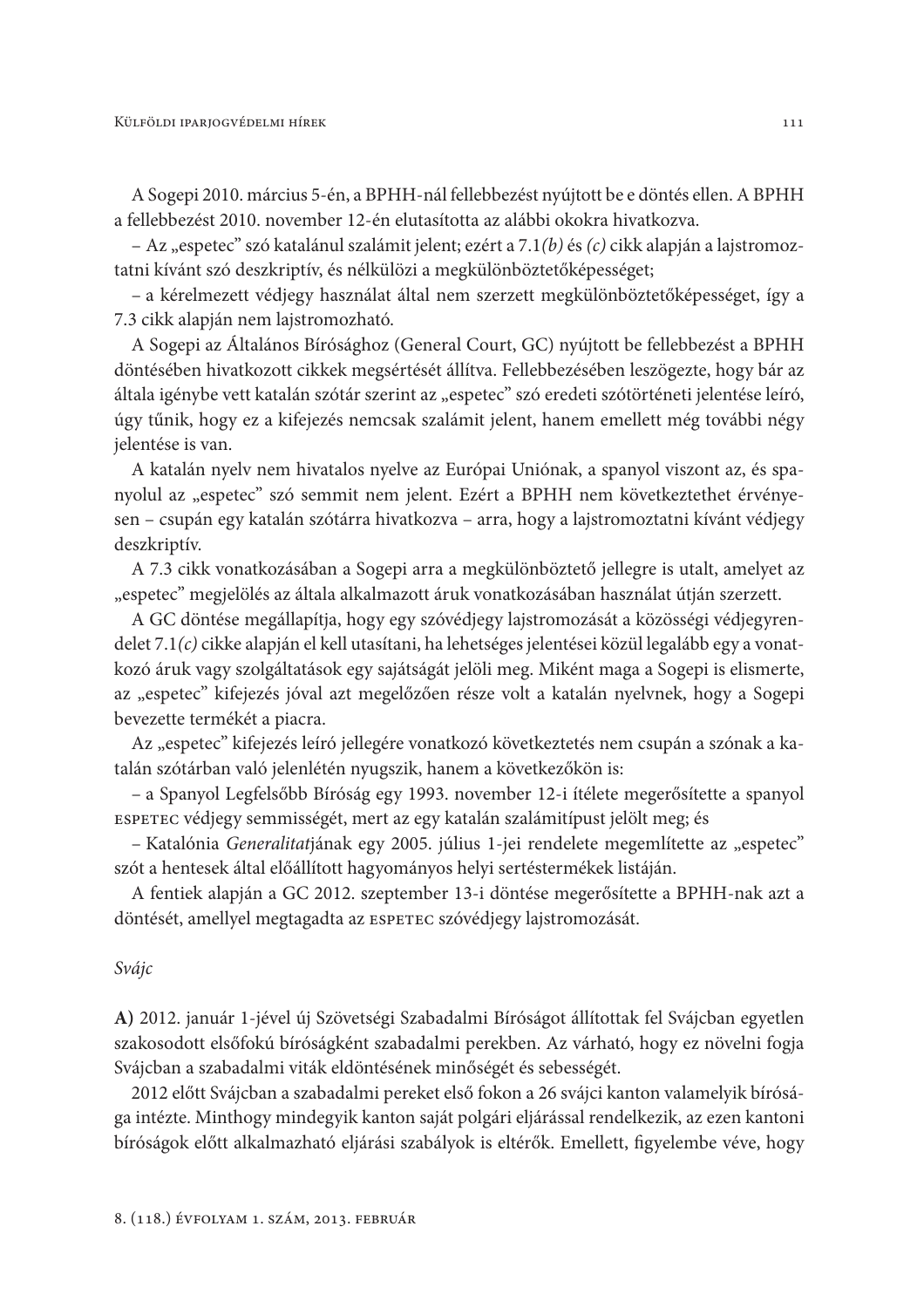Svájcban évenként csak körülbelül 30 szabadalmi peres eljárást indítanak, a legtöbb kantoni bíróság egyszerűen nem rendelkezett elegendő alkalommal ahhoz, hogy megfelelő jártasságot szerezzen szabadalmi viták elbírálásában. Ennek eredményeként a svájci bíróságok erősen támaszkodtak a bíróság által kijelöl szakértőkre műszaki és néha jogi kérdésekben is, amikor szabadalmi ügyekben kellett dönteniük. Így az elsőfokú szabadalmi eljárások gyakran nagyon hosszan elhúzódtak.

A Szövetségi Szabadalmi Bíróság két állandó és 36 nem állandó bíróval rendelkezik, akik közül 25 műszaki gyakorlattal, 11 jogi gyakorlattal bír. Valamennyien bizonyították szabadalmi jogi ismereteiket. A Bírók Adminisztratív Tanácsa az elnökből, a második állandó bíróból és az alelnökből áll. Az egyes ügyeket három, öt vagy hét tagból álló tanácsok hallgatják meg. Minden egyes tanácsnak van jogilag gyakorlott és műszakilag gyakorlott specialista tagja. A tanácsok tagjainak kijelölése a szakértői követelmények szerint történik. Előzetes rendszabályokról a döntést az elnök önmagában fogadja el. Műszaki kérdéseket felölelő ügyekben az elnök a szükséges műszaki gyakorlattal rendelkező két bíróra támaszkodva dönt.

A Szövetségi Szabadalmi Bíróság előtti ügyek tárgyalásánál a felek a három svájci hivatalos nyelv (német, francia vagy olasz) helyett az angol nyelvet használhatják, ha ehhez az eljárásban részt vevő másik fél vagy felek hozzájárulnak, a döntéseiket azonban minden ügyben az egyik svájci nyelven hozzák meg.

A Szövetségi Szabadalmi Bíróság döntéseit a Szövetségi Legfelsőbb Bíróság alsófokú bíróságaként hozza meg, és a Szövetségi Legfelsőbb Bíróság adminisztratív felülvizsgálatának van alárendelve. A legfelső felülvizsgáló szerv a Szövetségi Gyűlés.

Összefoglalva megállapítható, hogy a Szövetségi Szabadalmi Bíróság gyors és hatékony módon törekszik az ügyek intézésére. Bíráinak műszaki szakértelme arra szolgál, hogy lehetővé tegye a legtöbb ügy intézését időt rabló és költséges külső szakértők bevonása nélkül.

B) 2012. június 31-én a Svájci Szövetségi Adminisztratív Bíróság helybenhagyta a Svájci Szellemitulajdon-védelmi Hivatal döntését, amellyel elutasította az AUSTIN USED IN 1983 & EVER SINCE védjegyet. A bírósági döntés indokolása szerint a svájci védjegy félrevezető lenne olyan árukkal kapcsolatban, amelyek nem az USA-ból származnak.

C) Különböző svájci bíróságok előtt 12 éven át folytatott küzdelem után most végleg eldőlt, hogy a Lego építőelemek Svájcban nem élveznek védjegyoltalmat. 2012. július 13-án a Szövetségi Legfelsőbb Bíróság úgy döntött, hogy a Lego építőkockák alakja műszakilag szükséges, és ezért ki van zárva a védjegyoltalomból tekintet nélkül arra, hogy a kockák alakja megkülönböztetőképességet szerzett-e.

Az ügy története visszanyúlik a fenti bíróság 2003. július 3-i döntésére, amelyben tisztázta a védjegytörvény 2(b) cikkének követelményeit. E cikk szerint az olyan alakok, amelyek áruk lényeges vonását képezik, és áruk vagy csomagolások olyan alakja, amely műszakilag szükséges, teljesen ki van zárva a védjegyoltalomból. A Szövetségi Legfelsőbb Bíróság megállapította, hogy egy alak műszakilag akkor szükséges, ha nincs alternatív alak, vagy ha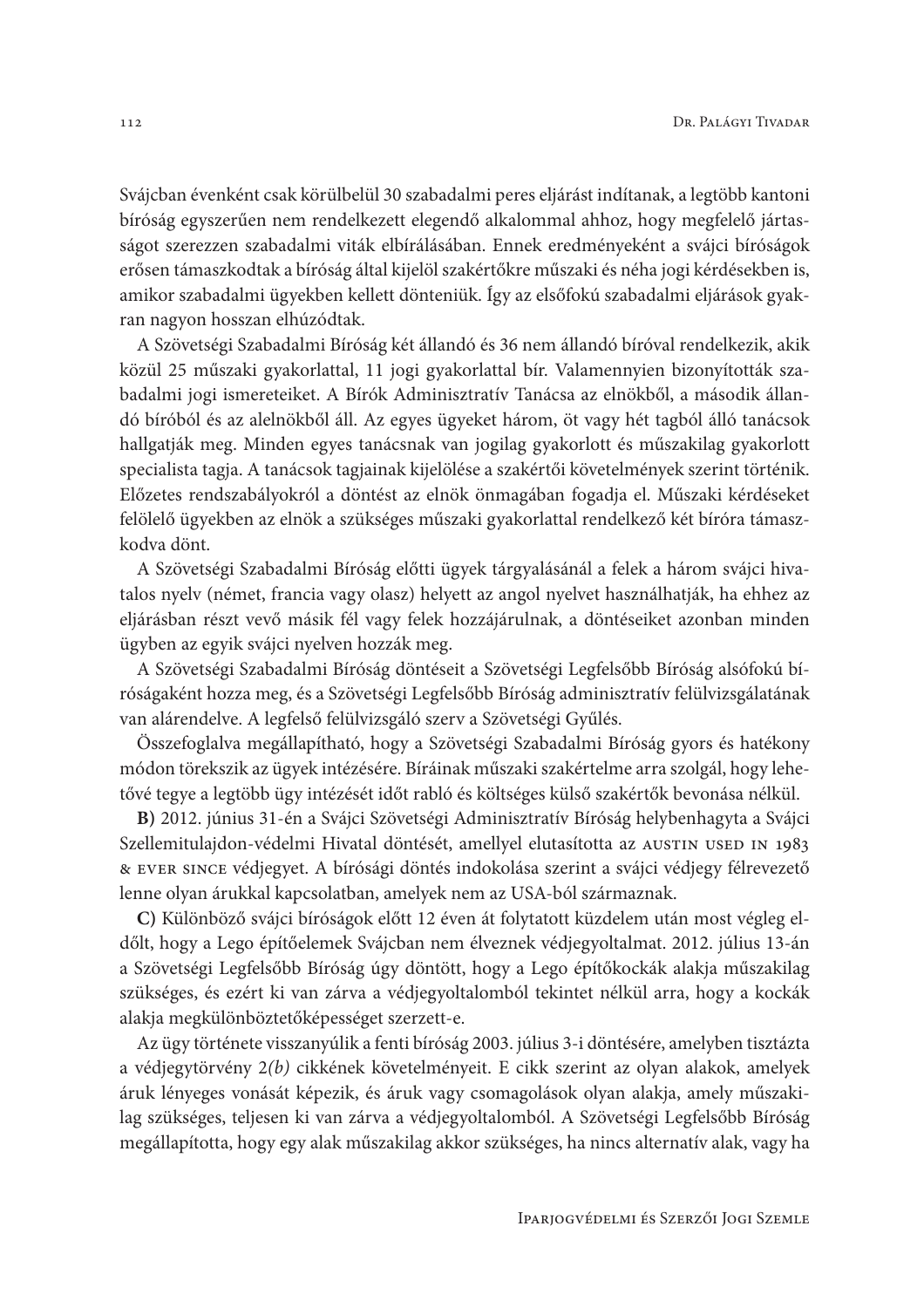nincs olyan alternatív alak, amely gazdaságilag ésszerű a funkcionális verseny érdekében. Ennek fényében egy alternatív alak gazdaságilag nem ésszerű, ha vagy kevésbé megbízható, vagy pedig nagyobb előállítási költségekkel jár.

Korábbi döntésében a Szövetségi Legfelsőbb Bíróság nem határozta meg a "nagyobb előállítási költségek" fogalmát. A tartományi bíróságok előtt a Lego közel 50 alternatív alakot mutatott be, amelyek közül azonban valamennyi 1,326% és 4,927% közötti magasabb előállítási költségekkel járt. A Lego azzal érvelt, hogy az ilyen magasabb költségek nem voltak túl magasak. Mind Zürich kanton kereskedelmi bírósága, mind az Szövetségi Legfelsőbb Bíróság elutasította ezt az érvelést. Az utóbbi szerint a védjegytulajdonos monopóliumára tekintettel, amely időben korlátlan, szoros megközelítést kell alkalmazni, vagyis csak akkor kell monopoljogot engedélyezni, ha a versenytársak, tekintettel a meglevő egyenértékű változatokra, nem szenvednek hátrányt. Ezért még nagyon csekély különbségeket az előállítási költségekben is gazdaságilag ésszerűtlennek kell tekinteni. Megállapította továbbá, hogy sajátos körülmények, így a versenyhelyzet és a forgalom lényegtelenek, mert nélkülözik a méltányosságot, és jogbizonytalanságot idéznek elő.

### Szingapúr

A szingapúri IDM Apparel Pte Ltd (IDM) a Szingapúri Védjegyhivatalnál kérelmezte az alábbi védjegy lajstromozását a 24. áruosztályban, ami ellen felszólalt a Calvin Klein Trademark Trust



(Klein) világhírű CALVIN KLEIN védjegyére hivatkozva, amelyet CK alakban is ismernek.

A Klein többek között arra mutatott rá, hogy a lajstromoztatni kívánt védjegy sok hasonlóságot mutat négy lajstromozott saját védjegyével, ami a védjegyek között az összetévesztés valószínűségével járna, és így károsítaná a fogyasztókat, akik azt hihetnék, hogy a lajstromoztatni kívánt védjegy tőlük származik. A Klein azzal is érvelt, hogy az IDM tisztességtelen módon hígítaná védjegyeinek a megkülönböztetőképességét. Emellett az IDM előnyre tenne szert a goodwillből, amelyet a Klein e védjegyek révén alapozott meg. A Klein azzal is vádolta az IDM-et, hogy a védjegyet rosszhiszeműen alkalmazza, és a múltban viszályt szított azzal, hogy egy export-import vállalat, amelynek az egyetlen tulajdonosa kapcsolatban állt az IDM egyik igazgatójával, a GIOVEN KELVIN védjegy lajstromozását más áruosztályokban kérelmezte.

Az IDM elutasította a Klein állításait, és kitartott amellett, hogy joga van folytatni védjegyének lajstromoztatását.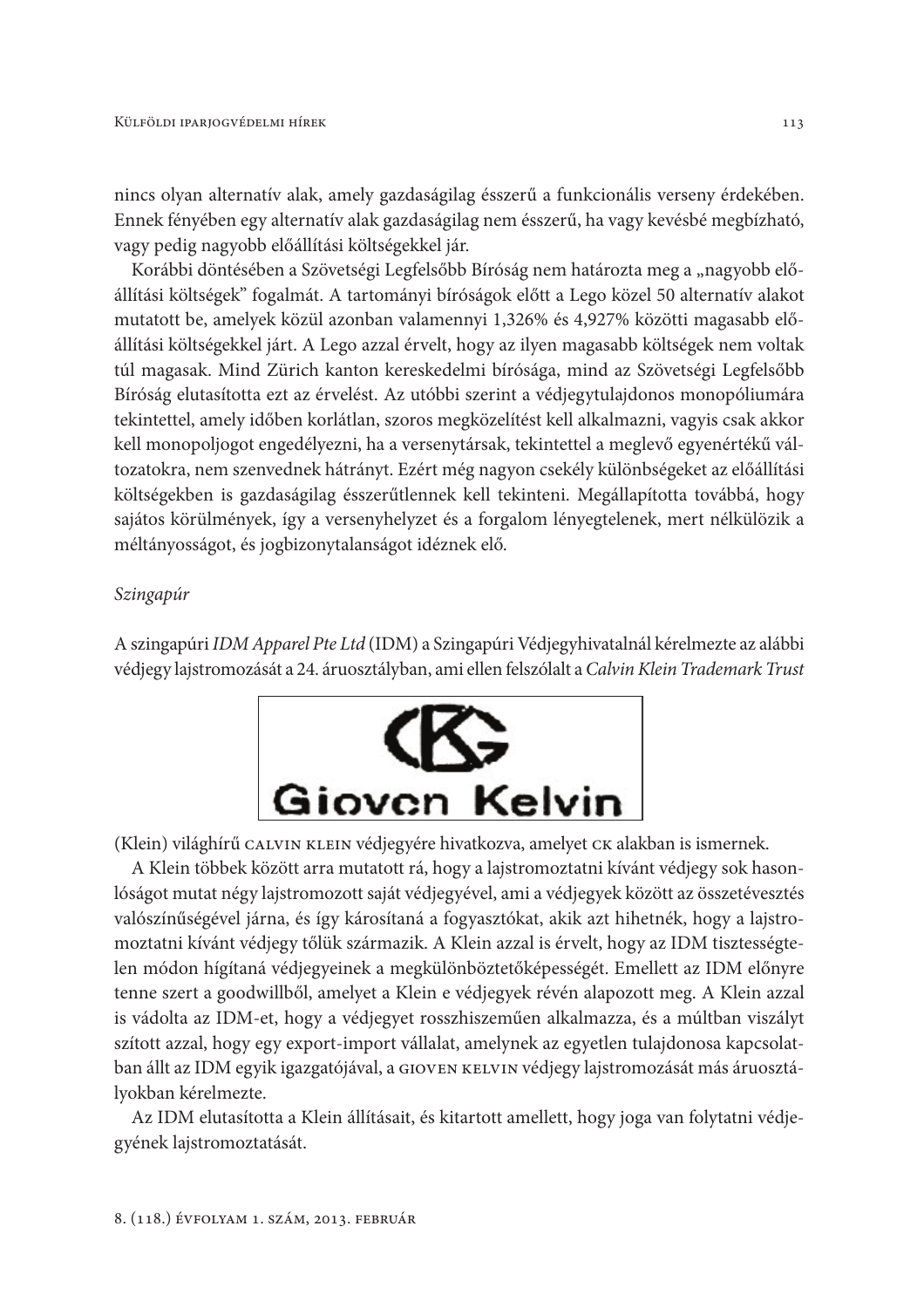A Klein először négy védjegyet használt Szingapúrban, amelyeket a 24. és a 25. áruosztályban lajstromoztatott, és amelyeket annak bizonyítására használt fel, hogy a lajstromoztatni kívánt védjegy hasonlít a saját védjegyeihez. Azt állította, hogy a CK védjegyet viselő árukkal világszerte több milliárd dollár forgalmat bonyolítanak le, és évente 300 millió dollárt költ világszerte hirdetésekre, ideértve Szingapúrt is. Másrészről az IDM előadta, hogy számos védjegyet birtokol, amely tartalmazza a GIOVAN KELVIN megjelölést több áruosztályban, és már a védjegyek bejelentése előtt használta ezt a jelzést üzletének és áruinak megkülönböztetésére.

Minthogy egyik fél sem engedett, a hivatali elővizsgáló 2011. július 5-én felszólalási tárgyalást tartott, amelyet követően az elővizsgáló kiértékelte a felek érveit és bizonyítékait. Ennek alapján megállapította, hogy a védjegyek között csekély vagy semmilyen vizuális, hallási vagy fogalmi hasonlóság nem áll fenn. Bár a védjegyek egyes különálló részei között található némi hasonlóság, az IDM védjegye összetett védjegynek tekinthető, amely absztrakt formában két betűből és azok alatt két szóból áll, és mint ilyen, megkülönböztethető a Klein által bemutatott valamennyi védjegytől. Így az IDM védjegye nem tévesztené meg a piaci fogyasztókat és nem is ártana a Klein érdekeinek. Az elővizsgáló azt is megállapította, hogy az IDM védjegye nem hígítaná a Klein védjegyének megkülönböztető jellegét, különös tekintettel arra, hogy mindkét fél eltérő piaci helyzetű, és már mindkettő megalapozta saját goodwilljét és márkanevét. Az az állítás sem megalapozott, hogy az IDM rosszhiszeműen nyújtotta be védjegybejelentését, mert a Klein ezt semmivel nem tudta bizonyítani.

A fentiek alapján a hivatal elutasította a Klein felszólalását.

#### Tajvan

A) A Tajvani Szellemitulajdon-védelmi Hivatal 2011. szeptember 1-jén gyorsított szabadalmi elővizsgálatra (PPH) vonatkozó megállapodást kötött az Amerikai Szabadalmi Hivatallal és 2012. május 1-jén a Japán Szabadalmi Hivatallal.

B) A tajvani parlament 2011. december 11-én elfogadta a Törvényhozó Bizottság által a 2003-ban utoljára változtatott szabadalmi törvényről készített módosított változatot. A Törvényhozó Bizottság gazdasági bizottsága négy felülvizsgálati ülés után, 2011. november 29-én fogadta el az új törvény tervezetét, amely 144 cikket foglal magában, közöttük 36 teljesen új cikket. A törvénytervezetet a Végrehajtó Bizottság fogja az államelnök elé terjeszteni jóváhagyásra, és az új törvény ezt követően közelítőleg egy év után lép hatályba.

Az alábbiakban röviden összefoglaljuk a törvénytervezet főbb pontjait.

- Nem újdonságrontó a bejelentőnek a bejelentés napja előtt hat hónapon belül megjelent publikációja.

– Bevezették a "jogok helyreállítása" intézményt.

- A bejelentők az első hivatali végzés kézhezvételéig módosíthatják bejelentésüket; ezt követően csak szűkíthetik az igénypontok oltalmi körét, törölhetnek igénypontokat vagy helyesbíthetik a hibás leírást.